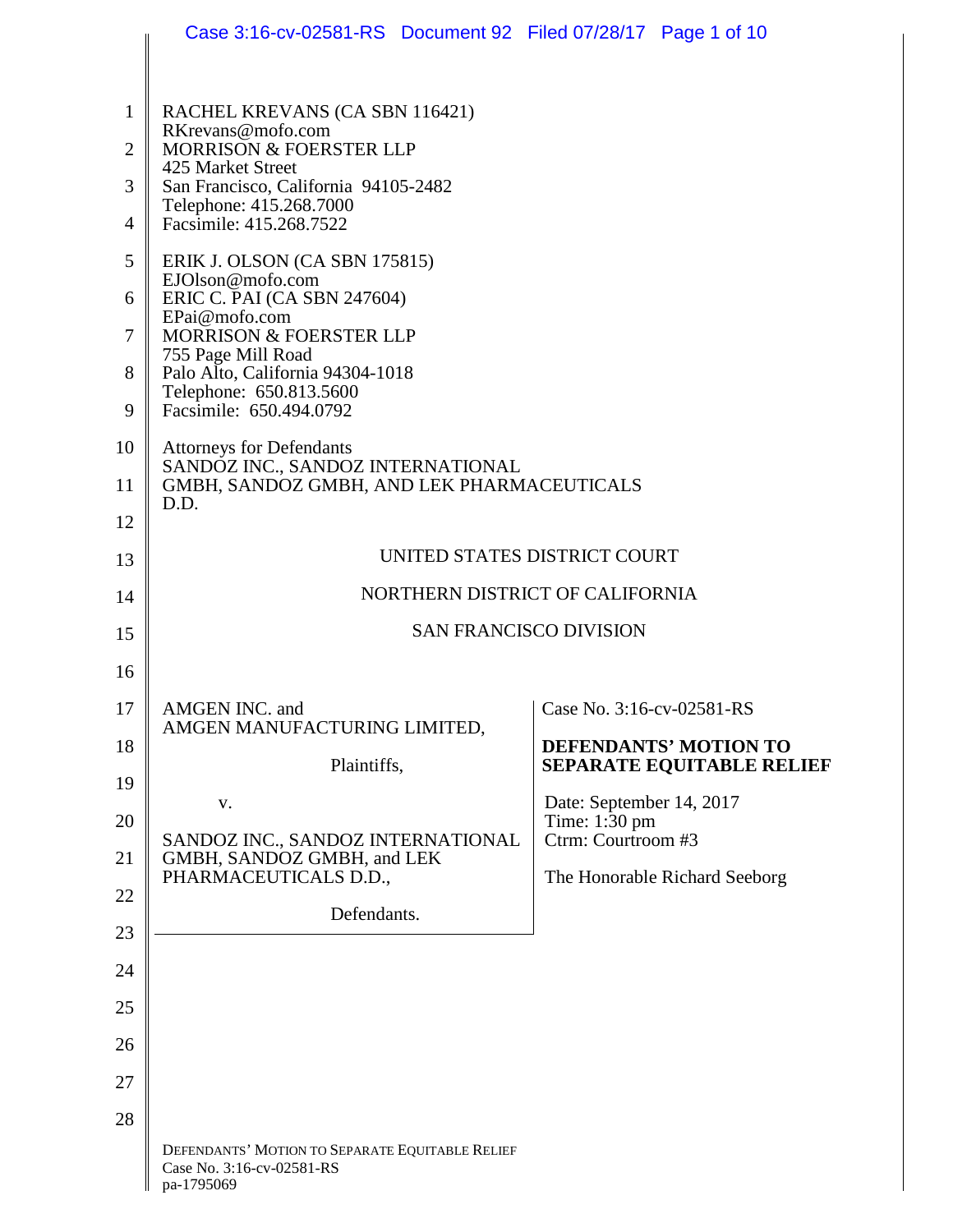1 2

3

# **NOTICE OF MOTION AND RELIEF REQUESTED**

TO AMGEN INC. AND AMGEN MANUFACTURING, LIMITED ("AMGEN") AND THEIR ATTORNEYS OF RECORD:

4 5 6 7 8 9 10 11 12 13 14 15 16 17 18 19 20 21 22 PLEASE TAKE NOTICE THAT on September 14, 2017, in the Courtroom of the Honorable Richard Seeborg, located at 450 Golden Gate Avenue, San Francisco, California at 1:30 pm., Defendants SANDOZ INC., SANDOZ INTERNATIONAL GMBH, SANDOZ GMBH, and LEK PHARMACEUTICALS D.D. ("Sandoz"), by and through its counsel, will move and hereby does move, pursuant to Rule 42(b) of the Federal Rules of Civil Procedure and Civil Local Rule 7-2, to separate the issue of Amgen's entitlement to future injunctive relief, specifically for the accused product (peg-filgrastim) that will not have been approved for sale by the time of trial, until after trial on the validity of Amgen's patent and infringement of the patent. Under Sandoz's proposal, the jury trial would consider the factual issues of infringement regarding the two accused Sandoz products – filgrastim (an FDA-approved product on sale in the United States), and peg-filgrastim (a yet-to-be approved product) which has never been sold or otherwise marketed and of the validity of the asserted patent. If the jury finds that the Sandoz products infringe and that the Amgen patents are not invalid, it will also determine an amount of damages for infringement stemming from sales of the filgrastim product. Pursuant to the Biologics Price Competition and Innovation Act and 35 U.S.C. § 271(e)(1), there can be no damages from the proposed sale of peg-filgrastim, as there have been no sales, and the statute limits Amgen's right to relief to declaratory judgment and injunctive relief. After trial, the Court, not the jury, will determine whether Amgen also is entitled to injunctive relief. Separation of equitable issues concerning an injunction will not prejudice Amgen.

23

24 25 26 This motion is based on this Notice of Motion and Motion, the accompanying Memorandum of Points and Authorities, the Declaration of Brian Kramer in Support of Sandoz's Defendants' Motion to Separate Equitable Relief, and on all of the documents and records on file in this action and all matters judicially noticeable.

- 
- 27 28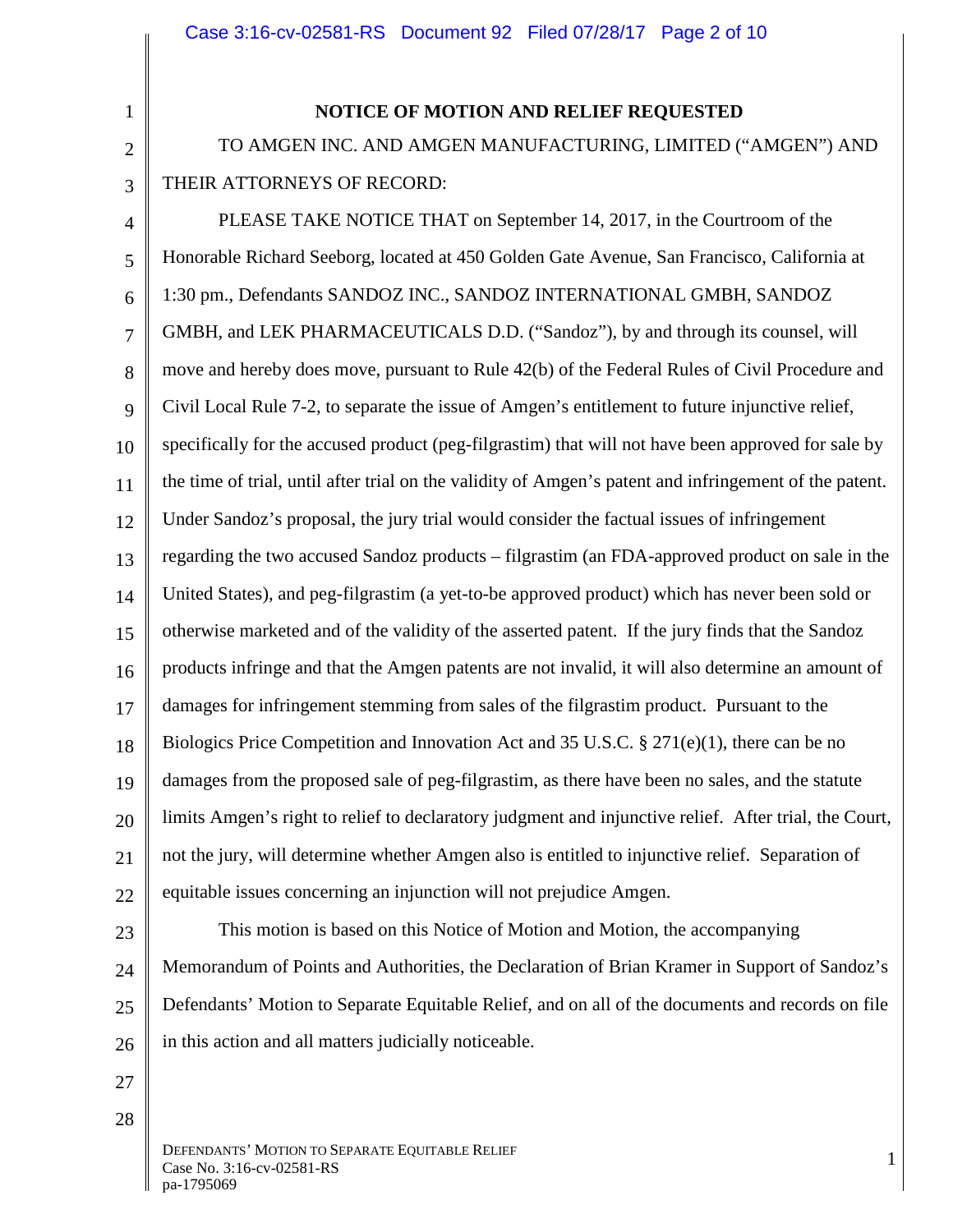|                | Case 3:16-cv-02581-RS Document 92 Filed 07/28/17 Page 3 of 10                              |                                            |                                                                                                             |
|----------------|--------------------------------------------------------------------------------------------|--------------------------------------------|-------------------------------------------------------------------------------------------------------------|
| $\mathbf{1}$   | Dated: July 28, 2017                                                                       |                                            | MORRISON & FOERSTER LLP                                                                                     |
| $\overline{2}$ |                                                                                            |                                            |                                                                                                             |
| 3              |                                                                                            | By: /s/ Brian M. Kramer<br>Brian M. Kramer |                                                                                                             |
| $\overline{4}$ |                                                                                            |                                            |                                                                                                             |
| 5<br>6         |                                                                                            |                                            | Attorneys for Defendants<br>Sandoz Inc., Sandoz International GmbH,<br>Sandoz GmbH, and LEK Pharmaceuticals |
| $\overline{7}$ |                                                                                            | D.D.                                       |                                                                                                             |
| 8              |                                                                                            |                                            |                                                                                                             |
| 9              |                                                                                            |                                            |                                                                                                             |
| 10             |                                                                                            |                                            |                                                                                                             |
| 11             |                                                                                            |                                            |                                                                                                             |
| 12             |                                                                                            |                                            |                                                                                                             |
| 13             |                                                                                            |                                            |                                                                                                             |
| 14             |                                                                                            |                                            |                                                                                                             |
| 15             |                                                                                            |                                            |                                                                                                             |
| 16             |                                                                                            |                                            |                                                                                                             |
| 17             |                                                                                            |                                            |                                                                                                             |
| $18\,$         |                                                                                            |                                            |                                                                                                             |
| 19             |                                                                                            |                                            |                                                                                                             |
| $20\,$         |                                                                                            |                                            |                                                                                                             |
| 21             |                                                                                            |                                            |                                                                                                             |
| $22\,$         |                                                                                            |                                            |                                                                                                             |
| 23             |                                                                                            |                                            |                                                                                                             |
| 24             |                                                                                            |                                            |                                                                                                             |
| 25             |                                                                                            |                                            |                                                                                                             |
| 26             |                                                                                            |                                            |                                                                                                             |
| 27             |                                                                                            |                                            |                                                                                                             |
| 28             |                                                                                            |                                            |                                                                                                             |
|                | DEFENDANTS' MOTION TO SEPARATE EQUITABLE RELIEF<br>Case No. 3:16-cv-02581-RS<br>pa-1795069 |                                            | $\overline{2}$                                                                                              |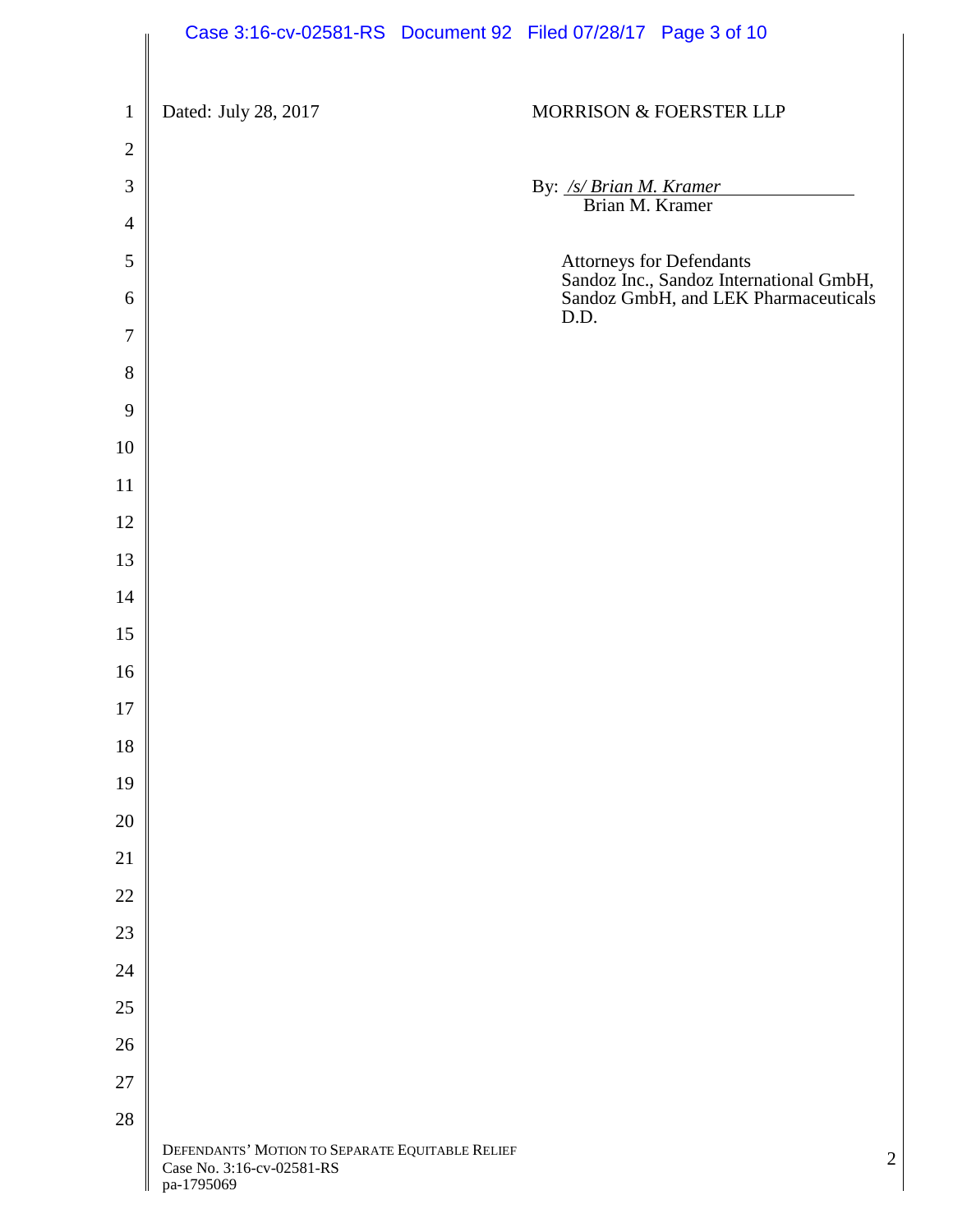1 2

3

4

5

6

7

8

pa-1795069

# **MEMORANDUM OF POINTS AND AUTHORITIES**

# **I. INTRODUCTION**

This motion seeks to confirm that the Court will consider Amgen's entitlement to injunctive relief separate from the trial on the merits in this action. This step merely confirms this Court's typical practice. Juries in patent cases decide facts, namely whether a product infringes, whether a patent is invalid, and what, if any, damages to award for infringing sales. After a trial in which a jury makes its findings, the Court, not the jury, thereafter decides whether injunctive relief is appropriate. This is all Sandoz requests.

9 10 11 12 13 14 15 16 17 18 19 20 21 While the Court's practice is consistent with this motion, the issue has become the subject of a debate during discovery. In connection with competing motions for a protective order and to compel discovery that Amgen concedes is only relevant to injunctive relief, Magistrate Judge James considered the Court's existing scheduling order to incorporate the issue of whether injunctive relief is appropriate in a jury trial set for March 2018. (Dkt. 262 at 8.) Thus, Sandoz seeks to confirm that proceedings on the question whether an injunction is appropriate will follow the trial and thereby avoid what is both unnecessary and otherwise intrusive discovery into Sandoz's preliminary plans for the launch of a product that will not be approved by the FDA until 2019. This approach leaves at least nine months (and likely much more time) to resolve questions of injunctive relief with regards to the peg-filgrastim product. Discovery on Sandoz's current plans regarding peg-filgrastim will be stale by the time of trial, but such discovery of current, competitively sensitive information risks substantial harm to Sandoz in the interim. Sandoz has agreed to provide the discovery, if needed, after trial.

22 23 24 25 26 27 28 DEFENDANTS' MOTION TO SEPARATE EQUITABLE RELIEF DETENDANTS MOTION TO SEFARATE EQUITABLE REEFF<br>Case No. 3:16-cv-02581-RS 1 If Amgen wins, it will have more than nine months to pursue the discovery and seek injunctive relief. As a result, Amgen will suffer no prejudice from the consideration of injunctive relief after (not during) the trial. Amgen's right to seek injunctive relief will be unaffected, and Amgen will have more than sufficient time to seek relief well in advance of Sandoz's product reaching the market. Moreover, discovery instituted after trial in Spring 2018 will result in more current, more relevant information about expected market dynamics that will better inform the questions that the Court will need to address.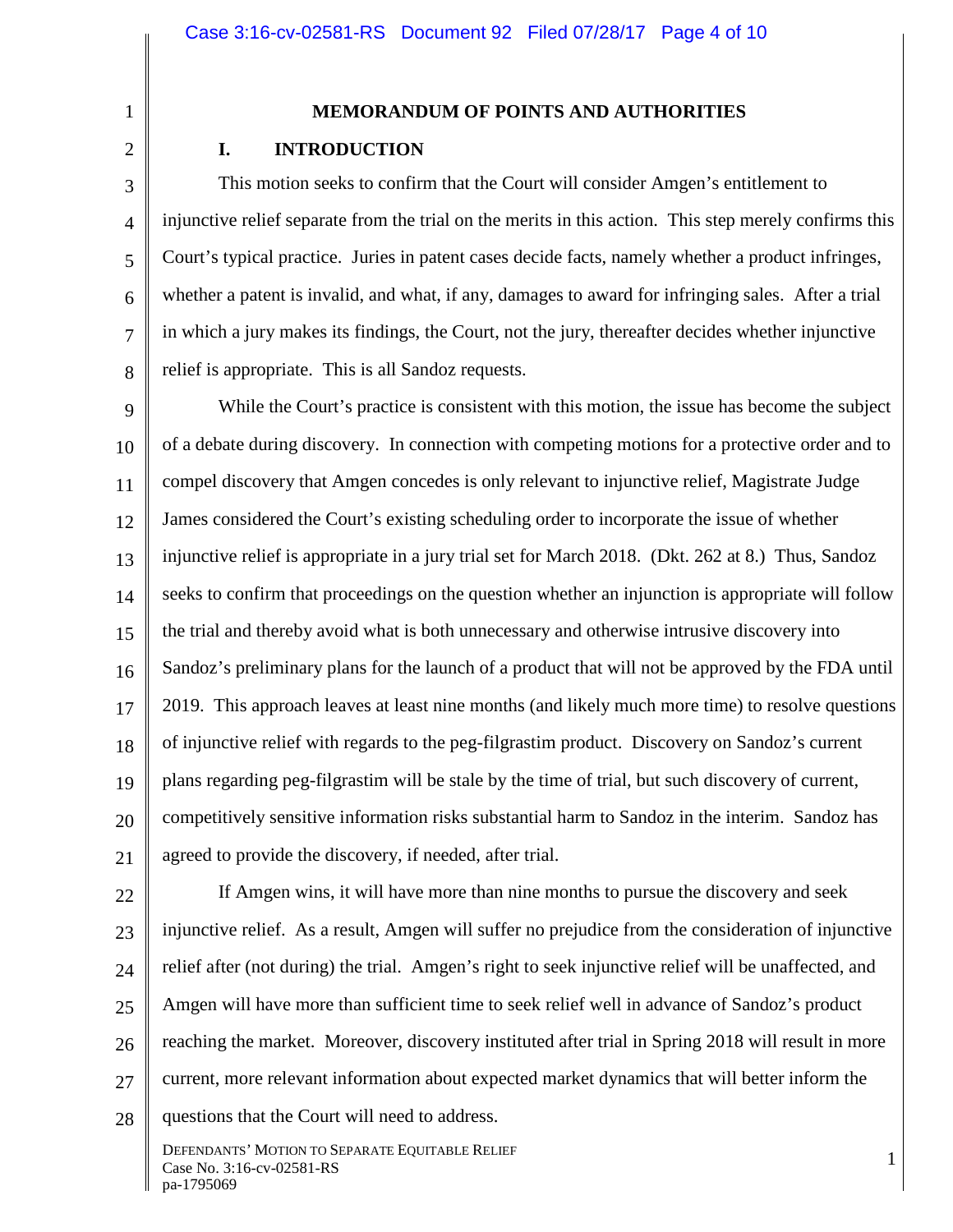1 2 3 4 What Sandoz seeks is both modest and consistent with the normal practices of this Court. The jury cannot consider questions of injunctive relief regarding peg-filgrastim, and, for the reasons described in this motion, the Court should not do so until after Amgen establishes liability in a trial.

5

#### **II. FACTUAL BACKGROUND**

6 7 8 9 10 11 12 13 14 15 16 17 18 The parties' patent disputes involve two cases and two products. They reflect the first cases brought under the Biologics Price Competition and Innovation Act ("BPCIA"). One case (3:14-cv-04741-RS) involves filgrastim, a currently approved and marketed pharmaceutical product. This motion will have no effect on that case. The second case (3:16-cv-02581-RS) involves peg-filgrastim, a product that is still under review by the FDA. It is undisputed that pegfilgrastim will not be approved by the FDA until 2019. Until it is approved, Amgen's sole basis for relief is a claim for declaratory relief under the BPCIA. The present motion deals solely with when the Court will address a claim by Amgen for injunctive relief regarding this second product. The two cases are not formally consolidated, but they are on the same discovery and trial schedule. In Case 3:14-cv-04741-RS, Amgen accuses Sandoz's filgrastim product of infringing two patents. Filgrastim is a product marketed by Amgen as Neupogen®, and by Sandoz as Zarxio®. Sandoz's Zarxio product has been on the market for more than one year. Trial on the two patents is scheduled for March 2018.

19 20 21 22 23 24 25 26 In Case 3:16-cv-02581-RS, Amgen accused Sandoz's proposed *peg-*filgrastim product (a pegylated form of filgrastim marketed by Amgen as Neulasta®) of infringing one of the two asserted patents, referred to by the parties as the '878 Patent. Based on the '878 Patent, Amgen seeks a declaration that one among more than 30 purifications steps that occur in connection with the creation of peg-filgrastim infringe its patent. This second case was instituted solely pursuant to the BPCIA. Pursuant to this statute and 35 U.S.C.  $\S 271(e)(1)$ , Amgen cannot seek damages. It can only seek only declaratory relief, and, assuming it is victorious in this claim, injunctive relief regarding when the product can be launched.

27

28 DEFENDANTS' MOTION TO SEPARATE EQUITABLE RELIEF DEFENDANTS MOTION TO SEPARATE EQUITABLE RELIEF<br>Case No. 3:16-cv-02581-RS 2 pa-1795069 Sandoz filed for FDA approval of its peg-filgrastim product in July 2016. The FDA has delayed approval, and it is undisputed that Sandoz will not obtain approval to market the product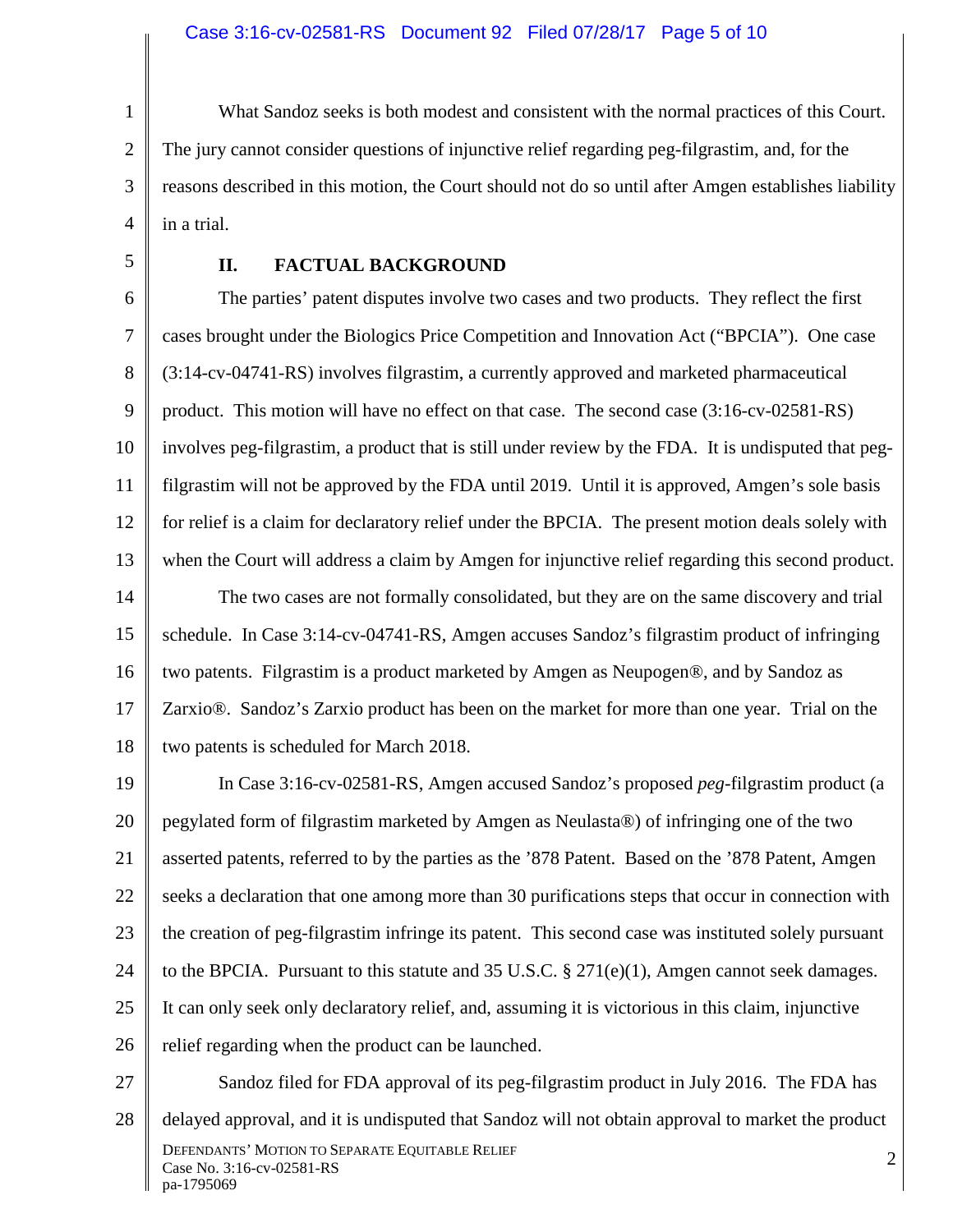#### Case 3:16-cv-02581-RS Document 92 Filed 07/28/17 Page 6 of 10

1 2 3 4 5 6 7 8 9 10 until 2019 or after. Sandoz has publicly told investors and the market that it does not intend even to renew its application until after 2018. (Brian M. Kramer Decl. In Supp. of Mot. to Separate Equitable Relief ("Kramer Decl."), Ex. 1 at 11.) To confirm that the status quo will remain unchanged until well after trial, Sandoz has also agreed not to launch its product until months after the March 2018 trial, eliminating any possibility that launch will occur before post-trial motions can be resolved. (Dkt. 263-6 at 3.) In light of this, the scope of the trial with respect to the peg-filgrastim product will be limited to a declaration of the validity of the '878 Patent and whether the accused purification procedures infringe. Because there are issues of liability that overlap with the filgrastim case, the Court has set the trial of these issues for March 2018, at the same time as the trial of the filgrastim case discussed above.

11 12 13 14 15 16 17 18 19 20 In the spring of 2017, Amgen sought discovery on the timing for a launch of Sandoz's peg-filgrastim product and Sandoz's internal projections regarding future financial results, future pricing and future unit sales for the peg-filgrastim product. (*See* Dkt. 263-6 at 1.) Sandoz opposed the discovery. (*See* Dkt. 263-6 at 1-2.) Sandoz argued that the information sought was very competitively sensitive and had limited distribution even within Sandoz and that the information was not relevant to any issue that would be addressed at trial. (*See* Dkt. 263-6 at 2- 3.) In response, Amgen claimed that the information is relevant to Amgen's plans to seek injunctive relief regarding the peg-filgrastim product, assuming it is successful in proving that the '878 Patent is infringed at trial. (*See* Dkt. 263-6 at 5.) The parties addressed the issue to Judge James in competing motions. (*See* Dkt. 263-6.)

21 22 23 24 25 26 27 28 DEFENDANTS' MOTION TO SEPARATE EQUITABLE RELIEF DETENDANTS MOTION TO SEFARATE EQUITABLE RELIEF<br>Case No. 3:16-cv-02581-RS 3 pa-1795069 Judge James agreed that the discovery being sought by Amgen was relevant only to injunctive relief. (*See* Dkt. 262 at 7-8.) Nonetheless, absent confirmation from the Court that the question of Amgen's entitlement to any injunction will be handled in post-trial proceedings, Judge James concluded that Amgen was entitled to discovery about "Sandoz's expected pegfilgrastim approval, marketing and sales." (Dkt. 262 at 8.) Judge James found the existing scheduling order to incorporate Amgen's claims for injunctive relief in the jury trial set for March 2018. (*See id.*) Judge James's Order suggested that the Court's ruling would differ if Sandoz confirmed that the Court would separate the proceedings. (*See id.*) Rather than appeal Judge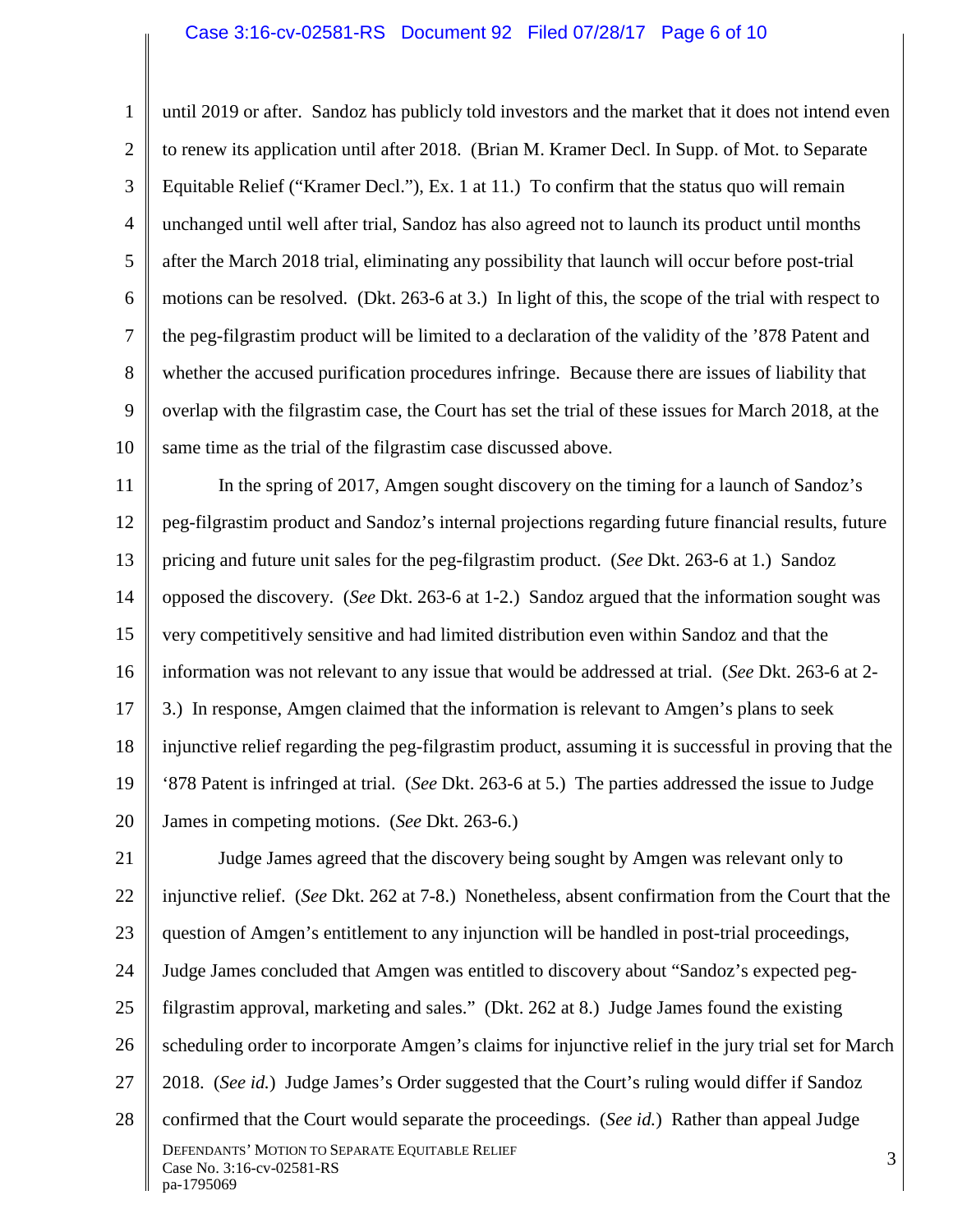| $\mathbf{1}$   | James's ruling, Sandoz seeks confirmation on this issue through the present motion. If this                                             |
|----------------|-----------------------------------------------------------------------------------------------------------------------------------------|
| $\overline{2}$ | motion is granted, Sandoz will renew its motion for a protective order and propose a plan to                                            |
| 3              | produce the requested discovery following any finding of infringement. (See id.)                                                        |
| 4              | III.<br><b>ARGUMENT</b>                                                                                                                 |
| 5              | Separation of the Issues That The Jury Can Address from Issues<br>A.                                                                    |
| 6              | Regarding an Injunction Will Promote Efficiency and Judicial<br>Economy.                                                                |
| $\tau$         | Separation of issues pursuant to Rule 42 is appropriate when a separate trial will promote                                              |
| 8              | efficiency or avoid prejudice. Federal Rule of Civil Procedure 42(b) provides:                                                          |
| 9              | For convenience, to avoid prejudice, or to expedite and economize,                                                                      |
| 10             | the court may order a separate trial of one or more separate issues,<br>claims, crossclaims, counterclaims, or third-party claims. When |
| 11             | ordering a separate trial, the court must preserve any federal right to<br>a jury trial.                                                |
| 12             | Fed. R. Civ. P. 42(b). District courts have broad discretion in deciding whether to separate the                                        |
| 13             | consideration of issues, "thereby deferring costly and possibly unnecessary proceedings."                                               |
| 14             | Zivkovic v. S. Cal. Edison Co., 302 F.3d 1080, 1088 (9th Cir. 2002) (citations omitted).                                                |
| 15             | Here, separation of the issue of injunctive relief from the issue of the validity and                                                   |
| 16             | infringement of the '878 Patent as applied to Sandoz's peg-filgrastim product has precisely this                                        |
| 17             | benefit. If needed, the jury in March 2018 will decide the facts regarding validity of the '878                                         |
| 18             | patent and whether Sandoz infringes the '878 patent by means of the accused AEX step. These                                             |
| 19             | issues must be decided before Amgen can seek injunctive relief for Sandoz's peg-filgrastim                                              |
| 20             | product. See 35 U.S.C. § 271(e)(4)(B) ("[I]njunctive relief may be granted against an infringer to                                      |
| 21             | prevent the commercial manufacture, use, offer to sell, or sale of an approved drug")                                                   |
| 22             | (emphasis added). If the asserted patents are invalid or not infringed, then there is no need to                                        |
| 23             | address injunctive relief. See id. Moreover, a jury cannot resolve questions regarding whether an                                       |
| 24             | injunction should issue and should not consider those issues in any event. See, e.g., eBay Inc. v.                                      |
| 25             | <i>MercExchange, L.L.C., 547 U.S. 388, 391 (2006)</i> ("The decision to grant or deny permanent                                         |
| 26             | injunctive relief is an act of equitable discretion by the district court.") The jury's role is limited                                 |
| 27             | to determining the overlapping issues of validity and infringement that arise under the '878                                            |
| 28             | Patent.                                                                                                                                 |
|                | DEFENDANTS' MOTION TO SEPARATE EQUITABLE RELIEF<br>$\overline{4}$<br>Case No. 3:16-cv-02581-RS<br>pa-1795069                            |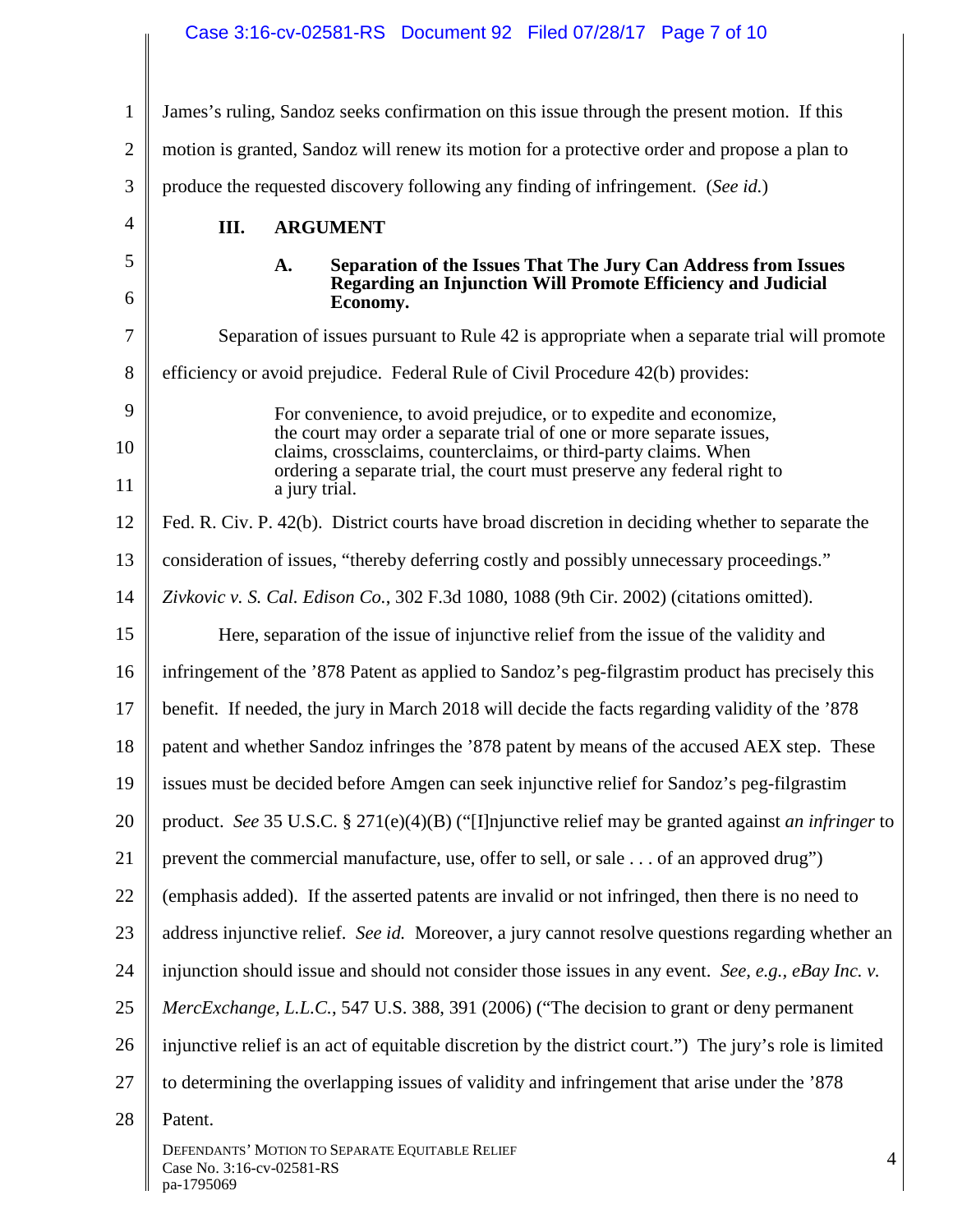#### Case 3:16-cv-02581-RS Document 92 Filed 07/28/17 Page 8 of 10

1 2 3 4 5 6 Further, even if validity and infringement were found, the issue of injunctive relief will not arise until well after trial. Sandoz cannot sell its peg-filgrastim product until the FDA approves it. In other words, it is already "enjoined" by the FDA from selling its product. That "injunction" will not be lifted until 2019, months after trial. These assurances are on top of the BPCIA's notice of commercial marketing provision which provides for 180 days' notice of an intent to launch, which Sandoz has not yet provided. *See* 42 U.S.C. § 262(l)(8)(A).

7

8

#### **B. Separation of the Issue of Injunctive Relief Would not Cause Amgen to Suffer Prejudice.**

9 10 11 12 13 14 15 16 17 18 19 20 Amgen will not suffer prejudice if the issue of injunctive relief were separated for trial or if Sandoz provided its limited discovery on commercial product plans after trial. The law is clear that Amgen has no entitlement to a jury trial for the issue of injunctive relief, as it is equitable in nature. *See, e.g., Tegal Corp. v. Tokyo Electron Am., Inc*., 257 F.3d 1331, 1341 (Fed. Cir. 2001) (finding neither party entitled to a jury trial in a patent infringement suit where the only remedy sought by the plaintiff-patentee was an injunction and the defendant asserted only affirmative defenses and no counterclaims); *In re Apotex, Inc.*, 49 Fed. Appx. 902, 902-903 (Fed. Cir. 2002) (nonprecedential) (upholding order striking jury demand because patent owner had no right to money damages in case seeking only "declaratory judgment of future infringement"); and *Biovail Labs., Inc. v. Torpharm, Inc*., No. 01 C 9008, 2002 WL 1732372, at \*2 (N.D. Ill. July 25, 2002) (granting motion to strike jury demand where generic manufacturer had not begun any commercial marketing of its accused product). The issue of injunctive relief can only be resolved by the Court as necessary following the jury trial.

- 21 22 23 24
- 25
- 26
- 27

28

issues to be tried in March 2018. Any discovery sought regarding peg-filgrastim approval, marketing, and sales is irrelevant to the other issues set to be decided by the jury at trial, including filgrastim damages. By the time Sandoz renews its request for approval for peg-filgrastim, the entire filgrastim district court litigation will be complete. Further, if the jury finds that Sandoz's production of peg-filgrastim infringes the Amgen patent, Sandoz would agree not to launch its product pending proceedings on an injunction and to provide immediate discovery into the

There is little to no overlap of evidence between the issue of injunctive relief and the other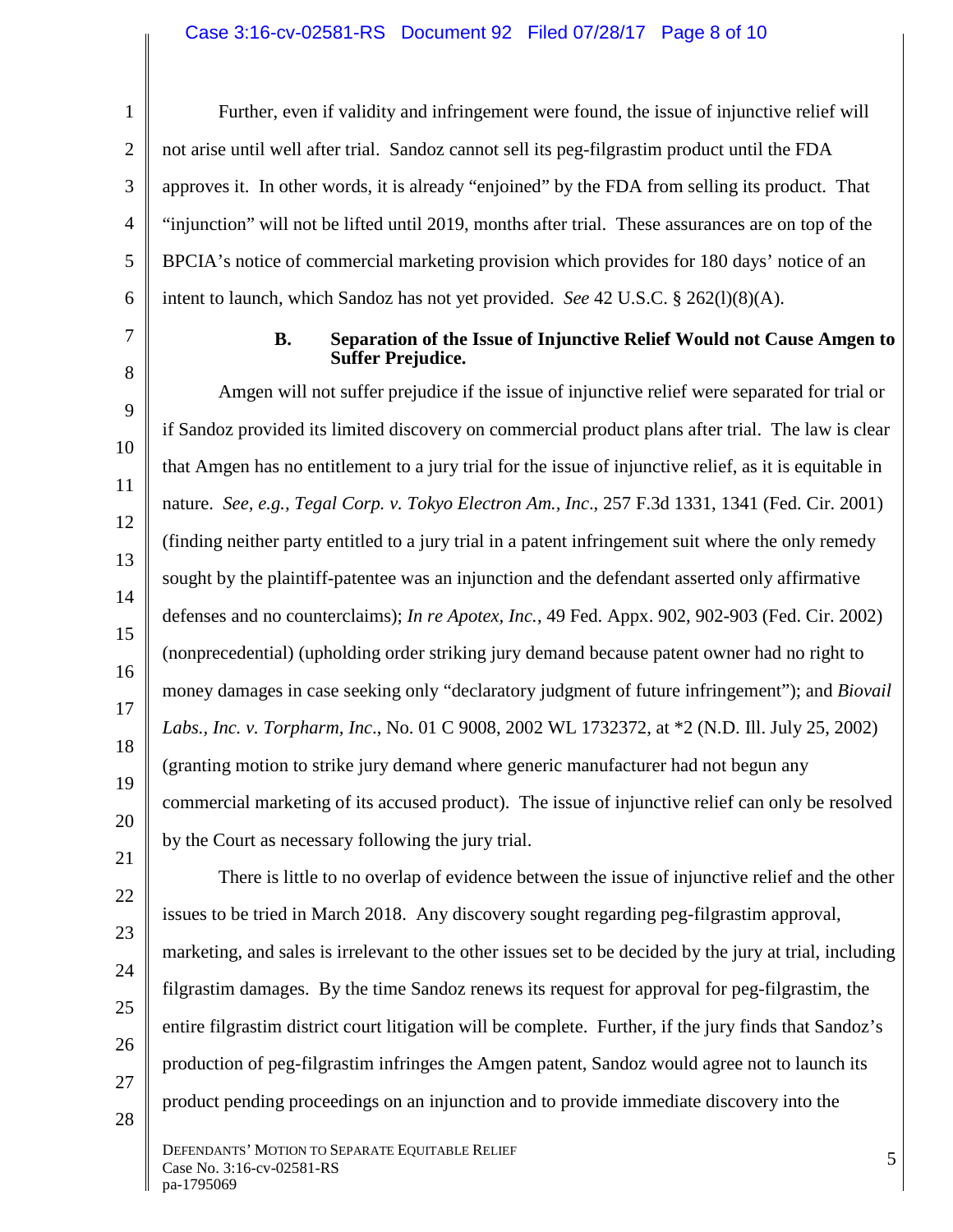financial projections and approval projections. (Dkt. 263-6 at 3.)

2

1

#### **C. Separation is Necessary to Avoid Prejudice to Sandoz.**

3 4 5 6 7 8 9 10 11 12 13 14 15 16 17 18 19 20 21 Failure to separate equitable relief would be highly prejudicial to Sandoz. As discussed above, the discovery sought by Amgen about (1) how much product will Sandoz sell, (2) what price will Sandoz set, (3) what markets will Sandoz target, (4) what market share does Sandoz expect to capture from Amgen, and (5) what costs will Sandoz incur, are among the most competitively sensitive information available to each party at this stage. Amgen cannot articulate any legitimate need for that information now beyond its desire to gather more competitive intelligence for settlement negotiations and other business planning. Sandoz concedes that the information Amgen seeks now is valuable to Amgen, but not for reasons that would help Amgen prove any of its claims or defenses at the March 2018 trial. Unnecessarily revealing this information to Amgen and, in turn, Amgen in-house counsel, will put Sandoz at a competitive disadvantage. *See Covance, Inc. v. Inclin, Inc.*, No. 16-CV-00429-YGR (MEJ), 2016 WL 5870011, at \*2 (N.D. Cal. Oct. 7, 2016) (denying motion to compel sensitive business information because "the potential burden to Plaintiff in exposing its [trade secrets] to Defendants may be significant"); and *Gilead Scis., Inc.* v. *Merck & Co, 5:13-cv-04057-BLF,* 2016 WL 146574, at \*1 (N.D. Cal. Jan. 13, 2016) ("[A] party seeking discovery of relevant, non-privileged information must show, before anything else, that the discovery sought is proportional to the needs of the case"). Moreover, providing the information now will require more depositions, more written discovery, and more general burden when the parties are busy preparing expert reports and otherwise preparing for trial.

22

#### **IV. CONCLUSION**

23 24 25 For the foregoing reasons, Sandoz respectfully requests that the issue of injunctive relief with regards to Sandoz's peg-filgrastim product be separated pursuant to Rule 42 from the remaining issues set for trial on March 26, 2018.

- 26
- 27 28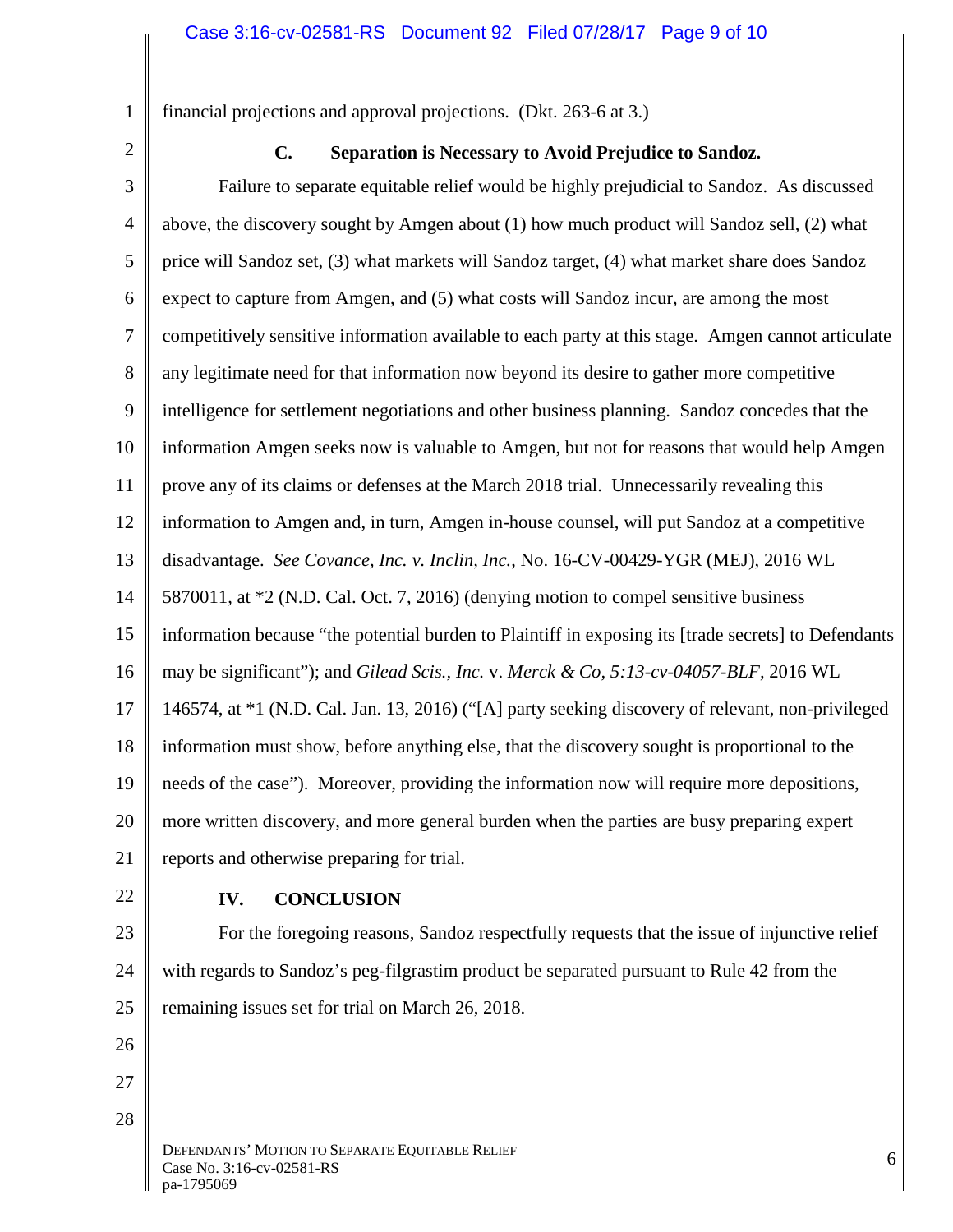|                               | Case 3:16-cv-02581-RS Document 92 Filed 07/28/17 Page 10 of 10                             |                                            |                                                                                                             |
|-------------------------------|--------------------------------------------------------------------------------------------|--------------------------------------------|-------------------------------------------------------------------------------------------------------------|
| $\mathbf 1$<br>$\overline{2}$ | Dated: July 28, 2017                                                                       |                                            | MORRISON & FOERSTER LLP                                                                                     |
| $\mathfrak{Z}$                |                                                                                            |                                            |                                                                                                             |
| $\overline{4}$                |                                                                                            | By: /s/ Brian M. Kramer<br>Brian M. Kramer |                                                                                                             |
| 5                             |                                                                                            |                                            |                                                                                                             |
| 6                             |                                                                                            |                                            | Attorneys for Defendants<br>Sandoz Inc., Sandoz International GmbH,<br>Sandoz GmbH, and LEK Pharmaceuticals |
| $\overline{7}$                |                                                                                            | D.D.                                       |                                                                                                             |
| 8                             |                                                                                            |                                            |                                                                                                             |
| 9                             |                                                                                            |                                            |                                                                                                             |
| 10                            |                                                                                            |                                            |                                                                                                             |
| 11                            |                                                                                            |                                            |                                                                                                             |
| 12                            |                                                                                            |                                            |                                                                                                             |
| 13                            |                                                                                            |                                            |                                                                                                             |
| 14                            |                                                                                            |                                            |                                                                                                             |
| 15                            |                                                                                            |                                            |                                                                                                             |
| 16                            |                                                                                            |                                            |                                                                                                             |
| $17\,$                        |                                                                                            |                                            |                                                                                                             |
| $18\,$                        |                                                                                            |                                            |                                                                                                             |
| 19                            |                                                                                            |                                            |                                                                                                             |
| $20\,$                        |                                                                                            |                                            |                                                                                                             |
| 21                            |                                                                                            |                                            |                                                                                                             |
| $22\,$                        |                                                                                            |                                            |                                                                                                             |
| 23                            |                                                                                            |                                            |                                                                                                             |
| 24<br>25                      |                                                                                            |                                            |                                                                                                             |
| 26                            |                                                                                            |                                            |                                                                                                             |
| $27\,$                        |                                                                                            |                                            |                                                                                                             |
| 28                            |                                                                                            |                                            |                                                                                                             |
|                               | DEFENDANTS' MOTION TO SEPARATE EQUITABLE RELIEF<br>Case No. 3:16-cv-02581-RS<br>pa-1795069 |                                            | 7                                                                                                           |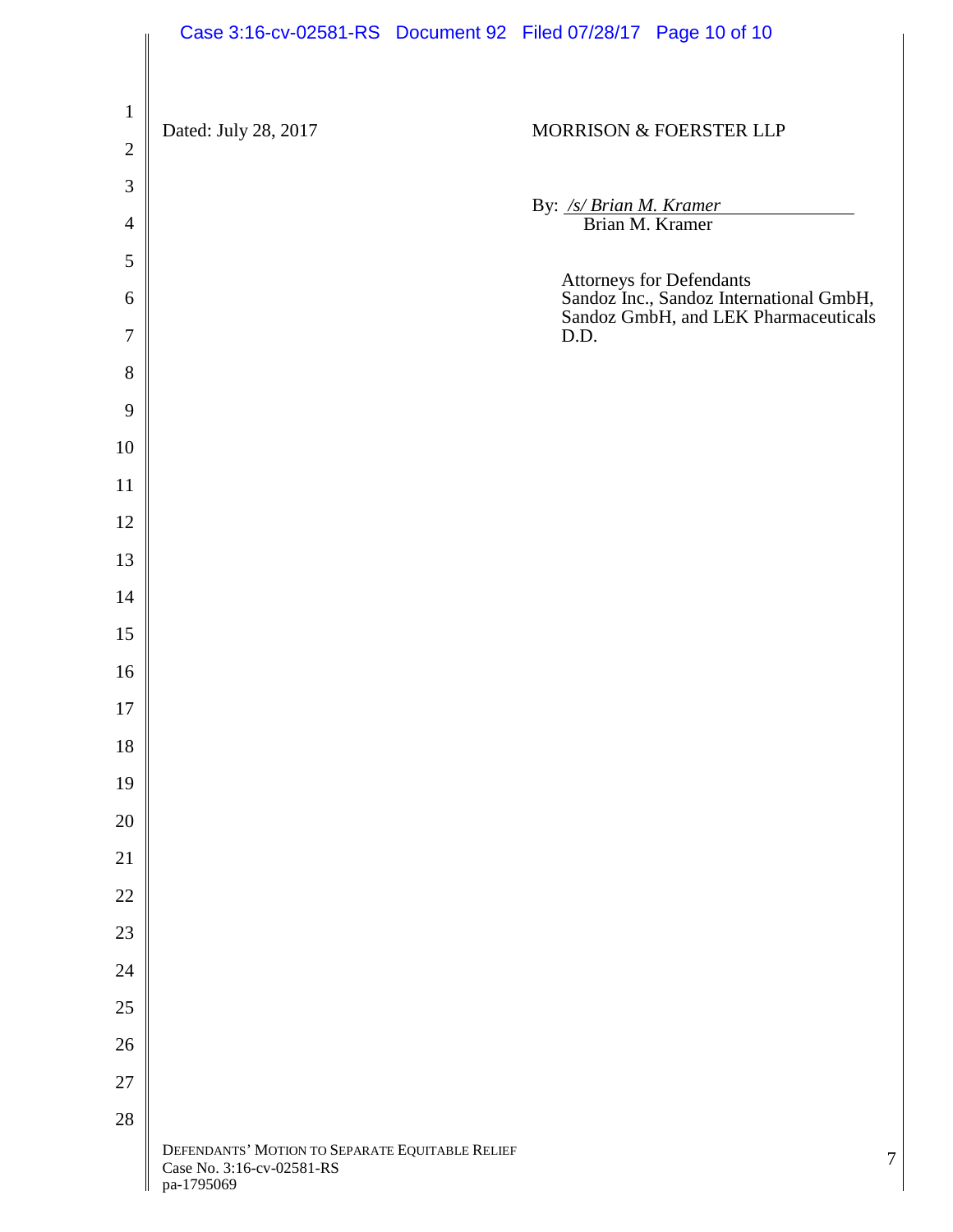|                | Case 3:16-cv-02581-RS  Document 92-1  Filed 07/28/17  Page 1 of 2                                  |                                                           |
|----------------|----------------------------------------------------------------------------------------------------|-----------------------------------------------------------|
|                |                                                                                                    |                                                           |
| 1              | RACHEL KREVANS (CA SBN 116421)<br>RKrevans@mofo.com                                                |                                                           |
| $\overline{2}$ | <b>MORRISON &amp; FOERSTER LLP</b><br>425 Market Street                                            |                                                           |
| 3              | San Francisco, California 94105-2482<br>Telephone: 415.268.7000                                    |                                                           |
| 4              | Facsimile: 415.268.7522                                                                            |                                                           |
| 5              | ERIK J. OLSON (CA SBN 175815)<br>EJOlson@mofo.com                                                  |                                                           |
| 6              | ERIC C. PAI (CA SBN 247604)<br>EPai@mofo.com                                                       |                                                           |
| 7              | MORRISON & FOERSTER LLP                                                                            |                                                           |
| 8              | 755 Page Mill Road<br>Palo Alto, California 94304-1018                                             |                                                           |
| 9              | Telephone: 650.813.5600<br>Facsimile: 650.494.0792                                                 |                                                           |
| 10             | <b>Attorneys for Defendants</b>                                                                    |                                                           |
| 11             | SANDOZ INC., SANDOZ INTERNATIONAL<br>GMBH, SANDOZ GMBH, AND LEK PHARMACEUTICALS                    |                                                           |
| 12             | D.D.                                                                                               |                                                           |
| 13             | UNITED STATES DISTRICT COURT                                                                       |                                                           |
| 14             | NORTHERN DISTRICT OF CALIFORNIA                                                                    |                                                           |
| 15             | <b>SAN FRANCISCO DIVISION</b>                                                                      |                                                           |
| 16             | AMGEN INC. and<br>AMGEN MANUFACTURING LIMITED,                                                     | Case No. 3:16-cv-02581                                    |
| 17             | Plaintiffs,                                                                                        | DECLARATION OF BRIAN M.<br><b>KRAMER IN SUPPORT OF</b>    |
| 18             | V.                                                                                                 | DEFENDANTS' MOTION TO<br><b>SEPARATE EQUITABLE RELIEF</b> |
| 19             | SANDOZ INC., SANDOZ INTERNATIONAL                                                                  | September 14, 2017<br>Date:                               |
| 20             | GMBH, SANDOZ GMBH, and LEK<br>PHARMACEUTICALS D.D.,                                                | $1:30$ pm.<br>Time:<br>Courtroom #3<br>Ctrm:              |
| 21             | Defendants.                                                                                        | The Honorable Richard Seeborg                             |
| 22             |                                                                                                    |                                                           |
| 23             |                                                                                                    |                                                           |
| 24             |                                                                                                    |                                                           |
| 25             |                                                                                                    |                                                           |
| 26             |                                                                                                    |                                                           |
| 27             |                                                                                                    |                                                           |
| 28             |                                                                                                    |                                                           |
|                | KRAMER DECL. ISO DEFS. MOT. TO SEPARATE EQUITABLE RELIEF<br>Case No. 3:16-cv-02581-RS<br>sd-703763 |                                                           |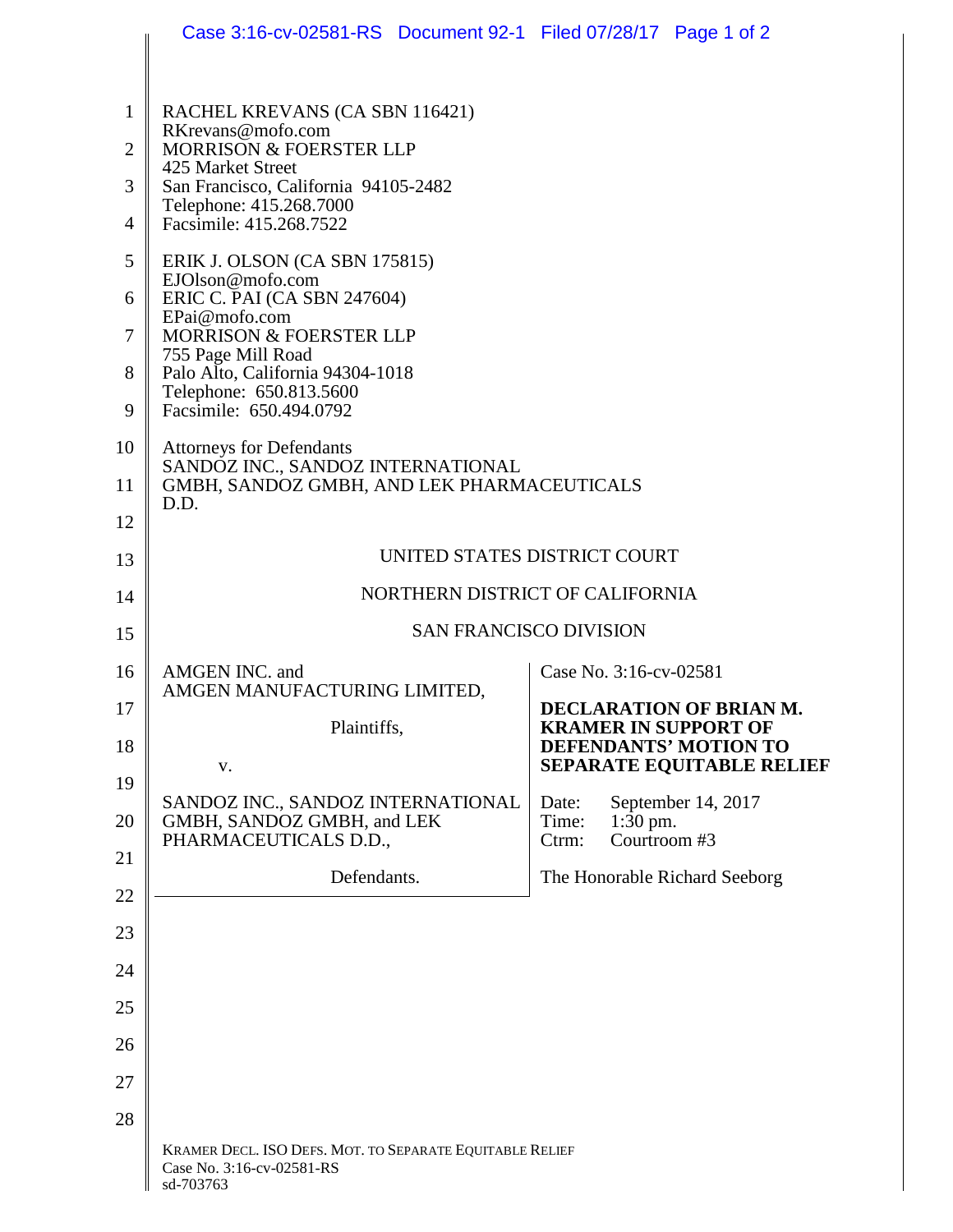# Case 3:16-cv-02581-RS Document 92-1 Filed 07/28/17 Page 2 of 2

| $\mathbf{1}$   | I, Brian M. Kramer, hereby declare as follows:                                                          |
|----------------|---------------------------------------------------------------------------------------------------------|
| $\overline{2}$ | I am a member of the bar of the State of California and am a partner with Morrison<br>1.                |
| 3              | & Foerster LLP, counsel of record for Defendants Sandoz Inc., Sandoz International GmbH,                |
| $\overline{4}$ | Sandoz GmbH, and Lek Pharmaceuticals D.D. ("Sandoz") in the above-captioned action. I am                |
| 5              | admitted to practice before this Court. I have personal knowledge of the facts stated herein and, if    |
| 6              | called as a witness, I could and would testify competently to these facts.                              |
| 7              | Attached as <b>Exhibit 1</b> is a copy of a transcript of the Novartis AG July 18, 2017,<br>2.          |
| 8              | Q2 2017 Earnings Conference Call. Novartis AG is the ultimate parent company of Sandoz Inc.             |
| 9              | During the conference call, Dr. Vasant Narasimhan, Novartis's Global Head of Drug                       |
| 10             | Development and Chief Medical Officer, updated the public regarding Sandoz's planned                    |
| 11             | pegfilgrastim regulatory filing. He said that Sandoz "shifted the date of [its] pegfilgrastim filing    |
| 12             | in the U.S. by a quarter to early 2019." After the regulatory filing, the FDA will take some time       |
| 13             | to consider whether to approve it.                                                                      |
| 14             |                                                                                                         |
| 15             | I declare under penalty of perjury under the laws of the United States that the foregoing is            |
| 16             | true and correct. Executed on July 28, 2017, in San Diego, California.                                  |
| 17             | /s/ Brian M. Kramer                                                                                     |
| 18             | Brian M. Kramer                                                                                         |
| 19             |                                                                                                         |
| 20             |                                                                                                         |
| 21             |                                                                                                         |
| 22             |                                                                                                         |
| 23             |                                                                                                         |
| 24             |                                                                                                         |
| 25             |                                                                                                         |
| 26             |                                                                                                         |
| 27             |                                                                                                         |
| 28             |                                                                                                         |
|                | KRAMER DECL. ISO DEFS. MOT. TO SEPARATE EQUITABLE RELIEF<br>1<br>Case No. 3:16-cv-02581-RS<br>sd-703763 |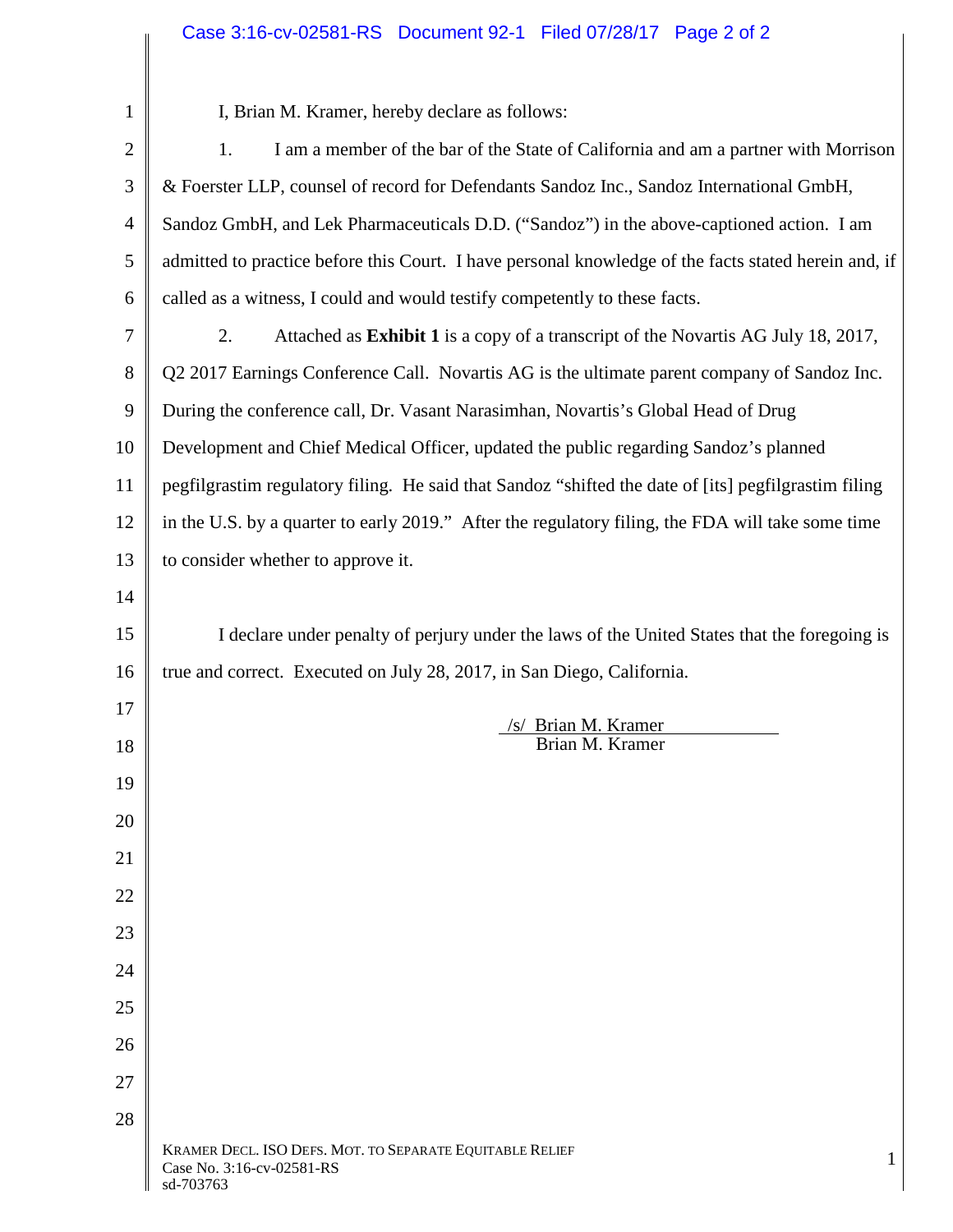# **EXHIBIT 1**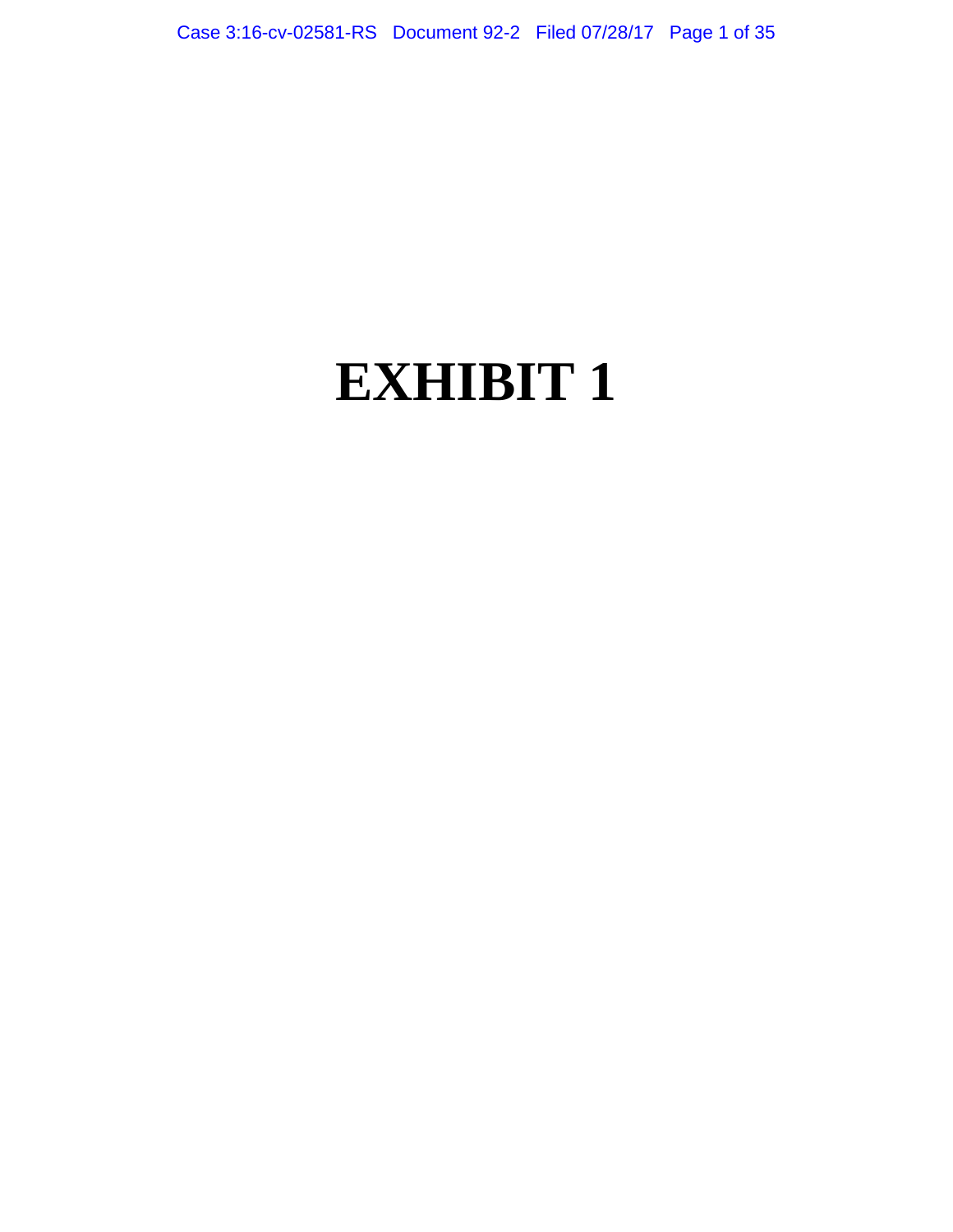Seeking Alpha $^\alpha$ 

# Novartis' (NVS) CEO Joe Jimenez on Q2 2017 Results - Earnings Call **Transcript**

Jul. 18, 2017 1:49 PM ET by: SA Transcripts

Q2: 07-16-17 Earnings Summary

|  | c<br>ude: |
|--|-----------|
|--|-----------|

s  $\begin{array}{ll}\mathbb{\equiv} & \mathsf{Analysis} \ \end{array}$  $\begin{array}{ll}\mathbb{\equiv} & \mathsf{Analysis} \ \end{array}$  $\begin{array}{ll}\mathbb{\equiv} & \mathsf{Analysis} \ \end{array}$   $\begin{array}{ll}\hline\mathbb{\alpha}\end{array}$  [News](https://seekingalpha.com/symbol/NVS/earnings)  $\begin{array}{ll}\mathbb{\equiv} & \mathsf{Press}\ \mathsf{Release}\end{array}$  $\begin{array}{ll}\mathbb{\equiv} & \mathsf{Press}\ \mathsf{Release}\end{array}$  $\begin{array}{ll}\mathbb{\equiv} & \mathsf{Press}\ \mathsf{Release}\end{array}$ 

EPS of \$1.22 beats by \$0.04 | Revenue of \$12.24B (- 1.8% Y/Y) misses by \$-30M

Novartis AG (NYSE[:NVS\)](https://seekingalpha.com/symbol/NVS)

Q2 2017 Earnings Conference Call

July 18, 2017 08:00 ET

# **Executives**

Joe Jimenez - Chief Executive Officer

Harry Kirsch - Chief Financial Officer

Vas Narasimhan - Head, Global Drug Development

Paul Hudson - Head, Pharma

Bruno Strigini - Head, Oncology

Richard Francis - Head, Sandoz

Mike Ball - Head, Alcon

Samir Shah - Head, Investor Relations

# Analysts

Tim Anderson - Bernstein

Graham Parry - Bank of America

Jeff Holford - Jefferies

Richard Vosser - JPMorgan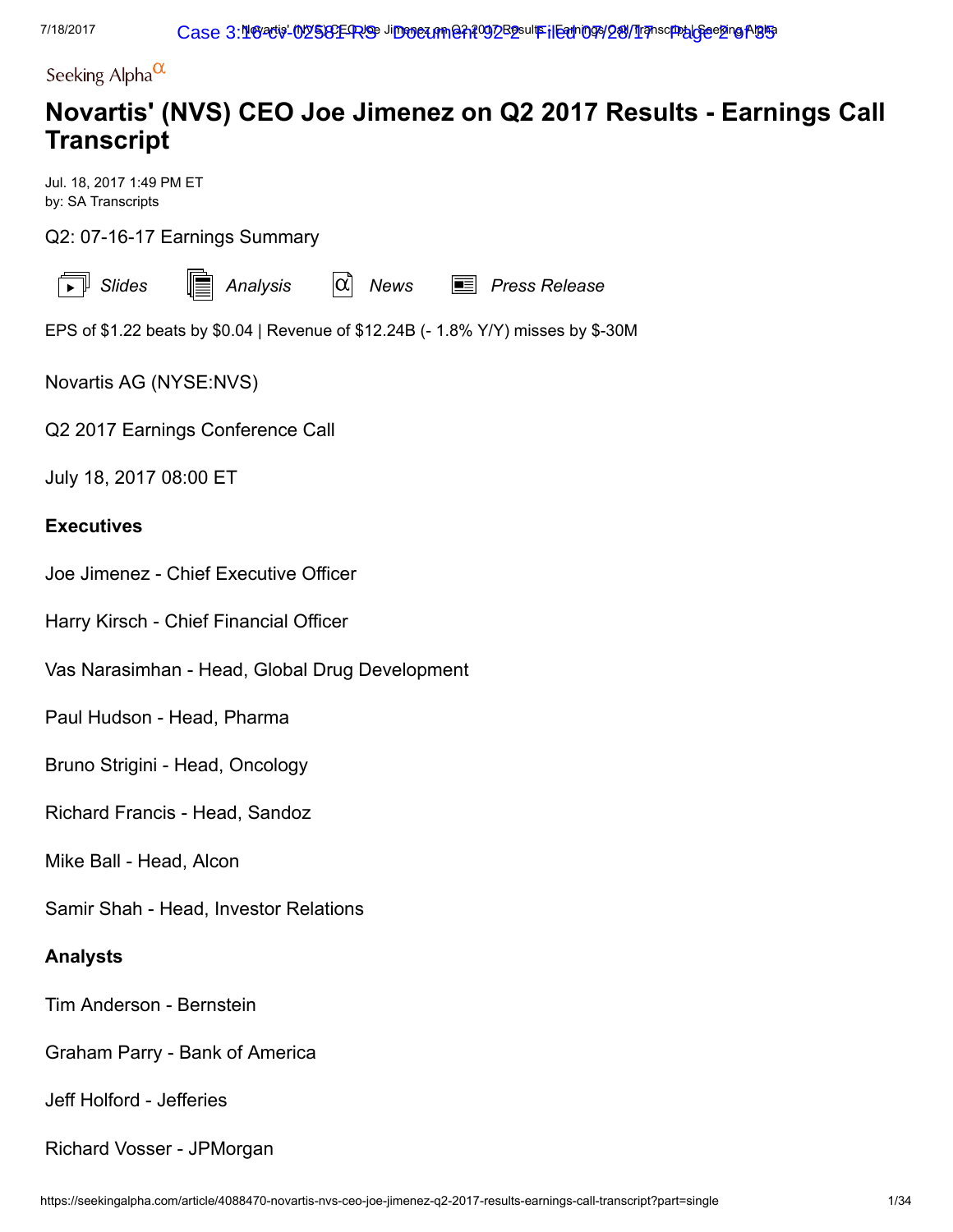| 7/18/2017                   | Case 3:109act9-012583E4RIOBJiDB062.0m@212092B9sultFilEadni009/281/TranscriptalGeel9ng AlgIG9 |
|-----------------------------|----------------------------------------------------------------------------------------------|
|                             | Seamus Fernandez - Leerink Partners                                                          |
|                             | <b>Matthew Weston - Credit Suisse</b>                                                        |
|                             | Florent Cespedes - Société Générale                                                          |
| Ian Lee - Citi              |                                                                                              |
|                             | Vincent Meunier - Morgan Stanley                                                             |
| Michael Leuchten - UBS      |                                                                                              |
| Stefan Schneider - Vontobel |                                                                                              |
| Steve Scala - Cowen         |                                                                                              |
|                             | Naresh Chouhan - New Street Research                                                         |
|                             | David Evans - Kepler Cheuvreux                                                               |
|                             | Keyur Parekh - Goldman Sachs                                                                 |
| Kerry Holford - BNP Paribas |                                                                                              |
| Operator                    |                                                                                              |

Good morning and good afternoon and welcome to the Novartis Q2 2017 Results Release Conference Call and Live Audio Webcast. Please note that during the presentation, all participants will be in listen-only mode and the conference is being recorded. [Operator Instructions] A recording of the conference call including the Q&A session will be available on our website shortly after the call ends. [Operator Instructions]

With that, I would like to hand over to Mr. Joe Jimenez, CEO of Novartis. Please go ahead, sir.

# Joe Jimenez

Thank you. I would like to welcome everybody to our second quarter earnings call. Joining me on the Novartis side are Harry Kirsch, our CFO; Vas Narasimhan, our Head of Global Drug Development; and the four business leaders, Paul Hudson, Head of Pharma; Bruno Strigini, Head of Oncology; Richard Francis, Head of the Sandoz business, and Mike Ball, Head of Alcon.

Before we start, I would like Samir to read the Safe Harbor statement. Samir?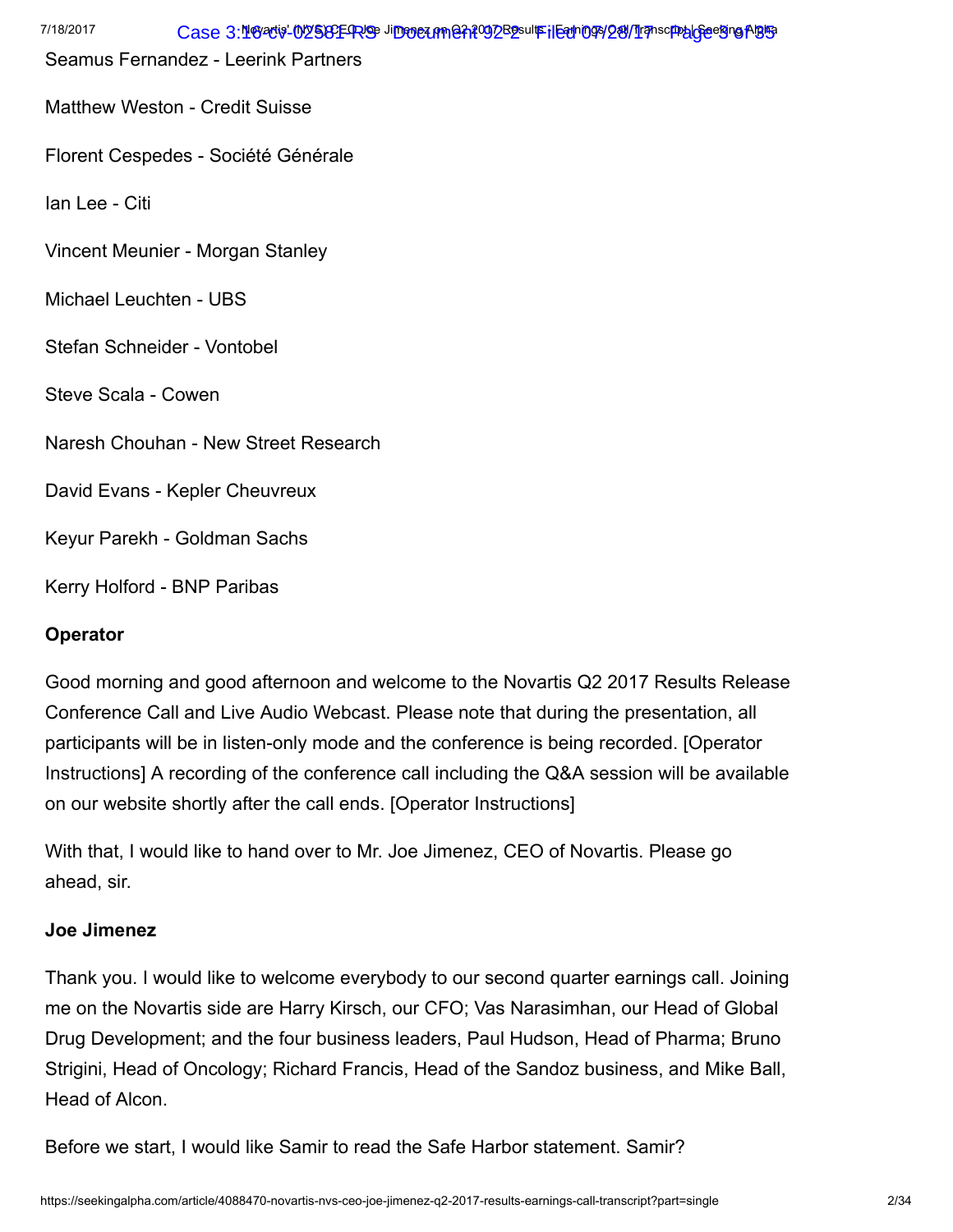#### Samir Shah

Thank you, Joe. The information presented today contains forward-looking statements that involve known and unknown risks, uncertainties and other factors. These may cause actual results to be materially different from any future results, performance or achievements expressed or implied by such statements. Please refer to the company's Form 20-F on file with the U.S. Securities and Exchange Commission for a description of some of these factors.

#### Joe Jimenez

Thanks, Samir. Okay. Starting on Slide #4, Q2 was a strong quarter from an innovation standpoint as well as operationally. When you take into account the Gleevec patent loss, our sales were in line with prior year in constant currencies and this was due to the strong performance of our growth drivers, including Entresto and Cosentyx which offset the patent loss on Gleevec. Core operating income was also in line with prior year in constant currency and this was driven by gross margin expansion as well as our productivity efforts, which allowed us to offset both the generic erosion and the investments that we are making in some of our key launches. Now, that said, the best thing about the quarter really was the positive innovation news. So in this 3-month period, we saw 14 approvals and positive recommendations, we saw 5 filings and we saw 9 major trial readouts. I think this is a testament to the strength of the pipeline and it reinforces our growth prospects going forward.

You can see a snapshot of that innovation news on Slide 5. Vas is going to go through it in more detail, but I just want to pick out a couple of highlights starting with RTH and ACZ on the next slide. We have two head-to-head studies on RTH and neovascular AMD readout positively. RTH dosed on a quarterly basis delivered non-inferiority to Eylea dosed every 2 months. Full data will be presented at the American Academy of Ophthalmology Meeting on November 10. And then secondly, the CANTOS Phase 3 study also readout positively as you know making ACZ the first and only drug to show that targeting inflammation reduces cardiovascular risk in people, who have survived a myocardial infarction and full data is going to be shown on August 27 at ESC.

We also advance our cell therapy platform as you can see on Slide #7. And as you heard last week, the FDA Advisory Committee unanimously recommended approval for our CTL019 in pediatric ALL. We also though plan to submit in Europe before the end of the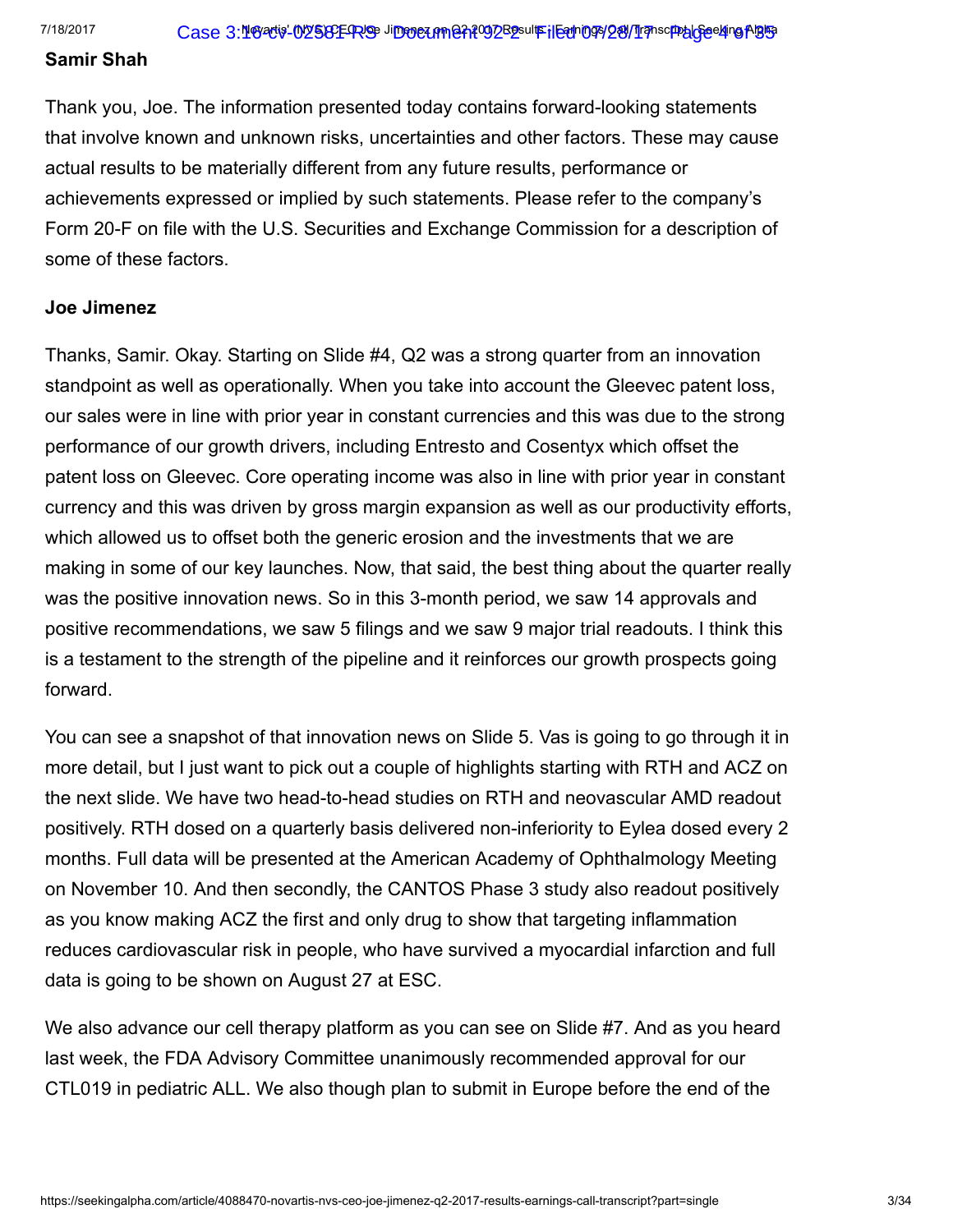# 7/18/2017 Case 3:**1@acis'-02583E-RIS** Ji**menez prine?A?O32B2sulfFilean 098/28/11** pascfiph | GeeKing AlgiB3

year. And if it's approved, this will be a transformational platform for cancer care. At the same time, we are continuing to advance other indications, including DLBCL, which Vas will talk more about later in the presentation.

On Slide 8, you can see that Sandoz also had a strong quarter for innovation. Our biosimilars of etanercept and rituximab were approved and launched in Europe. We also submitted biosimilar applications for adalimumab and infliximab also in Europe. So, we are building some good momentum on this pipeline.

Now, switching gears to review the commercial performance on Slide 9, you can see that our key growth drivers were on track in the second quarter. In addition to Entresto and Cosentyx, we also saw good growth in oncology. So, if you take Gleevec out, the oncology business grew 9% in constant currencies in the second quarter with some very strong performance by Promacta, Jakavi and Tafinlar Mekinist combination.

On the next slide, you can see that Entresto continued to show steady growth with sales of \$110 million in the quarter. This reflects positive dynamics in the U.S. who have made good progress on access. As of now more than half of the Medicare patients no longer need a prior authorization and more than half have co-pay under \$10. Outside the U.S., we are continuing to make progress on reimbursement. So, that's helping sales as well. Overall, we believe we are on track to reach about \$500 million in sales this year. Cosentyx had a strong quarter as well delivering almost \$500 million in sales. This represents double-digit growth quarter-over-quarter. And importantly, the growth was driven by all three indications in both the U.S. and ex-U.S. I think we are benefiting from the best-in-class profile of this drug, which was further reinforced this quarter with data showing sustained efficacy out to 5 years in psoriasis and 3 years in the spot indications. With the momentum that we are building behind this brand, we see \$2 billion of full year sales within reach.

Moving on to Alcon on the next slide, we continued to make good progress on the turnaround. The division delivered 3% sales growth in the quarter on a constant currency basis driven not just by Vision Care, but also by surgical. And within surgical, we saw growth in key segments, including IOLs, which grew for the first time since 2014. We are starting to see the uptick in new innovative products that we have launched including UltraSert, which is our preloaded IOL as well as PanOptix, which is our trifocal IOL, both of those in Europe and then ReSTOR +2.5 Toric in the U.S. Additionally, Mike and his team are continuing to improve the commercial execution and the customer focus.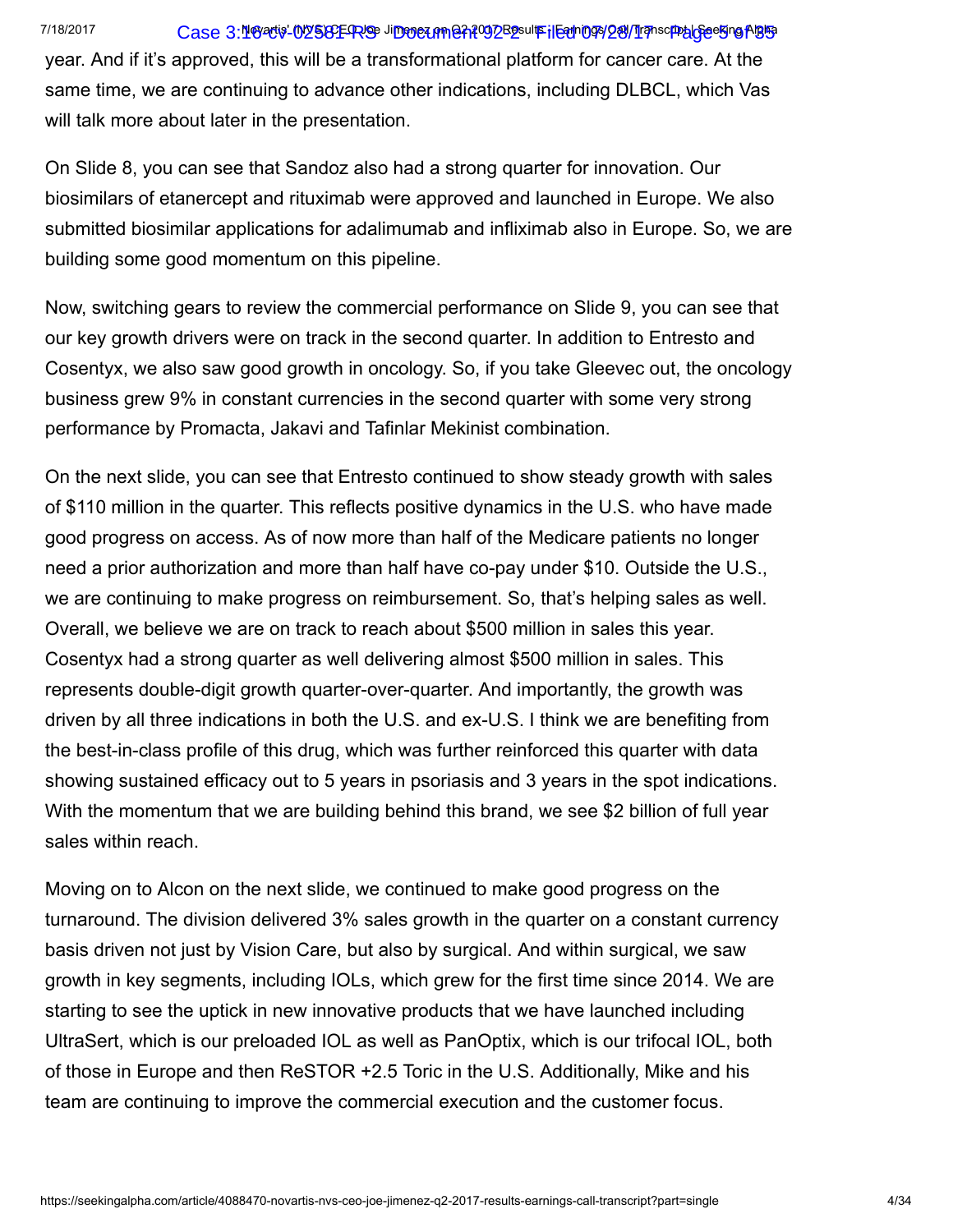#### 7/18/2017 Case 3:**1@acis'-02583E-RIS** Ji**menez prine?A?O32B2sulfFilean 098/28/11** pascfipt | **SeeKing Algis**s

And lastly, I would like to point out that we are really starting to see the benefit of the new organizational structure that we put in place a year ago shown on Slide 13. By integrating drug development, for example, we have improved the transition from early research to clinical development. And as a result, we have seen the number of projects moving from research to development double in the past year. Our progress in cell therapy is another example since we integrated the standalone unit back into oncology. There has been a step change in the speed of development and in our interactions with regulators. This is due to having the full weight of Novartis global functions behind this program. We are also seeing benefits and operations through NBS. We have been able to reduce our costs by streamlining processes and in manufacturing we are improving resource allocation and reducing our external spend, which is contributing to an overall improvement in gross margin.

So, with that, I am going to turn it over to Harry to take us through the financials in more detail.

# Harry Kirsch

Thank you, Joe. Good morning, good afternoon, everyone. As usual, my comments refer to growth rates in constant currencies unless otherwise noted. Slide 15 shows the summary of our performance. We delivered solid performance in the second quarter with net sales of \$12.2 billion in line with prior years as growth drivers, including Cosentyx and Entresto and the new oncology assets offset the decline of Gleevec. Core EPS was \$1.22 growing 2%, including a benefit from the share buyback program announced in January. Net income was \$2 billion growing 14% with prior year benefiting from the higher divestment gains and lower amortization. Finally, it was another strong quarter for free cash flow at \$3.2 billion, growing 28%, more on free cash flow later on my presentation.

On Slide 16, I want to highlight the underlying sales volume of plus 6% and underlying core operating income growth of plus 21%. This enabled us to offset the generics and pricing impacts both on top and bottom line in constant currencies. Please note that the minus 3% pricing impact is driven by Gleevec generic price erosion and U.S. pricing pressure on our Sandoz generics division.

Now, let's turn to margins on Slide 17, overall the group core operating margin was 26.4%, in line with the prior year. Innovative medicines, sales grew 1% and corporate income also grew 1% as gross margin expansion and productivity offset growth investments and generic erosion resulting in a core margin of 31.1%. Sandoz sales declined minus 4% mainly due to higher pricing pressure in U.S. retail generics and prior year launch timing.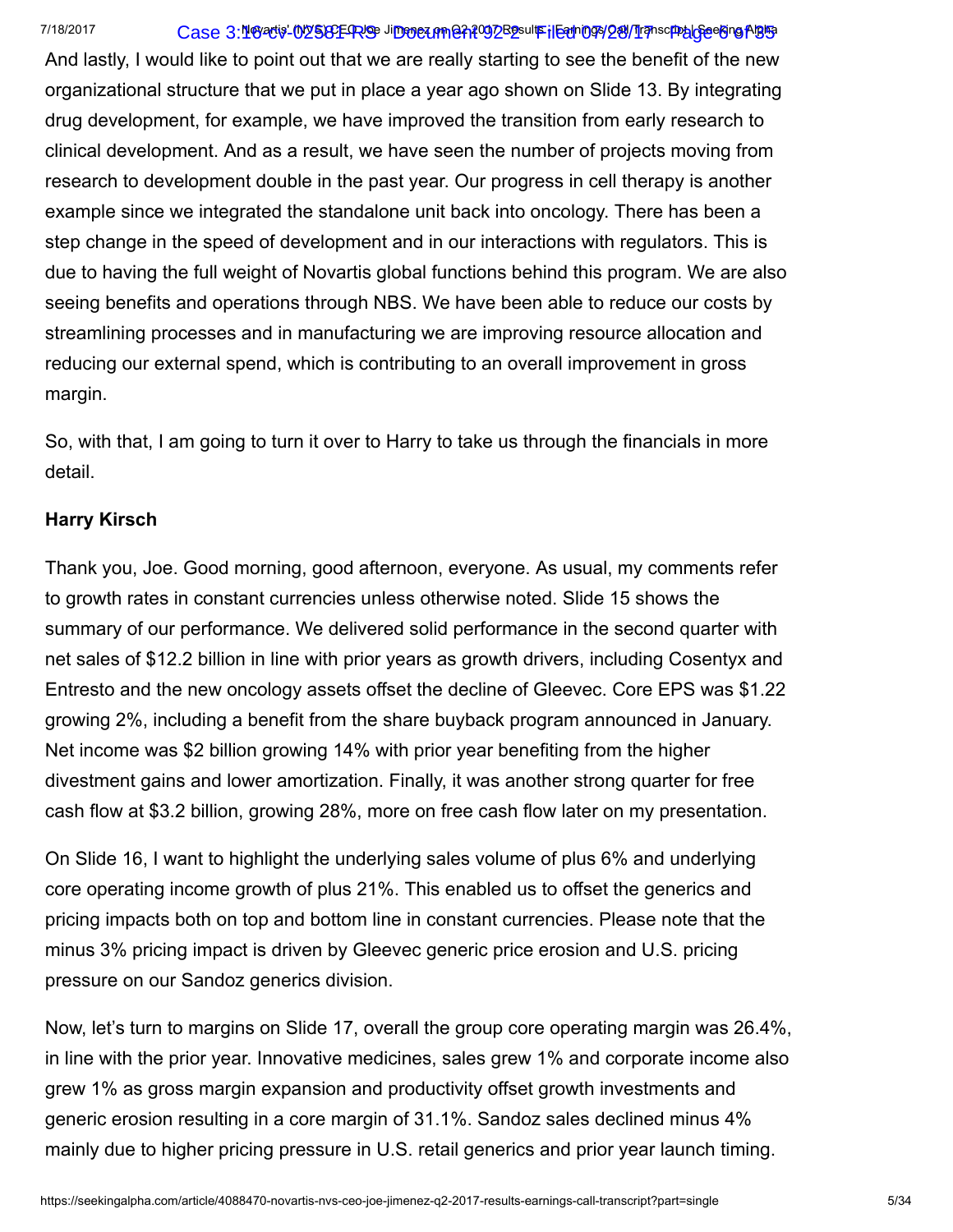# 7/18/2017 Case 3:**116/atis' (N25)3EFRISE Jimenez prine?A29**/28/28/17 Case 3:116/atis (

As you are aware this is not specific to Sandoz, it is genetic industry wide affect in U.S. Sandoz core margin declined slightly despite gross margin improvements, mainly due to M&S investments including biosimilar launches. Alcon sales grew 3% in the quarter driven by Surgical, with growth in key segments including intraocular lenses. As expected Alcon core operating income declined due to the higher investments in M&S behind the growth plan. This resulted in the core margin of 13.9%.

Slide 18 shows strong free cash flow of \$4.9 billion in the first half, up 26% versus prior year. This was driven by favorable working capital including lower payments from provisions compared with the prior year period and higher dividend from the OTC joint venture, partly offset by lower operating income. On Slide 19 you can see that net debt stood at \$22 billion at the end of the first half. The increase was mainly driven by the \$6.5 billion annual dividend payment and net share repurchases, partly offset by our half one free cash flow of \$4.9 billion.

On Slide 20 you would see that our currency outlook is in line with the guidance provided on our website monthly. As mid-July rates prevail, the full-year currency impact is expected to be minus 1% on net sales and minus 2% on core operating income. On slide 21, I would like to turn to our full-year outlook. We are reconfirming our full year group guidance. Group net sales are expected to be broadly in line with the prior year and group core operating income is expected to be brought in line to low single-digit decline versus prior year. By division we are confirming the guidance for innovative medicines and Sandoz. For Alcon in light of the first half sales performance, we are revising the full year sales guidance upward to low single-digit growth versus prior year.

And with that I hand over to Vas.

# Vas Narasimhan

Thank you, Harry. As Joe mentioned, we had a strong quarter for innovation at Novartis we had nine major approvals in the U.S. and Europe, five positive CHMP positive opinions, as well as the positive ODAC recommendation for CTL019, two FDA breakthrough therapy designations, five major submissions in the U.S. and Europe and nine major trial positive readouts, so an excellent quarter.

Moving to Slide 24, when you look at that quarter and the context of our progressing on a late stage development of potential blockbusters, in the quarter we were able to advance 5 separate assets with positive submissions, approvals or readouts. And I will be reviewing some of those updates over the course of this presentation. Moving to Slide 25, let's start with our immuno-oncology strategy. Now, as we have outlined to you in the past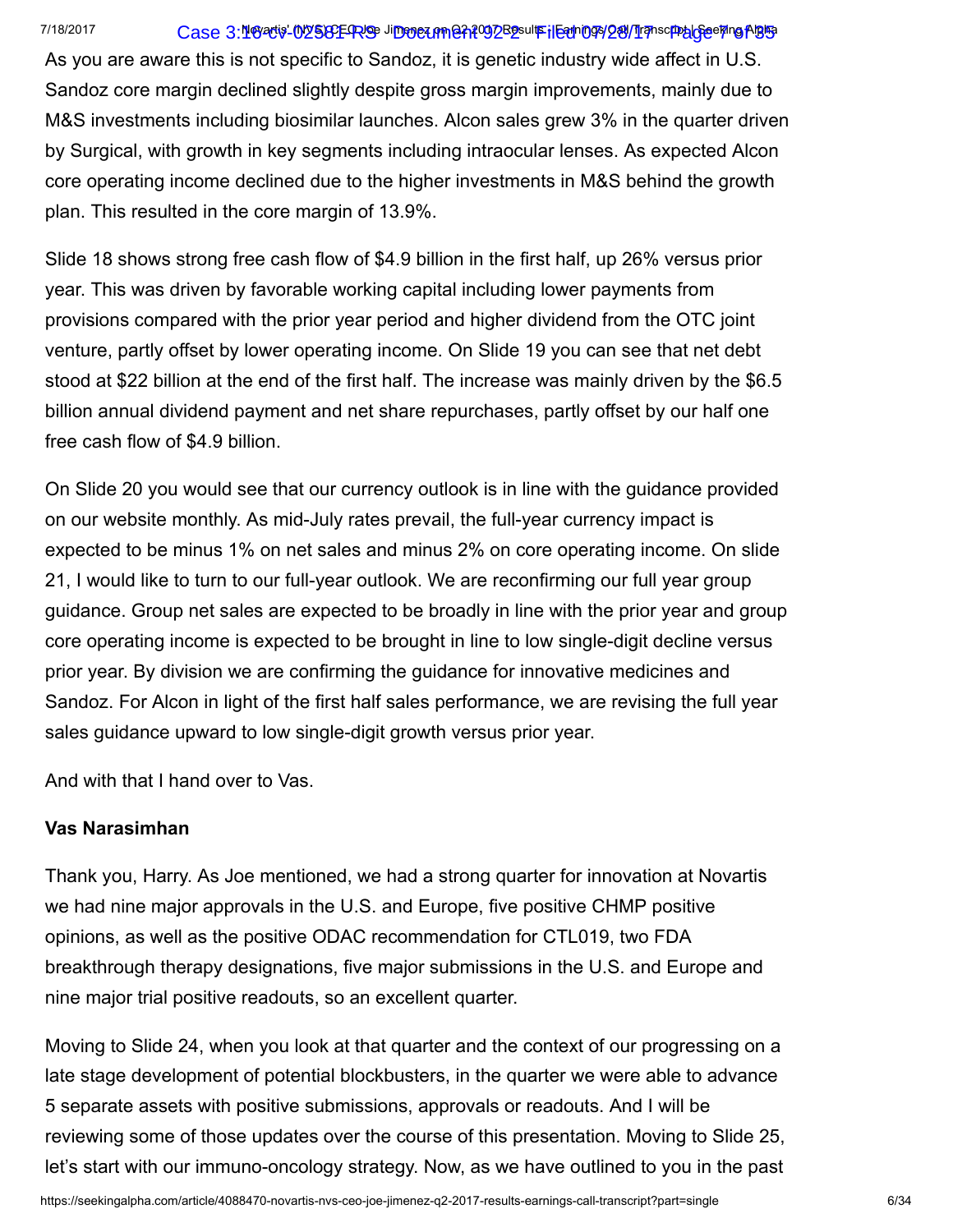# 7/18/2017 Case 3:**1@acis'-02583E-RIS** Ji**menez prine?A?O32B2sulfFilean 098/28/11** pascfipt | **SeeBing AlBha**

there are three pillars to our approach to immuno-oncology leading in CAR-T, building on our own PDR001 or PD-1 backbone and continuing to advance our portfolio of the second generation IO assets. Our goal today will be to go through our CAR-T portfolio, but I would also like to provide an update on PD-1 where we have now advanced five separate indications including orphan drug designations in neuroendocrine tumors which the FDA gave us in quarter two. And the complete enrollment of our Phase 2 neuroendocrine tumor program trial.

Moving to Slide 26, as many of you saw and as Joe mentioned, we received a unanimous FDA advisory committee support for the profile of CTL019 for licensure in pediatric and young adult ALL. It's hard to underestimate I think the transformative impact this could have on the field where we are opening up a new era of oncology therapeutics that could have an impact on a broad range of cancers. It opens up an area of medicine and therapeutics that will allow us to advance cell therapies as an industry and as a company. Now, in terms of the specific takeaways from the advisory committee, there were three I wanted to highlight.

First the excellent efficacy the CTL019 demonstrated with 83% of patients achieving a CR or CRI within three months and 75% of patients were relapsed three at six months as you can see in the graph on the left. In addition, the near-term safety profile was viewed as well characterized and manageable, particularly given the algorithm that we have assembled with tocilizumab as well as a long-term risk management plan, which the committee endorsed for its ability to assess the longer term risks of this therapy. And finally, that our Novartis manufacturing process is robust with its ability to use cryopreservation and with our goal to get from clinic to clinic time of 22 days. One of the interesting things that happened in the panel was a patient story was brought up in which it was clear that cryopreservation is what allows the patient to be treated given the need for chemotherapy to assess whether or not transplant would be possible. I think it nicely highlighted why cryopreservation gives physicians flexibility, give patients flexibility and give our manufacturing footprint flexibility in order to have the global scale needed to provide this therapy to thousands of patient.

Now moving to Slide 27, CTL019 also had an important readout in June where we had the primary analysis of our DLBCL JULIET study. The 3-month and 6-month data from this primary analysis confirms the interim analysis with consistent results to what we saw at the interim analysis. There were no new safety signals detected in the study and we plan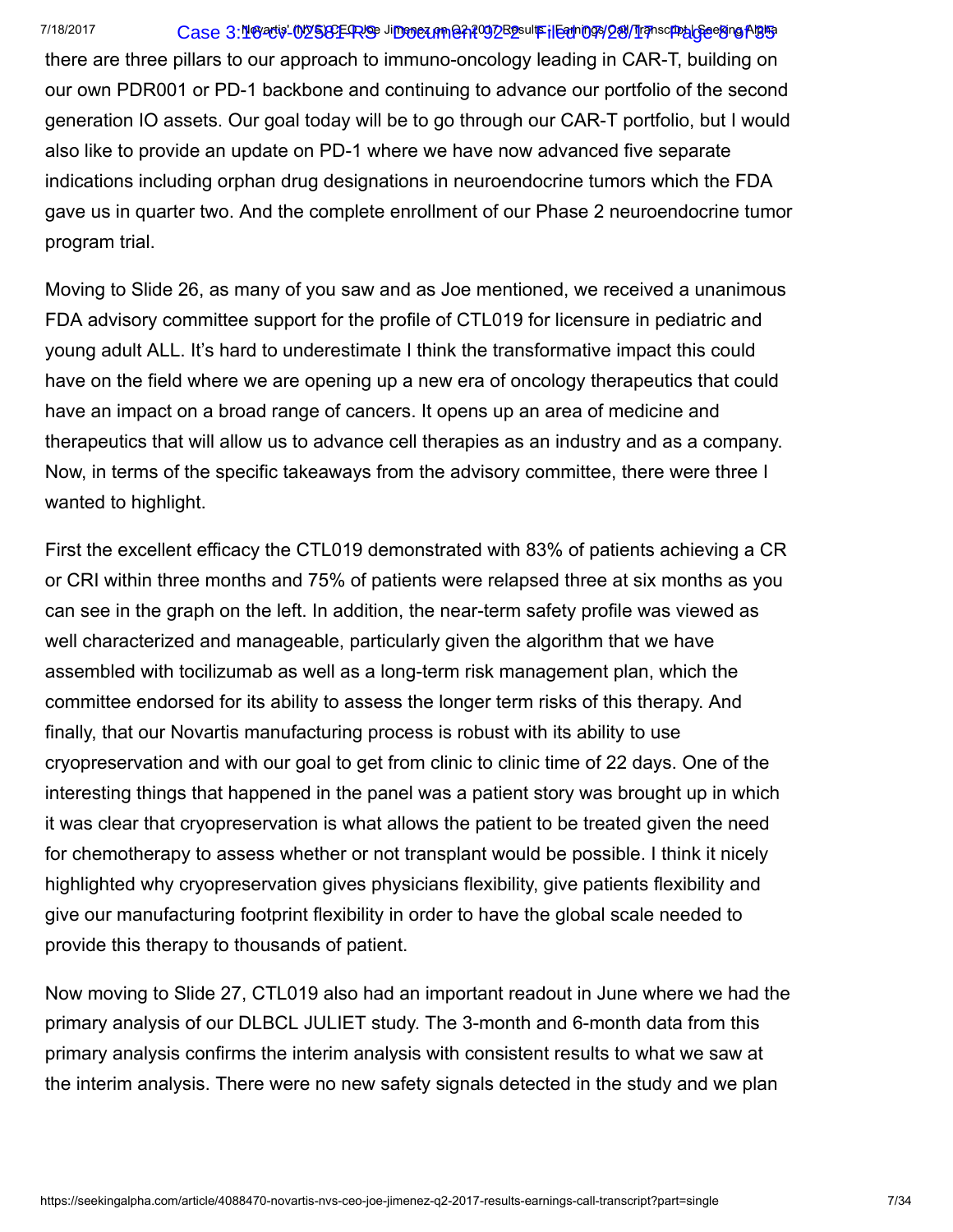# 7/18/2017 Case 3:**116/atis' (N25)3EFPUS** Ji**menez prine?A?O32B2sulfFilean 098/28/11** pascfipt | **Seeking Algis**s

to present the full results of this three-month and six-month update at a major medical congress in the fall. With this the primary analysis we are on track now to file in DLBCL in the U.S. in Q4 2017 and in DLBCL and pediatric ALL in the EU in Q4 2017.

Now moving to Slide 28, we are also advancing a broad portfolio of additional indications for CTL19 as well as our humanized CAR-T CTL119. We presented data at ASCO which showed that eight of the nine evaluable patients had no signs of CLL in their bone marrow at three months and for – in a refractory CLL population. These patients have been taking ibrutinib for at least the six months and were not in complete remission. So we look forward to continuing to advance this study and also to evaluate would there be the ability to discontinue ibrutinib after having CTL119 therapy. We are are also moving our CAR-T portfolio forward in earlier lines of therapy across B-cell tumors, expanding the range of Bcell cancers we will address with the therapy as well as advancing our solid tumor portfolio. So taken together, we believe now we have established ourselves as in the lead in CAR-T therapies when we look forward to advancing our portfolio well into the future.

Now moving to Slide 29, we also had other excellent pipeline achievements in oncology during quarter two. This included the positive CHMP opinion for Kisqali, the U.S. approval of Mekinist and Tafinlar for BRAF positive metastatic non-small cell lung cancer. We also received approvals for Zykadia in non-small cell lung cancer in the U.S. and EU in the first line for ALK positive patient. So overall, our oncology portfolio really shined in quarter two and we look forward now to advancing these therapies forward through the second half of the year.

Moving to Slide 30 as many of you saw on our CANTOS study read out positive for its primary endpoint and the full results as Joe noted will be presented at ESC on August 27. I wanted to take a moment to ensure that we will – had outlined again the design of the study and the secondary and exploratory endpoints in addition to the primary endpoint that we will be evaluating. Now patients enrolled in the study have a spontaneous MI at least 30 days prior to randomization and having elevated CRP. Patients were randomized to one of three different dose groups and with all of dose groups there was quarterly dosing and there was a placebo group as well. The primary endpoint was the classic MACE endpoint, but we also had important secondary endpoint looking at unplanned revascularization with or without hospitalization; mortality, though the study was not powered to look at mortality; as well as other pre-specified and exploratory endpoints, as you can see outlined in the slide.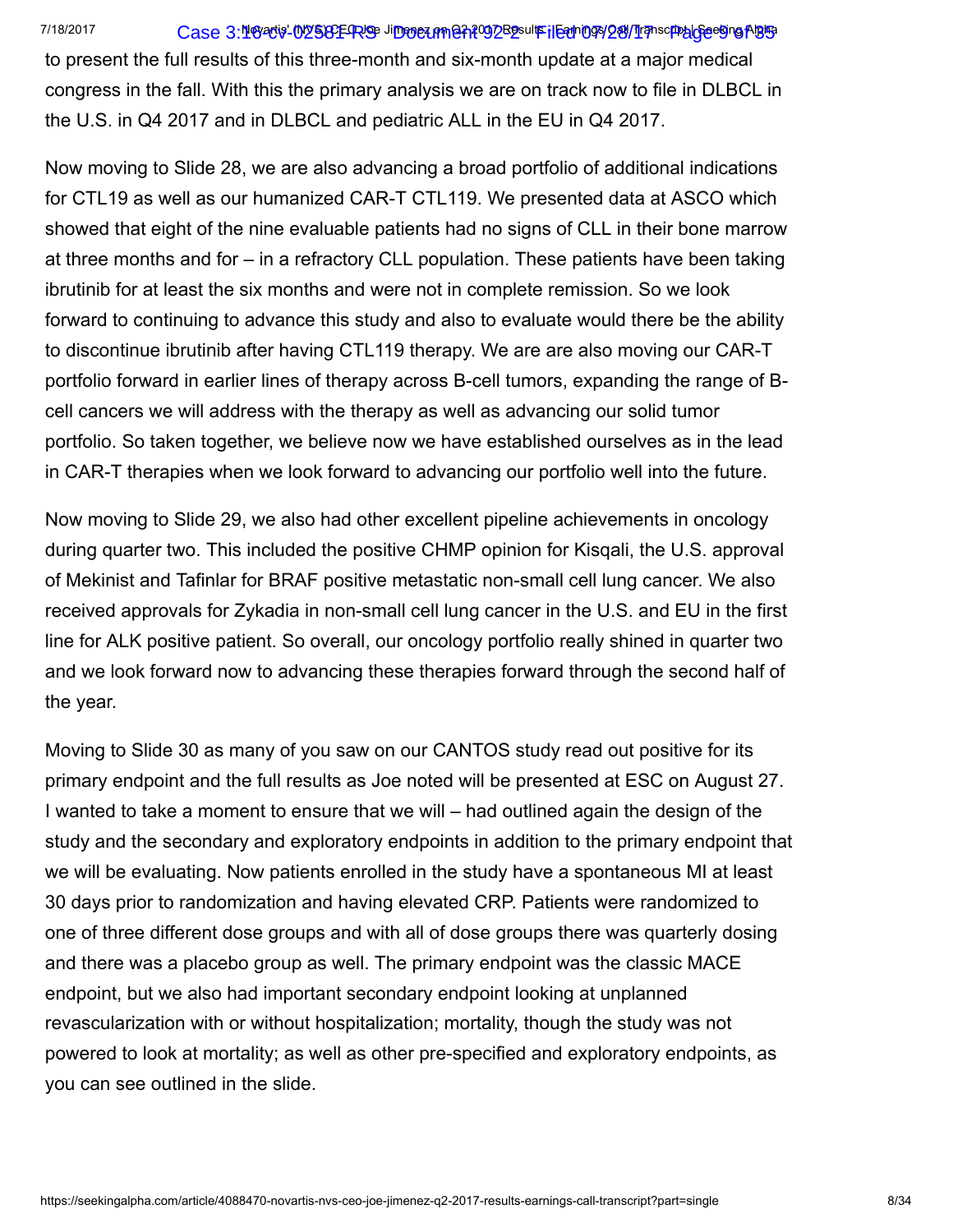#### 7/18/2017 Case 3:16-vertis' (NYS8) LER SO Umergame 92-2 Fesults | Egromats 29/1 Transport | Geglung Alpha

We also had some important subgroups that are outlined on the Slide 31, and these are just the sample of some of the suburbs we will be evaluating in collaboration with the investigators. This includes looking at biomarker profiles and inflammatory cytokine profile. 10% of patients in the study had peripheral artery disease. 70% of patients were current or former smokers. 8% of patients had a previous stroke, or TIA. And I also wanted to note that in general, across the study, the patients were well-treated with standard secondary preventive therapies for this population. So we will look forward to providing all the full details on August 27 at ESC.

So moving to Slide 30. AMG 334 was submitted in the EU, and we believe, with this firstin-class therapy for migraine patients, we really have an excellent potential to address what is the significant unmet need. There are few elements of AMG 334, erenumab, I think that that are worth noting. First is the design of the antibody. This is a fully human potent antibody with low anti-drug antibodies, and it's a selective CGRP antagonist targeting the receptor. We believe that over time this could prove important in the persistence of response in these patients. The drug also had excellent efficacy with high response rates for the number of patients at a 50% reduction in monthly migraine days or a 100% reduction in monthly migraine day at month 15. In addition, it has a placebo-like safety profile that we plan to continue to establish over longer-term studies, and we hope to be first to market both in the U.S. and the EU.

So moving to Slide 30. There is, also, an important element I think of erenumab that will be important for payers both in the U.S. and in Europe. In patients who have previously had a prophylactic failure with a prior line of therapy, erenumab was able to show a 4.28 day reduction at the high dose, as you can see – in monthly migraine days, as you can see on the graph on the left. In addition, with patients who had overuse of prior lines of therapy, there was also an ability to reduce monthly migraine days, as you can see on the right. So we continue to advance this program. We also continue to launch additional studies to support the profile of erenumab, and we will look forward to advancing this filing towards an approval next year.

Moving to Slide 34. As Joe mentioned, the Cosentyx profile continues to be built out with strong long-term data. We released three-year data in ankylosing spondylitis, which showed an excellent sustained improvement in ankylosing spondylitis over the timeframe. Additional data we released as well in the quarter showed rapid and sustained pain relief in psoriatic arthritis. And in addition, we released five-year data, which showed that in psoriasis patients, we continue to maintain an excellent response with an excellent safety profile. We updated the label in the EU with head-to-head superiority data versus Stelara,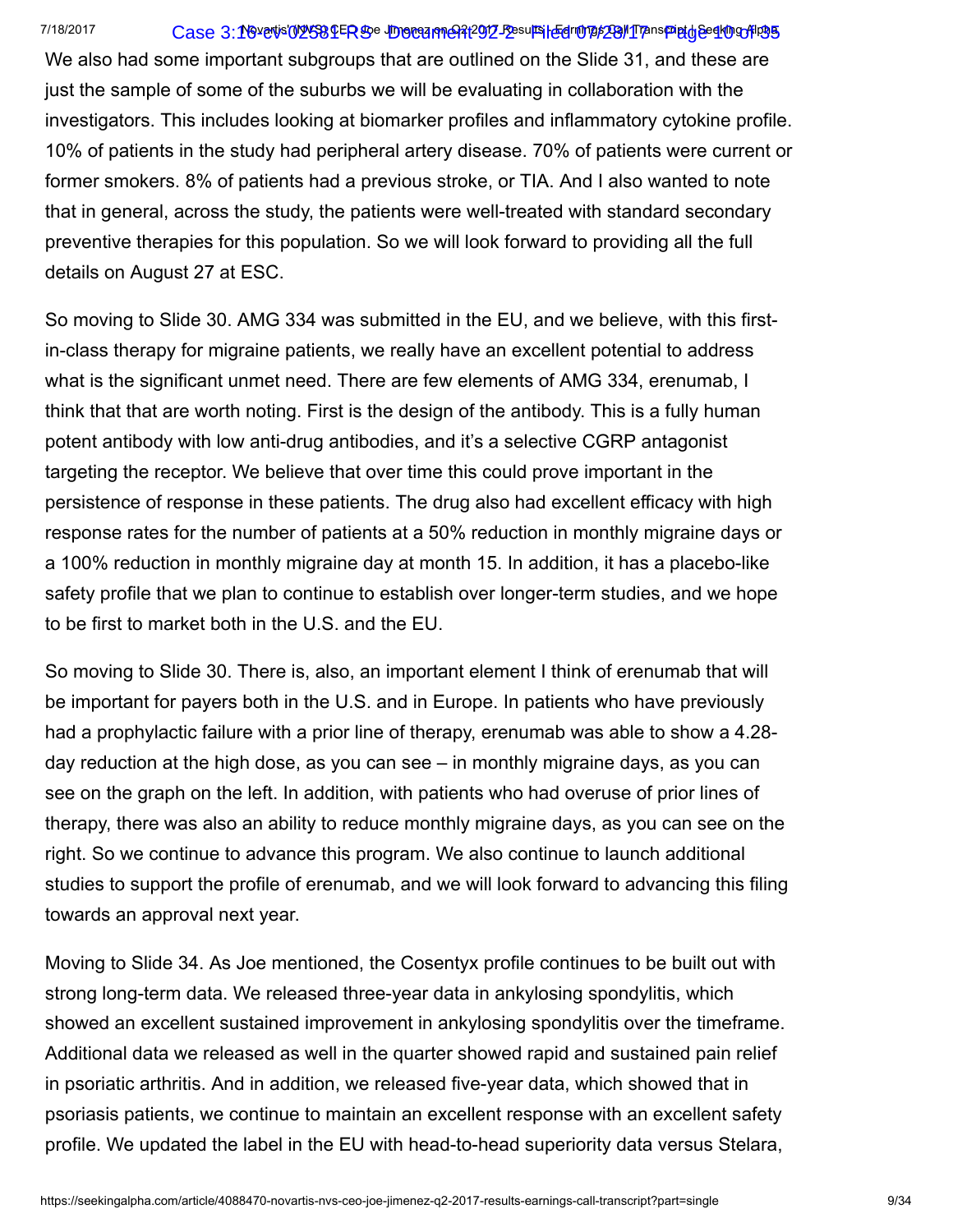# 7/18/2017 Case 3:16-vertis' (NOVS8) LER SO Umorgan Merat2912 Pesults | Een Magas29/11 Transpaigt | Seeking Alpha

and we continue to advance our ongoing trials in non-radiographic axial SpA as well as head-to-head superiority data versus adalimumab. So again, Cosentyx continues to demonstrate that it can have a consistent response over time with excellent safety that provides patients and providers what they are looking for in such a medicine.

Moving to Slide 35. We also announced in the quarter that RTH258 hit its primary endpoint in both the HAWK and the HARRIER studies. I wanted to take a moment to go through with you the design of these studies, because I think that's been a question on many of your minds. There were two studies with identical endpoints with the only different that in HAWK we included a 3 mg dose arm. As you can see in this diagram, each colored box represents a dose of either RTH or aflibercept at specific time points. You can see that all patients in the study received loading doses at 10.0 week 4 and week 8. After week 8 and week 16, RTH patients were assessed for whether or not it would be appropriate to move to quarterly dosing based on an overall disease activity assessment, and this was also adjudicated by a central reading group. After that point in time, patients were followed over the course of the study with the primary endpoint at week 48, and an extension study will continue and with continued blinding out to week 96.

So when you look at the specific endpoints in this study, you can see on Slide 36, the primary efficacy endpoint was changed in best-corrected visual acuity from baseline to week 48, and there we demonstrated non-inferiority to aflibercept with highly significant p value. In addition, secondary endpoints included change in visual acuity over the last 12 weeks of the study, where we also showed a non-inferiority with highly significant p values, as well as the proportion of patients over the entire study from the start to week 48 that were on quarterly dosing with RTH, with 52% and 57% of patients on quarterly dosing. We also had additional efficacy endpoints that were in both studies and prespecified, which include the anatomical parameters of disease activity, global disease activity assessments as well as patient-reported outcomes, and we'll look forward to presenting that data at AAO in the fall. And finally, the safety and tolerability of RTH versus aflibercept was similar both for ocular and systemic severe and non-severe adverse events. So given all this, we have made the decision now to move forward on the DME and RVO studies, and we will look forward to starting those studies later this year. And in addition, given the ongoing efforts, we have to finalize the manufacturing platform for the asset we plan to file in the second half of 2018.

Moving to Slide 37. As Joe mentioned on biosimilars, we have two marketing authorizations and two submissions in Europe in Q2, and we continue to advance the portfolio of biosimilars assets, as you can see on Slide 38. We are on track to file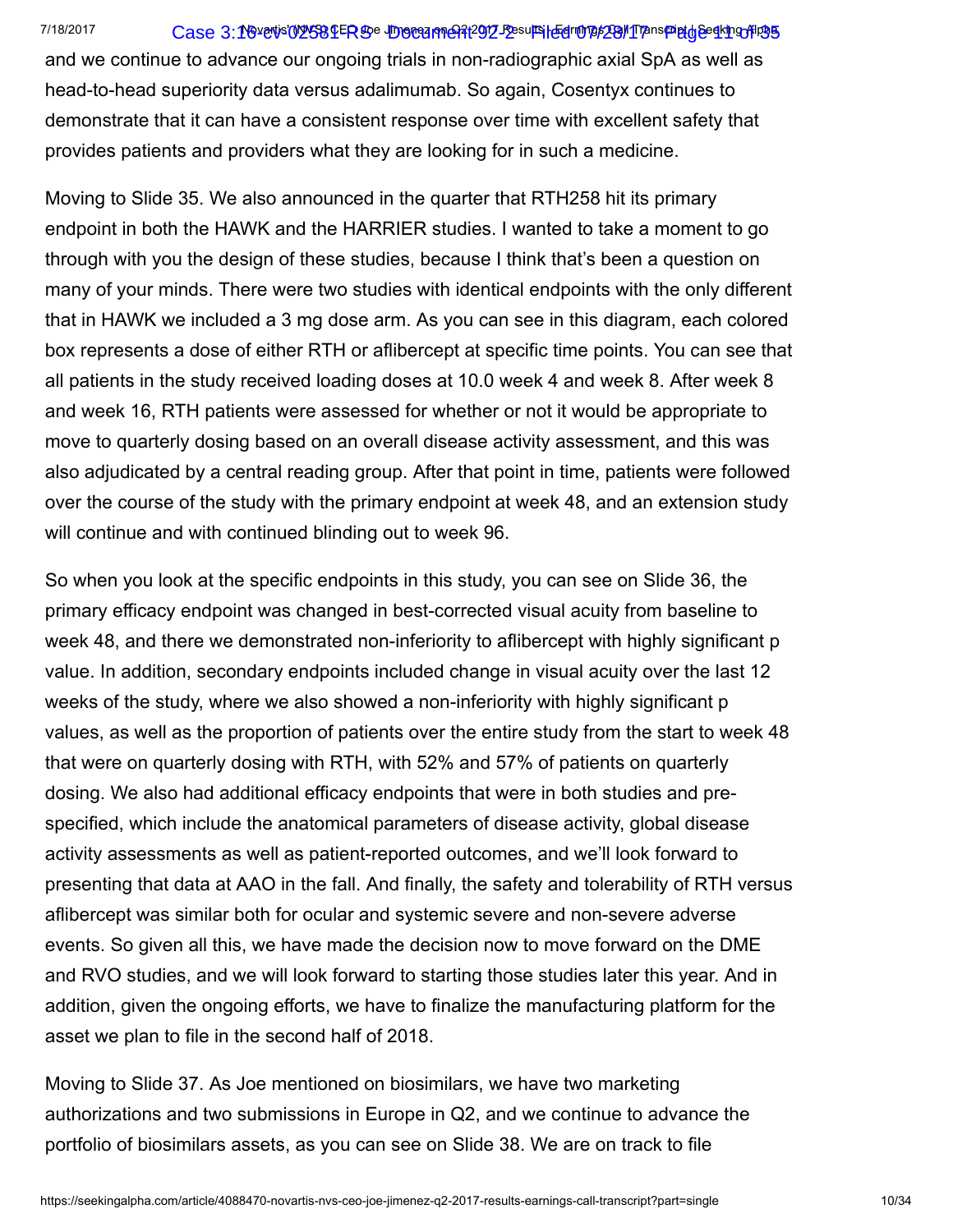# 7/18/2017 Case 3:16-vertis' (NOVS8) LER SO Umergame At 2912 Fesults | Eenropas 28/11 Transpaigt of Seeking Alpha

adalimumab in the U.S. in 2017, in the second half. We are on track to – in addition to file pegfilgrastim in the EU and the second half of 2017, we have shifted the date of our pegfilgrastim filing in the U.S. by a quarter to early 2019 in order to accommodate a change in the study design.

Overall, on Slide 39, you can see we are making strong progress across our entire portfolio, as with the data we have in hand, we are confident we can deliver the secondhalf milestones in development for Novartis.

So, thank you very much. And with that, I'll hand it back to Joe.

# Joe Jimenez

So to summarize, we had a strong quarter in Q2, and we are on track to deliver our objectives for the year. And now I would like to open the call to questions.

# Question-and-Answer Session

# **Operator**

[Operator Instruction] The first question comes from the line of Tim Anderson from Bernstein. Please go ahead.

# Tim Anderson

Thank you. A couple of questions on the CANTOS data. The size of the target market where that product will be launching is enormous, but investors perceived Novartis is being is cautious about the commercial opportunity, and I can envision several reasons why that might be the case. But can you provide us with more detail on how you are currently thinking about the commercial opportunity? And second question is onimmunooncology, are you happy with where you are with your IO efforts when you consider both the drug and cell-based platforms you have? As you likely know there has been speculation for quite some time that you have to essentially buy one of the bigger players to really be relevant, that you cannot catch up to competitors otherwise, how strongly would you repeat that claimed or do you think there is some truth to that?

# Joe Jimenez

Okay. We will start with Paul on CANTOS.

# Paul Hudson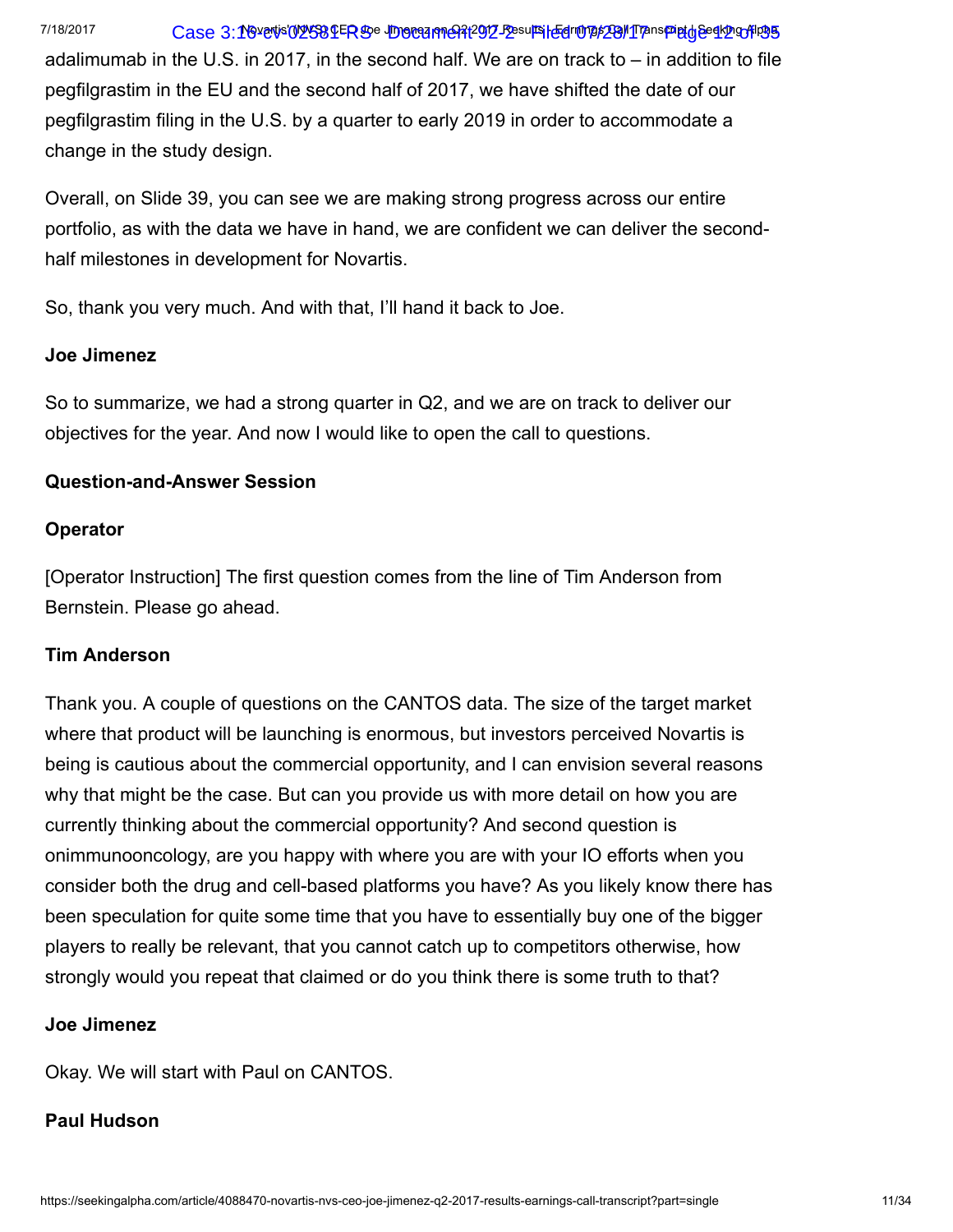# 7/18/2017 Case 3:16-vertis' (NYS8) LER SO Umergame 92-2 Eesults | Eelr MTOS 28/1 Transport of deserts of 1995

So thanks, Tim, for the question. We get the data in just a few short weeks. And as you can imagine, there is a great deal of data. And as Vas said in his presentation, there are some pre-specified endpoints in secondaries. So we are going to take a good look at that. And as we shed that and additional subgroup data at ESC, we will be better able to calibrate the value proposition for payers and patients alike. Then we will probably be able to recognize what we think the opportunity could be.

# Joe Jimenez

And Vas, on IO.

# Vas Narasimhan

So in IO, as you heard, I mean, we're continuing to advance our portfolio. We believe we have an outstanding portfolio in CAR-T, our IO. Our PDR001, our anti-PD-1 antibody, is in a good place, and we are moving quickly now towards the files. And I think our secondgeneration IO assets – the portfolio we have built is second to none. So we feel very good in the place we are currently at with our immunooncology portfolio.

#### Joe Jimenez

Next question, please.

# **Operator**

The next question comes from the line of Graham Parry from Bank of America. Please go ahead.

# Graham Parry

Thanks for taking the question. So firstly on RTH258, what sort of label you would be expecting regarding dosing and would you expect something that reflects the Phase 3 trial? Are you effectively start with the 12 week of after the initial run-in and then intensify dose progression. And if that was the case as every physicians would be vary of starting therapy as they usually prefer to start with higher intensity and then extend treatment duration over time, but not see any deterioration in the patients? And then secondly on canakinumab and patent expires, I believe in late 2024. So, do you think you can get any extra IP on that? And if not what sort of profit you are making in the current indications and do you think if you went after a broader CV population that lowered the price that you could actually get this to profitability before patent expiry. And is that essentially why you are looking at subgroups that perhaps you could charge the existing higher price, but in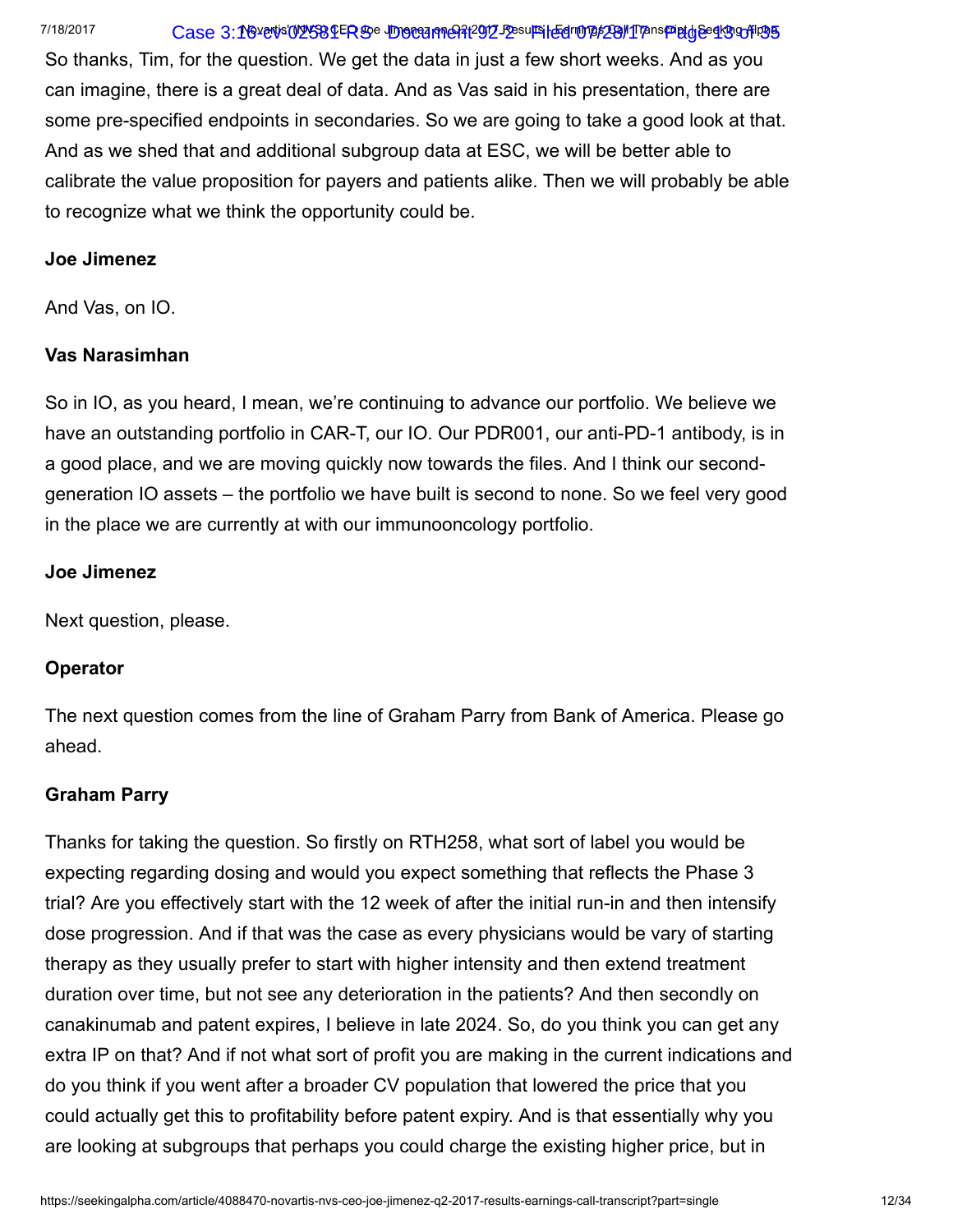7/18/2017 Case 3:16-vertis' (NOVS8) LER SO Umorgan Merat2912 Pesults | Een Mars29/I Transpaint of Beaking Alpha

the smaller patient population? And then third and finally just on Sandoz U.S. generics or U.S. down 15% year-on-year, is there any respite on this or do you think that's an ongoing trend with the pricing in generics in the U.S. market now? Thank you.

# Joe Jimenez

Vas on RTH?

# Vas Narasimhan

Yes. On RTH, Graham, our plan would be to pursue labeling similar to what you have seen with other approved agents, where I think the various different regimens would be included in the indications they have been and it will be the physician's judgment to determine how best to treat the patients. And I think that's how we have designed the study as well to give the option to intensify therapy as that's desired. I think on the canakinumab IP right now, you are correct that the LOE at the end of 24 in the U.S. and 25 in the EU, however, of course that doesn't take into account many of the secondary IP that we have as well as the fact we will continue to look to file additional IP as we have more and more data come through from the CANTOS study. In addition to our knowledge, there is no biosimilar in the clinic for canakinumab. And I think on the broader CV indication, I will move it up to Paul.

# Paul Hudson

Nothing I want to add, I think in terms of the broader CV indication, I think maybe just a quick comment on the RTH piece and the loading, I think we expect to be uniquely positioned post loading with our data. And don't expect anybody to be able to get there within the first year on load.

# Joe Jimenez

And Richard, on U.S. pricing?

# Richard Francis

Yes, I think Graham, as Harry mentioned, the whole sector in generics is feeling pricing pressure in the U.S. and this has been clearly shown in IMS data, which shows high single-digit decline. We don't – we felt that a bit more severely with our dermatology business, which was what we saw number of entrants come in. And to answer your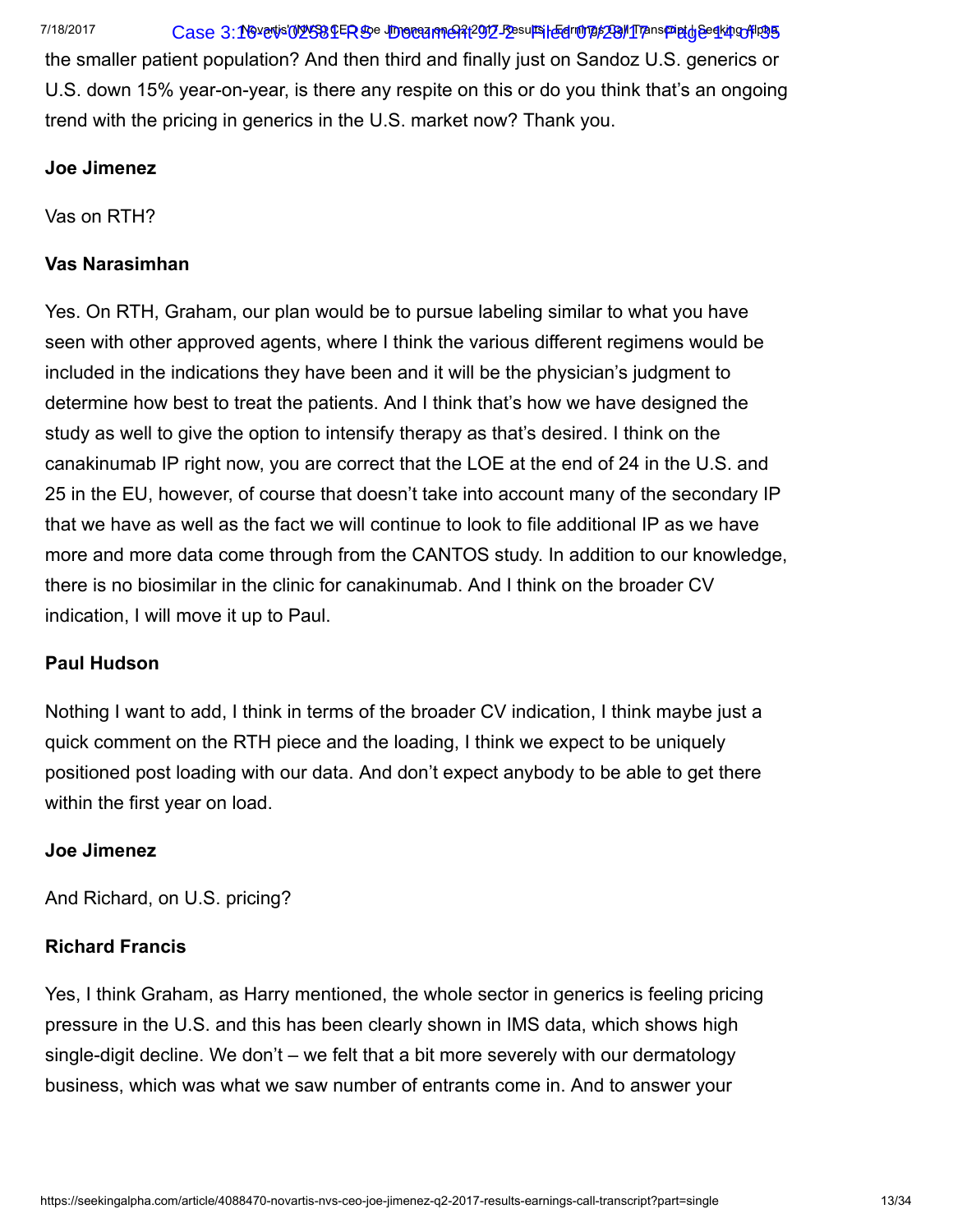7/18/2017 Case 3:16-vertis' (NYS8) LER SO Umergame 92-2 Eesults | Eelro Mac2017 Panspagt | Seeklo Gril 198

question, we see pricing pressure as a way of life, particularly in the generics business particularly in the U.S. And so we continue to execute our strategy of driving a differentiated portfolio based on biosimilars of 505(b)(2)s to offset that pressure.

#### Joe Jimenez

Next question please.

# **Operator**

The next question comes from the line of Jeff Holford from Jefferies. Please go ahead.

# Jeff Holford

Hi, thanks for taking my questions. So, I think most of the investors took home from the Meet Management Day that whilst you are committed to the process of strategic review and separation of Alcon, you don't want us to necessarily think for now that this could come as early as 2018 when your data is towards the end of the year? Maybe you can add some more color on that in light of the second quarter results, which must have been fairly pleasing to you? And then just secondly for Harry, you do seem to keep delivering incremental beats on core operating margin as the last few quarters have been progressing? Is this just some positive phasing in the last few quarter or do you think the underlying level of the efficiency programs are beginning to deliver above your expectations and can we expect more of this heading into 2018? Thank you.

# Joe Jimenez

Thanks, Jeff. Okay. Starting with the Alcon review, as you know at the beginning of the year, I announced that we are taking a strategic look at Alcon. We are going to review all options, including keeping the business up to and including a capital markets exit. Now, the good news is – and Mike has said this in the past as you can't really call the quarter when the thing is going to start to turn, but we are starting to see some good momentum quarter-on-quarter sequentially that makes it feel like this is the beginning of the turn which is quite positive. And the thing that I would say is that this does increase optionality right, were we to move towards the capital markets exit, where we spun the business, let's say, we have to show a few quarters of solid sales growth as well as we would have to get that margin deterrent. So I don't want to speculate on timing other than the fact that I have said we are going to give an update at the end of the year and we will update you on the review at that time. Harry, on core EPS?

# Harry Kirsch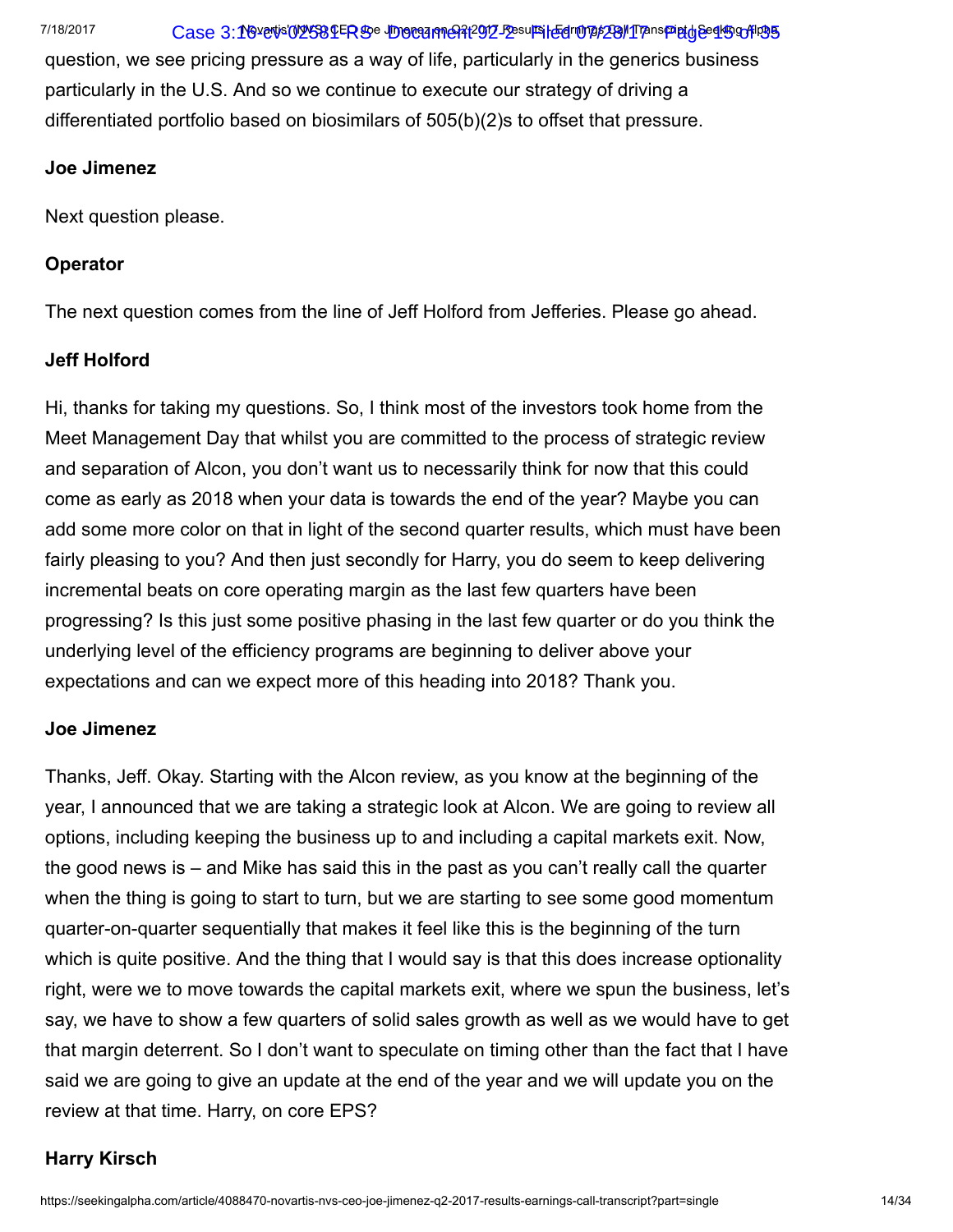#### 7/18/2017 Case 3:16-vertis' (NYS8) LER SO Umergame 92-2 Fesults | Egromp\$29/I Transport by Geglob actions

Yes, thank you Jeff. So certainly we have been pleased with the progress we have made on core operating income and quarter one being flat ahead of what we mentioned in April. When we look at the first 6 months, we are at minus 2% in constant currency and core operating income, so we are right in line with our full year guidance. And it's due to two things. Number one, very good momentum mainly on the innovative medicines, key growth drivers, Alcon returning a bit earlier and on the other side also the new company structure is delivering be it on the development productivity as well as on MBS and technical operation manufacturing. So, we are pleased with the progress, but we are only half year way – halfway through. And I think we are making good progress towards delivering this year.

#### Joe Jimenez

And I would only add that longer term we have told you that we are not happy where our margins are and that is why we made the changes that we did structurally to this company. And so you are starting to see it in global drug development with the reduction in total spend if you look at the P&L. You are going to see more in operations. You are going to see it manufacturing. And this is a multiyear effort to improve margins of the company. Next question please.

# **Operator**

The next question comes from the line of Richard Vosser from JPMorgan. Please go ahead.

# Richard Vosser

Hi, thanks for taking my question. Couple of questions on Alcon please. First of all, how sustainable do you see the IOL growth. I think the base comparison was a relatively weak one. So, perhaps you could talk about the main drivers of growth for the IOL, please? Secondly, just on the margins of Alcon, I think we were expecting spends to be higher than last year in the first half then plateaud. So, are we at this trough margin level now and we can see some improvement in the second half? Then a couple of questions on Sandoz, just perhaps if you could give some color on the interactions with the governments and payers on Rituxan biosimilar in Europe and how we should think of the uptake in the second half of '17 and perhaps an update on the Glatopa 40 milligrams manufacturing remediation discussions with regulators in the U.S. as well? Thanks very much.

# Joe Jimenez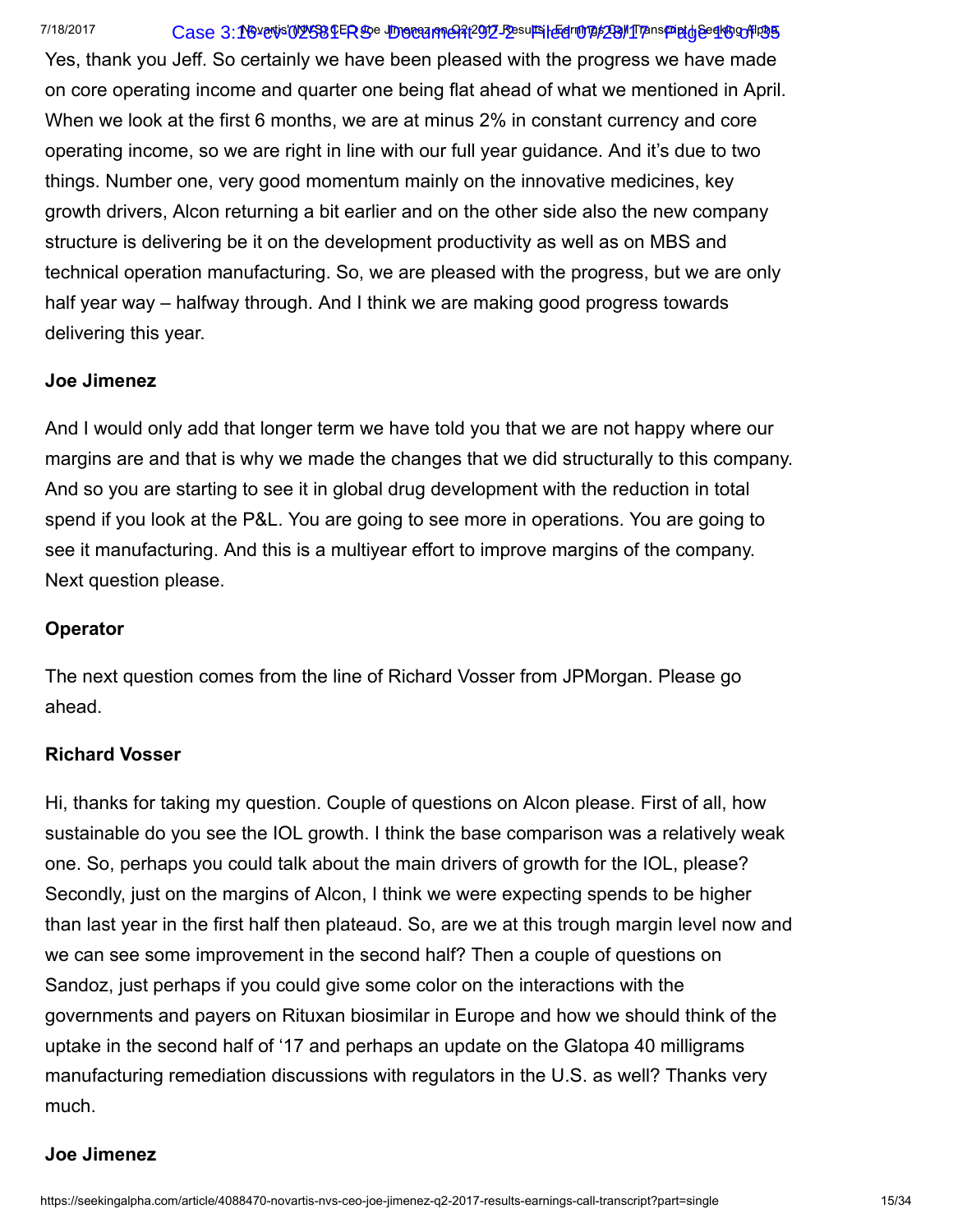Hey, Mike, on Alcon.

# Mike Ball

Let's talk about the IOL to start off. So, let's talk about the IOLs to start off. So, the IOLs as Joe said this is the first quarter of growth since 2014. And what I said early on in taking over this position is that we had to come back to supply and service excellence as a condition to get this business turned around. And I also said it would take some time. And as I now look at supply and service, I am very pleased as to where we are. If you look at our intraocular lenses, service level right now we are up over 99%. If you look at custom packs and you recall that I talked about custom packs before as being a real issue with the sales force, we have the issues on those down by 90%. Now in fact, the condition we are in, in the second quarter is the best we have ever been since we started tracking them. And overall, back orders are down 50%. This has allowed our sales representatives then to get back into the office and start selling again and also to start going after new accounts, recall that in the past has been a defensive posture, it's not allowed them to either sell to current accounts really or certainly go after new accounts. So, having the base fundamentals then fix to a large degree has allowed them to get back out there. And as they have got back out there, they also have some new technology to talk about. Joe alluded to it in the United States we have got the ReSTOR Toric 2.5 and 3.0 out there. And those lenses seem to be getting some traction. Recall that one of our major competitors, Symphony has a Toric multi-focal lens as well and the fact that they have had a whole line and we really did not make for better fight. So, we have now leveled the playing field and the representatives I believe are taking full advantage of that. So, they are moving forward in the U.S. And what you find is once you start having success in these lenses, there is a halo effect around all of the products. So, I feel like in the U.S. we are starting to make a move. Now, I am not declaring victory on IOLs right now, what I would say is that we have stabilized the situation, I am looking forward to continuing quarters and we will see what happens, but I feel stabilization has come about. Outside the United States, we have got UltraSert, which seems to be going very well, as well as PanOptix and a PanOptix Toric that we are launching. So, as I step back and look at the IOL situation, I feel like again we are turning the corner there. We have got some stabilization likely to be bumpy over the next few quarters, but so far so good on that side.

#### Joe Jimenez

And top margin?

# Mike Ball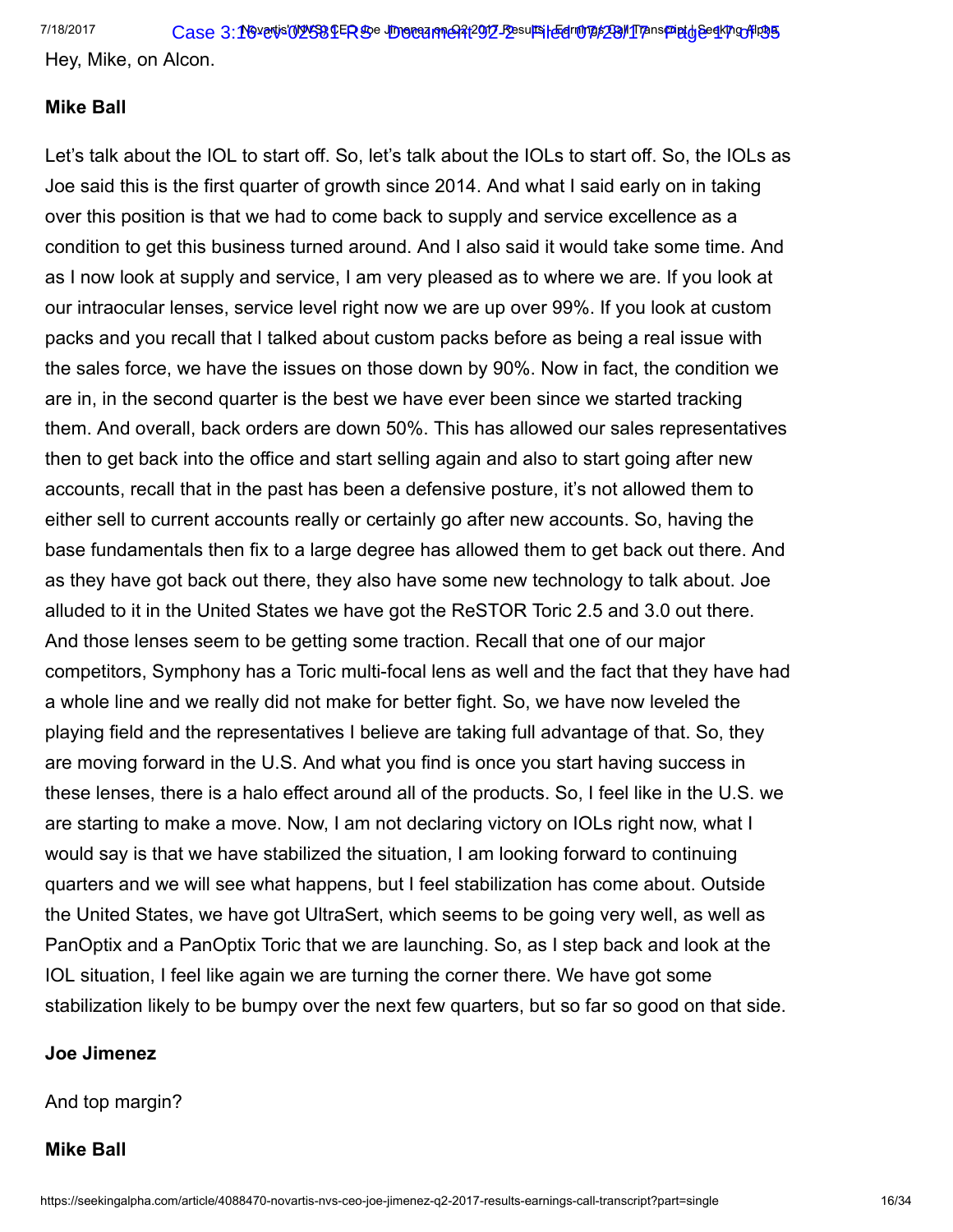# 7/18/2017 Case 3:16-vertis' (NYS8) LER SO Umergame 92-2 Eesults | EelroMp\$29/I Transpagt Jeeq Kog Hoog

And then on the margins I have consistently said that 2017 will be a year with trough margins. We are looking to invest to continue to drive this turnaround. I would describe our situation has not turned around, but turning around and we need to keep the pedal to the metal in terms of driving that top line. As we move forward, I think you will find we will get a more efficient spend from two ways, one is by moving expenses from internally focused to externally focused, but also, I would say that we will gain, I think some momentum from the top line, which will contribute then to the margin expansion and ultimately where we want to go to is a place where most of the industry is right now, which is over 20% margin over the longer term.

#### Joe Jimenez

Okay. Richard on Rituximab?

# Richard Francis

Yes, hi, Richard. So, first of all, I'll just start by saying that with the launch of etanercept and rituximab in the EU. We are now the only company with 5 biosimilars out there in the market. And so your question was how is rituximab being received? Well, it's only 2 weeks in. So, let me just preface it with that. But the reception receiving from physicians and payers and key stakeholders is very positive. And I think a lot of that is because of the work we have done with our heritage of making sure people understand the value proposition of biosimilars, which is becoming something which people are really understanding. So I feel very positive about that, but very early days.

# Joe Jimenez

Now, on to your question on Glatopa 40 milligrams, obviously this is something we are very keen to bring to the market in the U.S. for both patients and payers and we are working very hard with the FDA as well as Pfizer to our third-party manufacturing to make that happen. We continue to do that. But as of now where there is no further news and update on that for the full year. Thank you. Next question please.

# Operator

The next question comes from the line of Seamus Fernandez from Leerink Partners. Please go ahead.

# Seamus Fernandez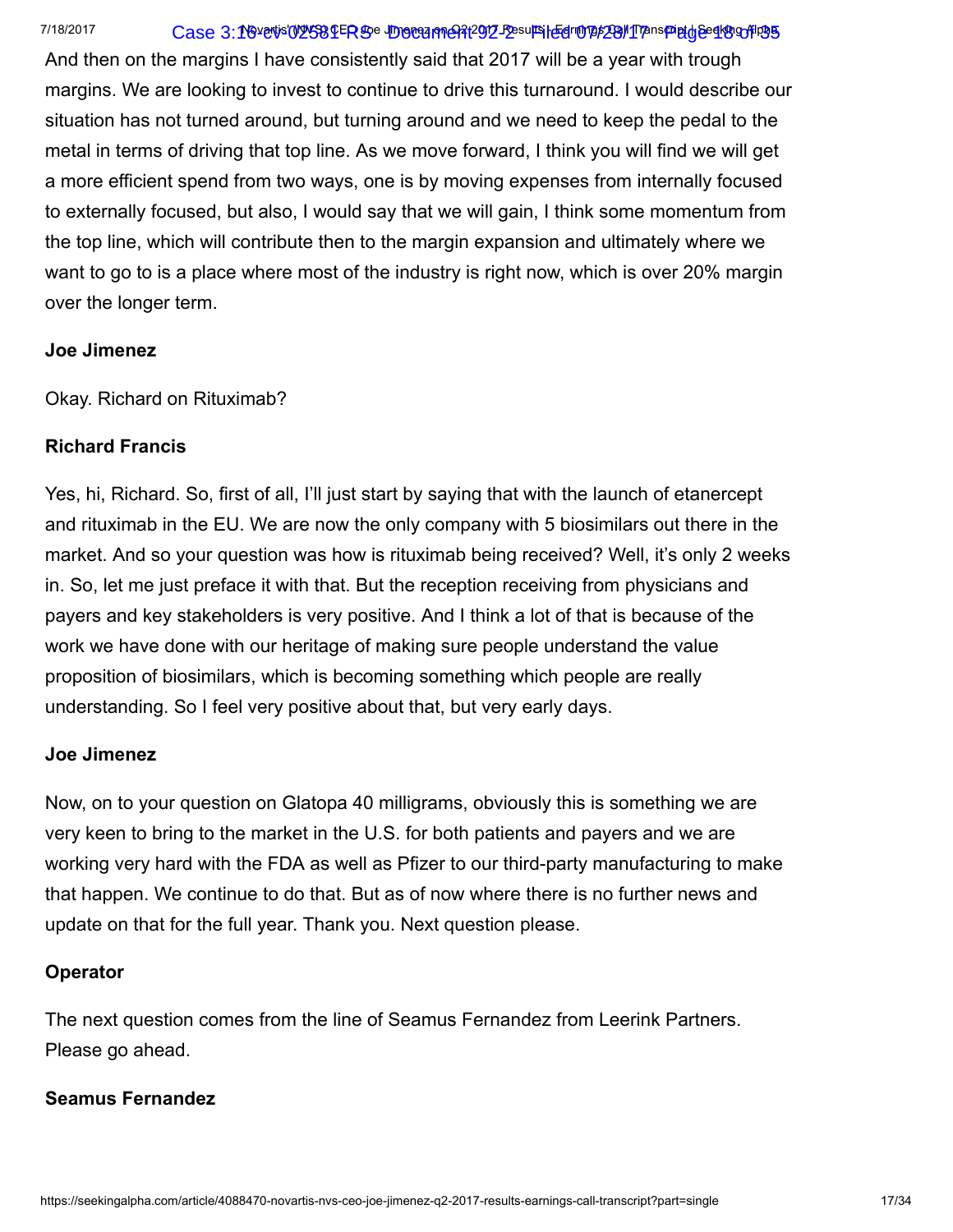#### 7/18/2017 Case 3:16-vertis' (NYS8) LER SO Umergame 92-2 Eesults | Eelro Mac2017 Panspagt | Beeking Alpha

Thanks very much. So, maybe the first question for Joe. Joe, I think you gave us a good assessment of the timing of updates for proposals with regard to pharmaceutical pricing. Just wondering if what your sense is in terms of the proposal and again how you see things moving forward with the U.S. ACA from here? And then the second question is gross margins were, I think unusually strong this quarter or looked unusually strong this quarter relative to our expectations. I am just hoping you could give us a sense of the impact of mix versus currency on that, Harry? Thanks so much.

#### Joe Jimenez

Okay. Thanks, Seamus. Look, in terms of the proposals coming out of the administration, we still haven't seen anything and it would be premature to speculate on what it's going to look like. We have made our points very strongly and I think successfully around the fact that we have to shift to value-based pricing in the U.S. and there are number of regulatory hurdles that prevent us from doing that such as Medicaid best price, anti-kickback in terms of how you contract, if you are not contracting for something that's in the label, that gets in the way of an outcomes based contract. And the administration has been quite receptive to listening to that. We have also made pretty pointed effort around the supply chain and how pharmaceutical companies capture about 62% of the total price of the drugs and that we would – it will be good if more of the rebates were reflected down to the patient level. So, I don't know what's going to come out. All I know is that we have made our case sense. We probably will see relatively shortly. In terms of the overall ACA repeal and replace, your guess is as good as mine in terms of what's happening now because we are saying the early news today. So, I just cannot speculate. The thing that the industry is doing in and we are doing at Novartis is we are all about access, patient access to innovative medicine. So, whenever we are on the hill or we are talking with policymakers, we talk about the fact that we need to ensure that Americans have access to innovative drugs and that's kind of our compass and that's what we are going to continue to advocate. Harry, on gross margins?

#### Harry Kirsch

Yes. On the gross margins overall, when you look at the total group came down a bit, very little in terms of currency, but most of it was mix, but also some contribution already from our centralized manufacturing.

#### Joe Jimenez

Next question, please.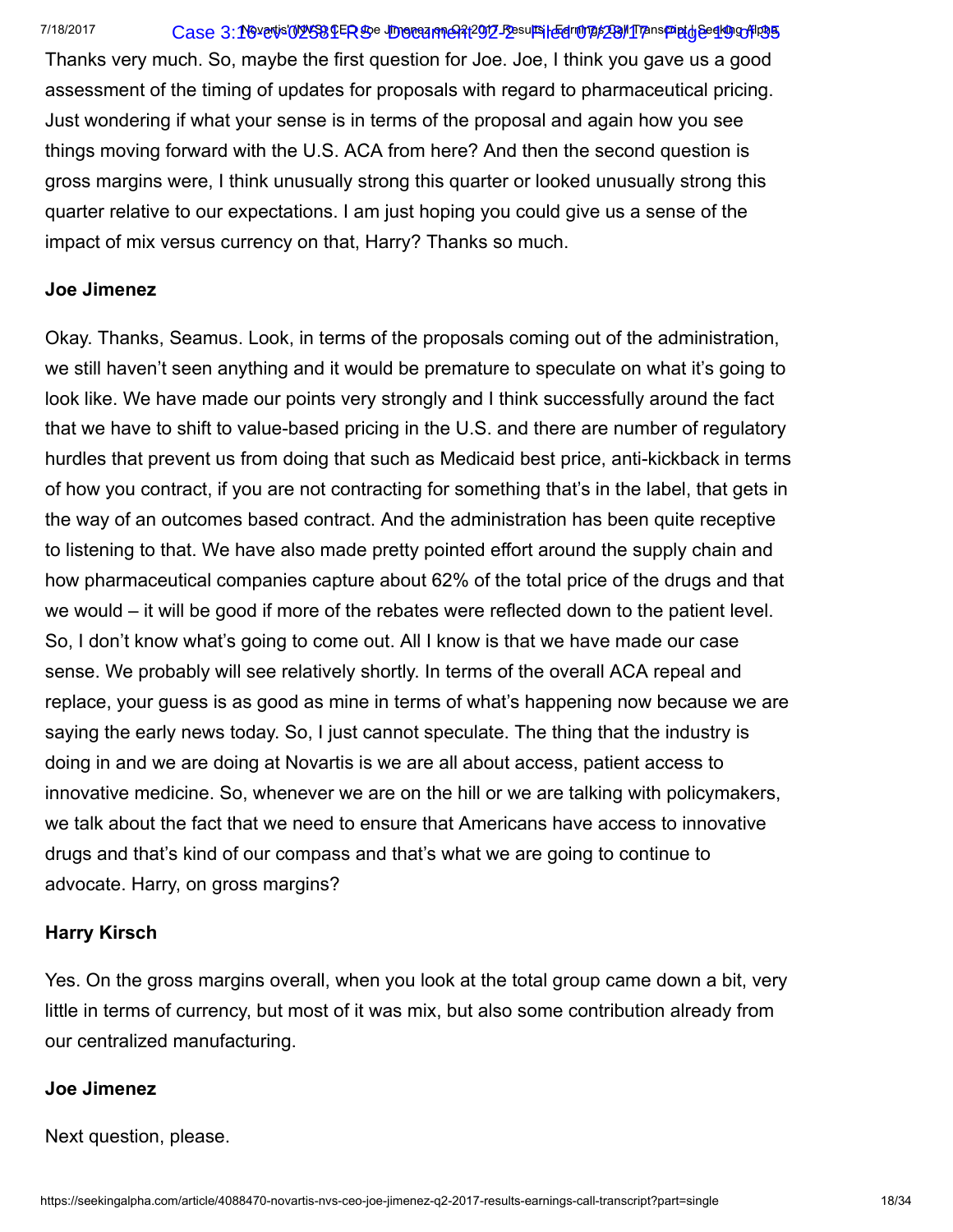#### Operator

The next question comes from the line of Matthew Weston from Credit Suisse. Please go ahead.

#### Matthew Weston

Thank you very much. A number of questions if I can. The first around Cosentyx, clearly, a very strong performance and good momentum. At the end of the quarter, we also saw with J&J's guselkumab approved. And Paul, I'd just be interested in your thoughts and albeit early as to how you see the 2018 competitive environment changing? I am aware that clearly you are negotiating for formulary access right now and whether you expect that to impact or whether or not you think 2018 is unlikely to see incremental competition? And Mike, I would be very interested to understand around whether or not you have seen any change in the competitive environment, which has allowed Alcon to grow. I am aware that the AMO acquisition by J&J took place at the end of Q1 and I just wonder whether or not you have seen a disruption in one of your key competitors, which is allowing you to take a foothold? And then finally just a quick question Vas alluded to the delay in Neulasta to 2019. Can you just give us a little bit more detail about what the change in the clinical trial is that's led to the delay? Many thanks.

#### Joe Jimenez

Okay. Paul?

# Paul Hudson

Matthew, thank you for the compliments on Q2 Cosentyx performance that we are pleased actually with the progress we are making just some headlines actually to put some context around it. We have a good, stable position in psoriasis and we are growing as – I think Joe mentioned we are growing across all three indications in all geographies. There is of course new competition. I think we have tried to remind everybody continually about the opportunity outside psoriasis as well, which is psoriatic arthritis and ankylosing spondylitis. We have a reasonably unique position. You mentioned guselkumab specifically don't think it raises the bar in efficacy at least that's what I heard at the ADV last year. No surprises in the label and probably no entry into ASO PSA before 2021. So, we have a very good run and exclusivity just versus Lilly over that period. In terms of the 5-year data that we brought out at the end of last week, I think it's also worth reminding ourselves that we have a very well differentiated product profile. So as we get into access the 2018 we are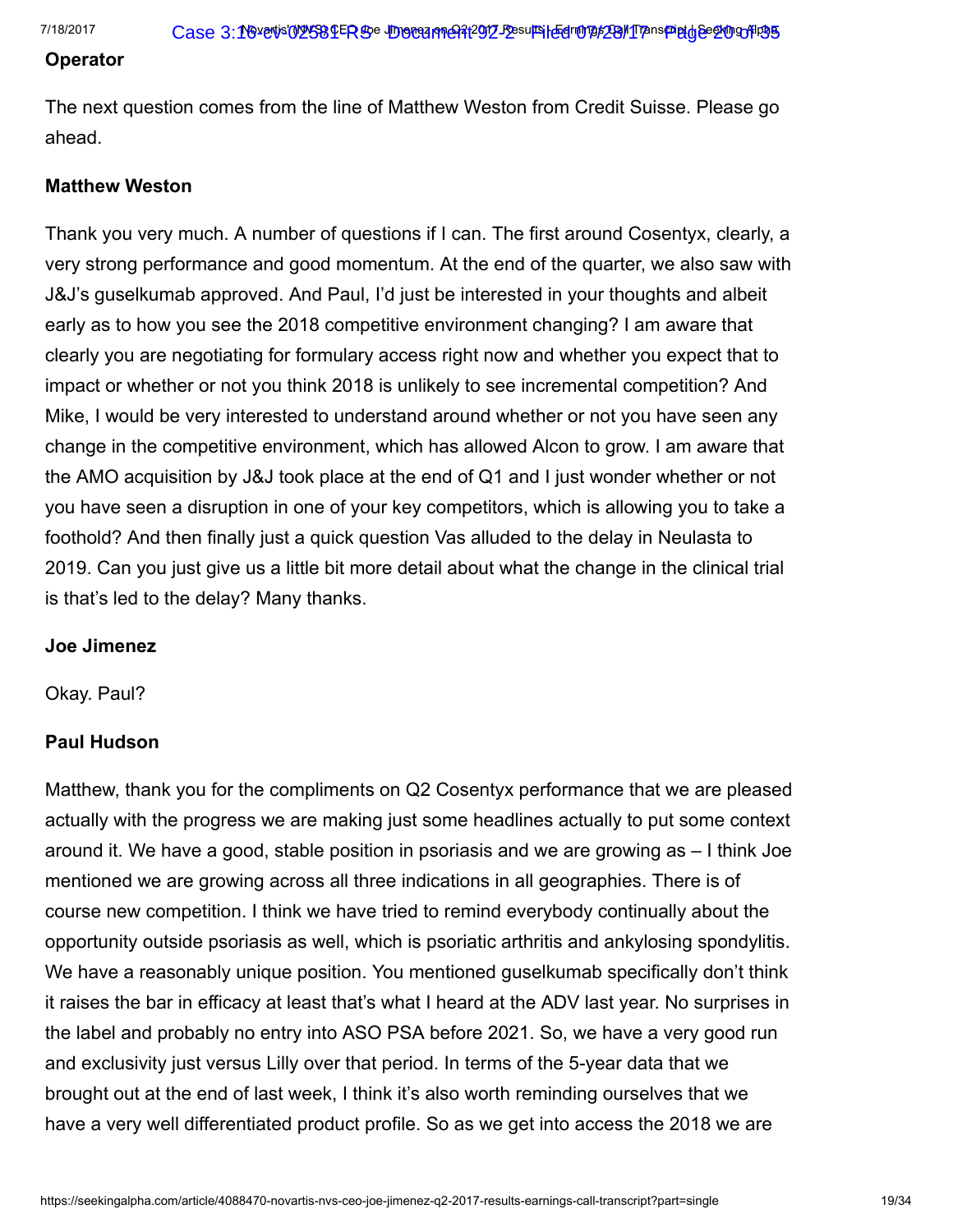# 7/18/2017 Case 3:16-vertis' (NOVS8) LER SO Umergame At 2912 Fesults | Eenropage 2011 Transport | Geographics

feeling comfortable with the conversations we have had at this point. We are the incumbent of the next generation of medicines and we do have some scale. So we are optimistic about what that means for our performance through 2018.

# Joe Jimenez

And Mike on competition?

# Mike Ball

Yes. From a competitive environment standpoint, we do see formidable [indiscernible] of our competitors. So, if you look at our growth, I don't think it will do.

# Joe Jimenez

Go ahead.

# Mike Ball

So I was saying on the competitive environment then, so I think it's a minimal disruption that we have seen in the marketplace. And that as you look at our growth, I don't think it was really due to disruption of the competitive environment.

# Joe Jimenez

Okay. And Vas on Neulasta?

# Vas Narasimhan

Yes. Neulasta is a pegylated product Matthew as you know and this is a very complex biologic, which I think number of companies have struggled with and it's really manufacturing and we have solved those problems, but along the way, we needed to do additional PK studies. We have completed the PK study for Europe and that looks very good. That's why I am confident and are being able to file in the second half of this year in Europe. We had to run a separate PK study for the U.S. And given the result from Europe, we have just resized the U.S. study to give ourselves a plenty of margin to be successful, which is why the readout got pushed back a quarter and the filing got pushed back a quarter.

# Joe Jimenez

Next question.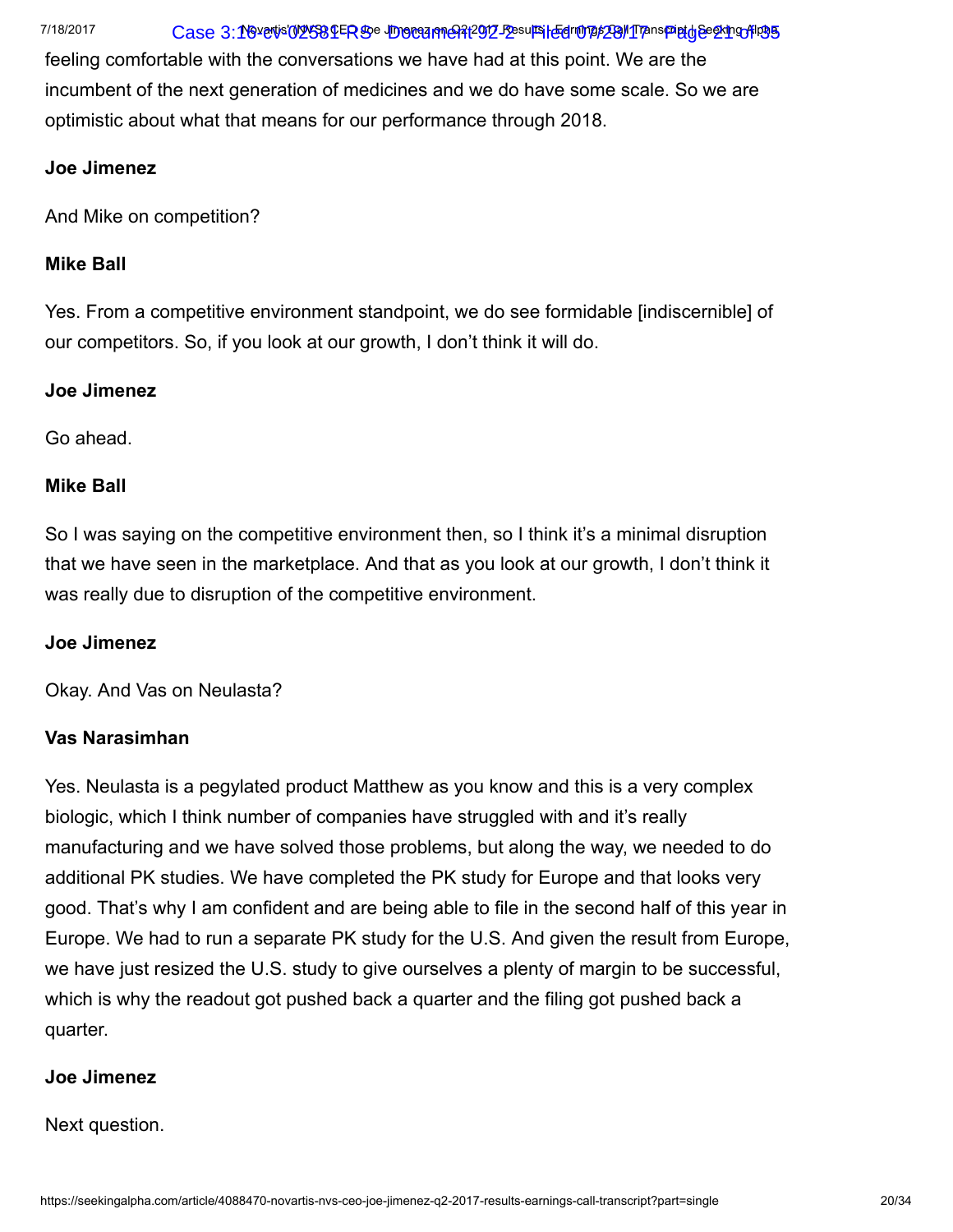#### Operator

The next question comes from the line of Florent Cespedes from Société Générale. Please go ahead.

#### Florent Cespedes

Good afternoon, gentlemen. Thank you much for taking my questions. Three quick ones. First for Mike, I think we said that Alcon is returning to growth earlier than expected, so please Mike, could you confirm that you are ahead of schedule? And is it fair to say that the second half of this year, you will have a more favorable comparison base which will be very easier to grow. Second question for Richard, despite the U.S. – the pressure in the U.S. markets the margin remains above the 20% mark. Is it sustainable or is the margin of the second quarter is helped by some one-off? And my last question is for Bruno. Bruno, could you give us an update on the key Kisqali launch and also some color, the feedback from some doctors about the money going of the side effect, and also if the callback is a good element of differentiation versus your main competitor? Thank you.

#### Mike Ball

So from an Alcon standpoint, I feel that we are I feel that we are moving forward much as we have planned. You know I have said at the outset was that we need to get the vision care business turned first and that it would respond the soonest to direct to consumer investments, et cetera. That would take a while for the surgical business to follow along as we fix the supply and service issues and got the sales force back to selling. So from that regard, I feel very good about where we are. As I look forward to the rest of the year, Harry said, we are taking guidance up to low single digit. So beyond that, I'm not going to comment on the rest of the business in terms of what we are actually going to sell from that standpoint. But as I look at market shares, so you talked about year-to-year comparisons, the market shares are really what I'm looking at and I'm seeing some nice stabilization. Certainly, in the contact lens area, you recall that I have said previously that contact lenses in the United States have gone down in terms of share for 14 consecutive months between mid-'15 and mid-'16, and now we are on a stabilization and actually a bit of a winning trend in terms of market share in the United States on contact lenses. As I look at intraocular lenses, we still don't have second quarter data, but first quarter data indicated some sort of stabilization. So we are looking forward to the second quarter data, and what I'm looking to see is, have the ATI well-started to move forward and are we seeing either more stabilization or maybe, perhaps, share growth as we move forward.

#### Joe Jimenez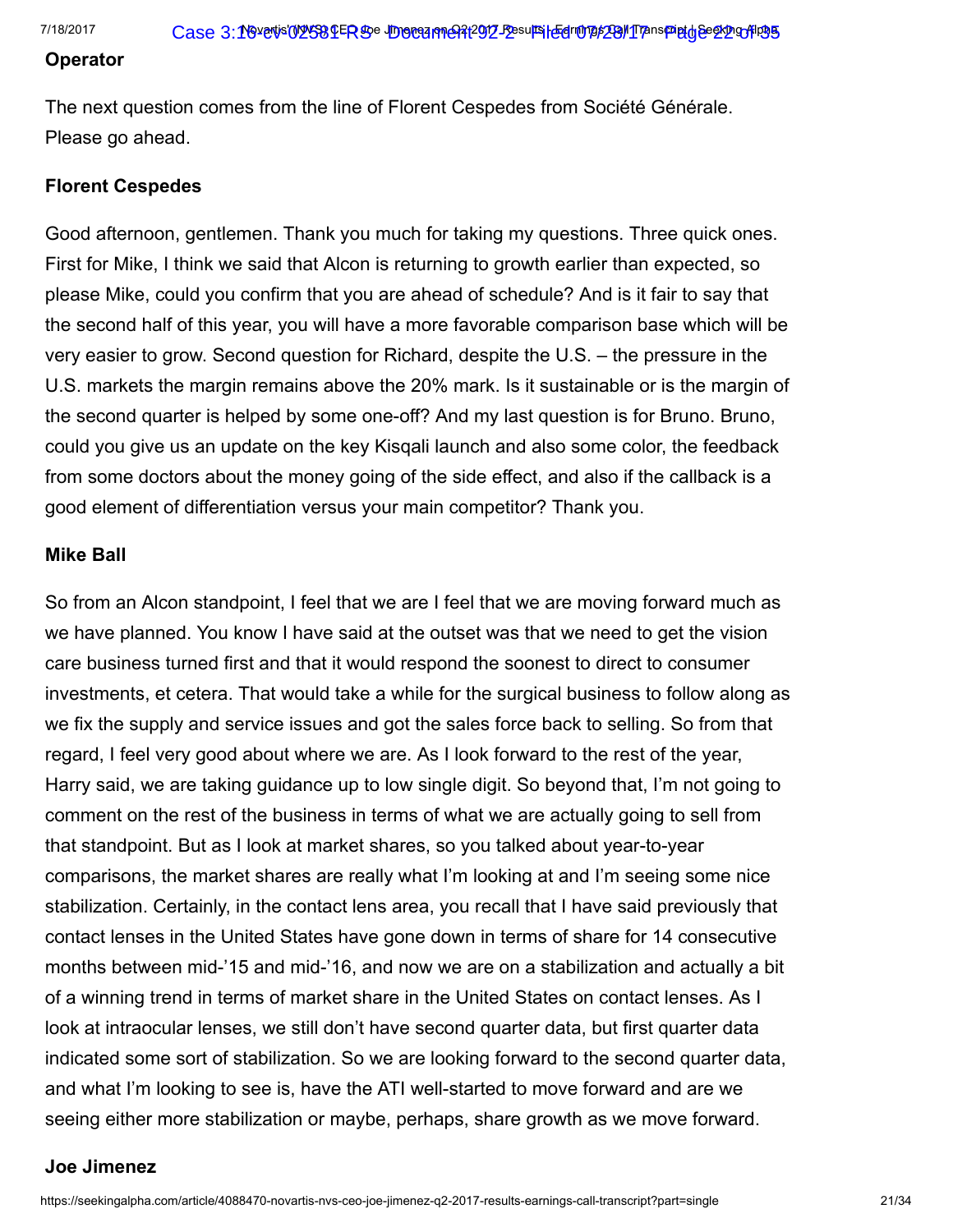Richard, on margin?

# Richard Francis

Thanks for the question. So around margin, yes, it is a ambition to, obviously, grow margin long term. That said, as Harry mentioned, we are in the process of launching biosimilars and we got more biosimilars to come in reference to the findings that the Vas talked about, and that requires investment. So we need to balance making sure we maximize these assets with the investments we need. And we also are investing in our branded generics business and the rest of world, which is why we are seeing some solid growth there. So I would say the margin is something which long term we want to grow, but we got to be mindful of the assets we have to launch. And I probably end with the fact that if you look at our gross margin, we are seeing some positive movement on that, and that reflects the strategy we have been executing around making sure we are focused on the right products, the right portfolio as well as the right markets in right geographies, which allows us to have that improvement in sales mix that helps our margins. So I think that hopefully answers your question.

# Joe Jimenez

Yes. And the only thing I would add to that is you are right in your observation that even in the face of pretty significant price decline, we are able to maintain margin or grow gross margin on Sandoz because of those two reasons: mix, and Richard and his team are doing a good job to push that mix towards biosimilars and then secondly, cost. So it is very aggressive cost program, and we are going to continue to maintain that. Bruno on Kisqali?

# Bruno Strigini

So, Florent, in terms of performance of Kisqali, it is still early days as we are in the PI launch phase. We are planning to launch of full commercial campaign once our FDA material has been approved, and that should happen later on this summer. We are also working on coverage. And today, we are at about 50% of coverage, and we anticipate that we will be at 80% in the fall, probably in September. And we are utilizing samples, vouchers and also Access programs to expand our patient base. Regarding feedback from the medical community, physicians like choice and they welcome the options of another the CDK4/6. They are responding very positively to our message around efficacy and convenient dosing. They appreciate, also, the Kisqali Femara Co-Pack, which allows the patient to not have second co-pay, and that spectrum of convenience is perceived as being very important. Finally, regarding the side effects and particularly ECG monitoring,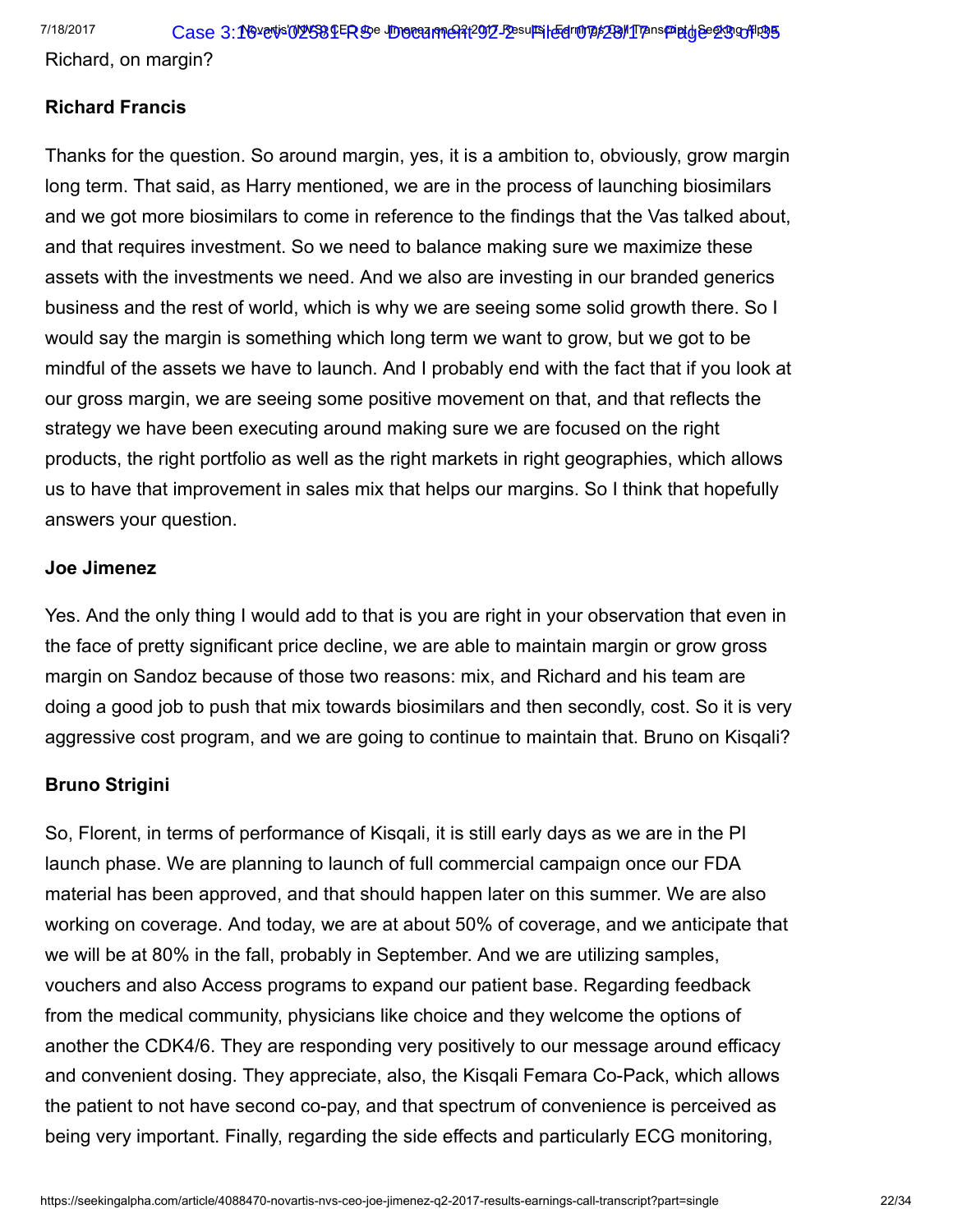# 7/18/2017 Case 3:1694015819ER99e IDocoanneAit2912 Besults | Edropas 28/11 Transpaint dise&ing Alpha

most oncologists find it manageable and are familiar with it. And as you know, there are approximately 20 products today, oncology products, that require ECG monitoring, and that includes a large product like Herceptin.

#### Joe Jimenez

Thanks. Next question, please?

# **Operator**

And the next question comes from the line of Andrew Baum from Citi. Please go ahead.

# Ian Lee

Thank you. This is Ian Lee speaking on behalf of Andrew Baum. Two questions, please. So first, now that you are very close to the approval of our CAR-T therapy CTL019, could you maybe outline the U.S. payment model for this new class of drug? How should we think about the reimbursement process? Do you believe pay-for-performance may be the best strategy here? Is there any other option if you could highlight? And the second question. Could you possibly provide an update on your plans for the Roche stake, if any? We are curious because you are now starting to launch biosimilars that could impact Roche's top line. Any thoughts around this would be very helpful. Thank you.

# Joe Jimenez

Okay. Bruno on CAR-T pricing?

# Bruno Strigini

So we are looking at a number of options, including health economic models and also outcomes models that consider the significant value CTL019 brings to patients, its scientific innovation and the high cost of manufacturing. We will disclose the price at the time of launch of the product. In terms of Access, our team has started to provide appropriate information to payer describing the patient population unmet needs, limited treatment options for eligible patients and manufacturing process. We believe that like for and Allogenic transplant, Access coverage will be determined on a patient-by-patient basis and payers are used to take rapid decisions for these types of patients.

# Joe Jimenez

# And Harry?

# Harry Kirsch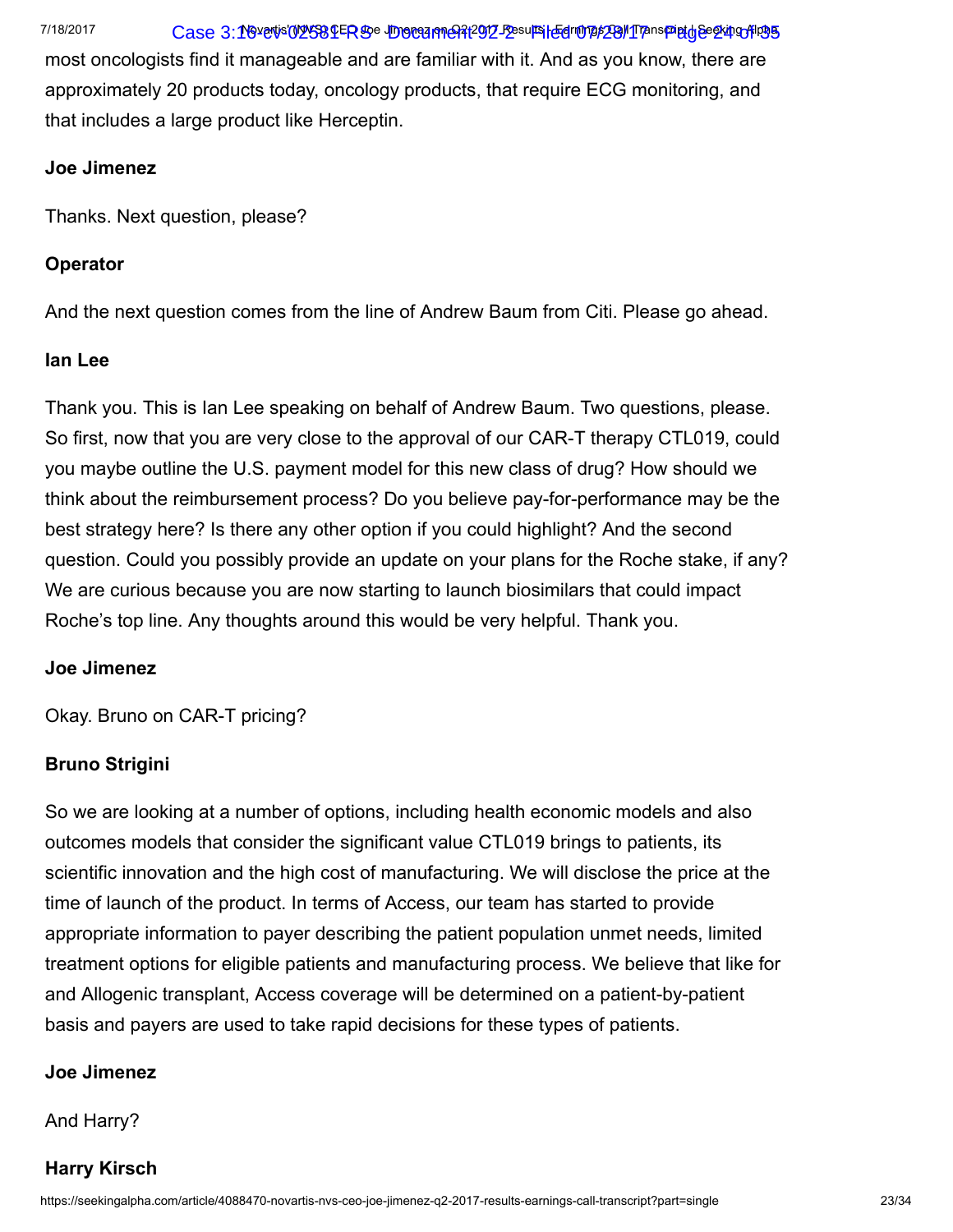# 7/18/2017 Case 3:16-vertis' (NYS8) LER SO Umergame At 2912 Fesults | Eenropas 28/11 Transpaigt of See Stranspaigt | Alpha

Yes, on the Roche stake, no update. It continues to be financial investment with a strategic element to it. We look for ways to maximize shareholder value on it.

# Joe Jimenez

Okay. Next question, please?

# **Operator**

The next question comes from the line of Vincent Meunier from Morgan Stanley.

# Vincent Meunier

Hello. Thank you for taking my questions. Actually, a few follow-up questions on Alcon, ACZ and RTH. On Alcon, thank you for your comments on the margins, but do you need to invest more? Or do you think that now it is enough that to drive the recovery of the top line and bottom line? The question on ACZ is, I mean, we understand that you are probably moving towards a high-price, low-volume positioning, given the selection of specific subgroups and the use of biomarkers. Even if the indication is different compared to THF, what have you learned from the commercial launch of ENTRESTO, which will be applicable for the launch of ACZ and the positioning of ACZ, including the price? And last question on RTH, is it possible to further extend the dosing for the DME and the RVU trial or would you prefer to secure the quarterly dosing and what about the commercial operations in the U.S.? Thank you.

# Joe Jimenez

Okay. Mike, margin?

# Mike Ball

Okay. So, again, with respect to margin, what we are looking at again is '17 being the trough for this – for the – for Alcon, so obviously we are looking to build it going out. I do believe that what we are doing is the right thing. It takes a lot of efforts to get a declining business turned around and headed in the right direction. So if this business was already heading in the right direction, then we could say we would need as much funding behind it as something that needs to be turned around. So that would be kind of my net-net on your question.

# Joe Jimenez

# And Paul on CANTOS?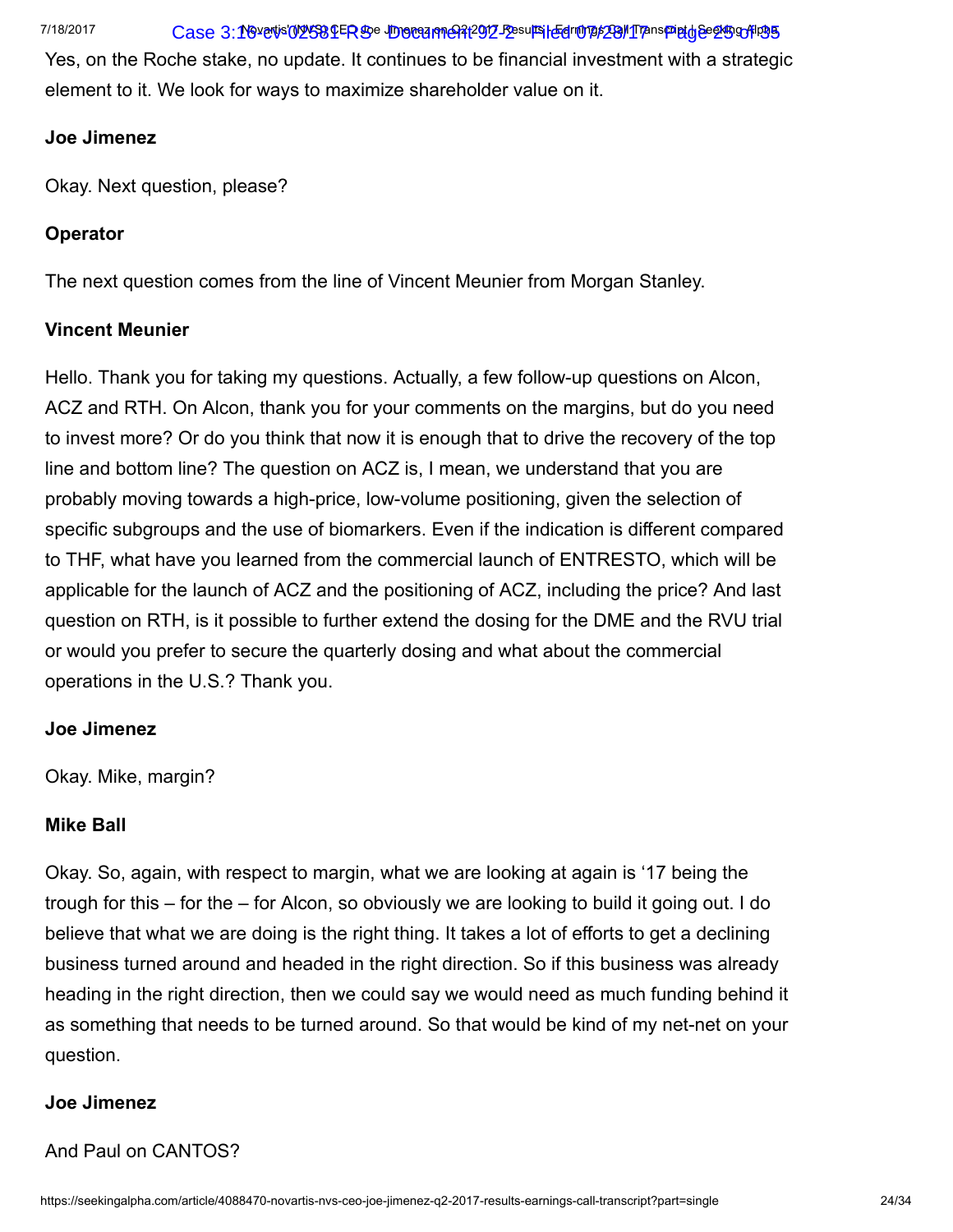#### Paul Hudson

So, I think, on lessons learned, I think we were – we are being appropriately reflective on the data, and we will get more of it, as I said, at ESC. The subgroups and the prespecified secondary endpoints are coming into the dialogue as much driven by payers, frankly, and patient need as much by ourselves. And so I think we want to see the data. We want to see the value proposition, because when we look at recent cardiovascular launches right across the industry, that is where payers have taken that into more specific group. So we are open-minded clearly on the opportunity, but we do need to make sure that we have the right value for the right patient group, and more to follow after ESC.

#### Joe Jimenez

Vas on RTH?

# Vas Narasimhan

So RTH. First, let me highlight again that we ran a prospective randomized study with RTH in order to update the dosing and why, I think there is a lot of discussion in the market about using alternative post-hoc analyses of extension study. Just want to highlight again that our study here was a prospective randomized pre-agreed with FDA with two separate trials that replicated the analysis as pre-specified. Then when you think about extending dosing we are certainly evaluating all options in DME and RVO. Right now our base plan is to go with quarterly dosing, but my teams are currently assessing what other options might exist.

# Paul Hudson

And then – the final comment about commercializing RTH and that you know was the final question and just to be really explicit that Roche, there were no obligations to Roche on RTH. And so let's stop there. We fully intend to maximize both assets. And in the U.S. this will be the first time for us with RTH in the U.S. market a \$4 billion, \$5 billion wet AMD market in retina. And we are excited about what we can do. We look forward to the rest of the data and we will take it from.

# Joe Jimenez

Okay, next question, please.

# **Operator**

The next question comes from line of Michael Leuchten from UBS. Please go ahead.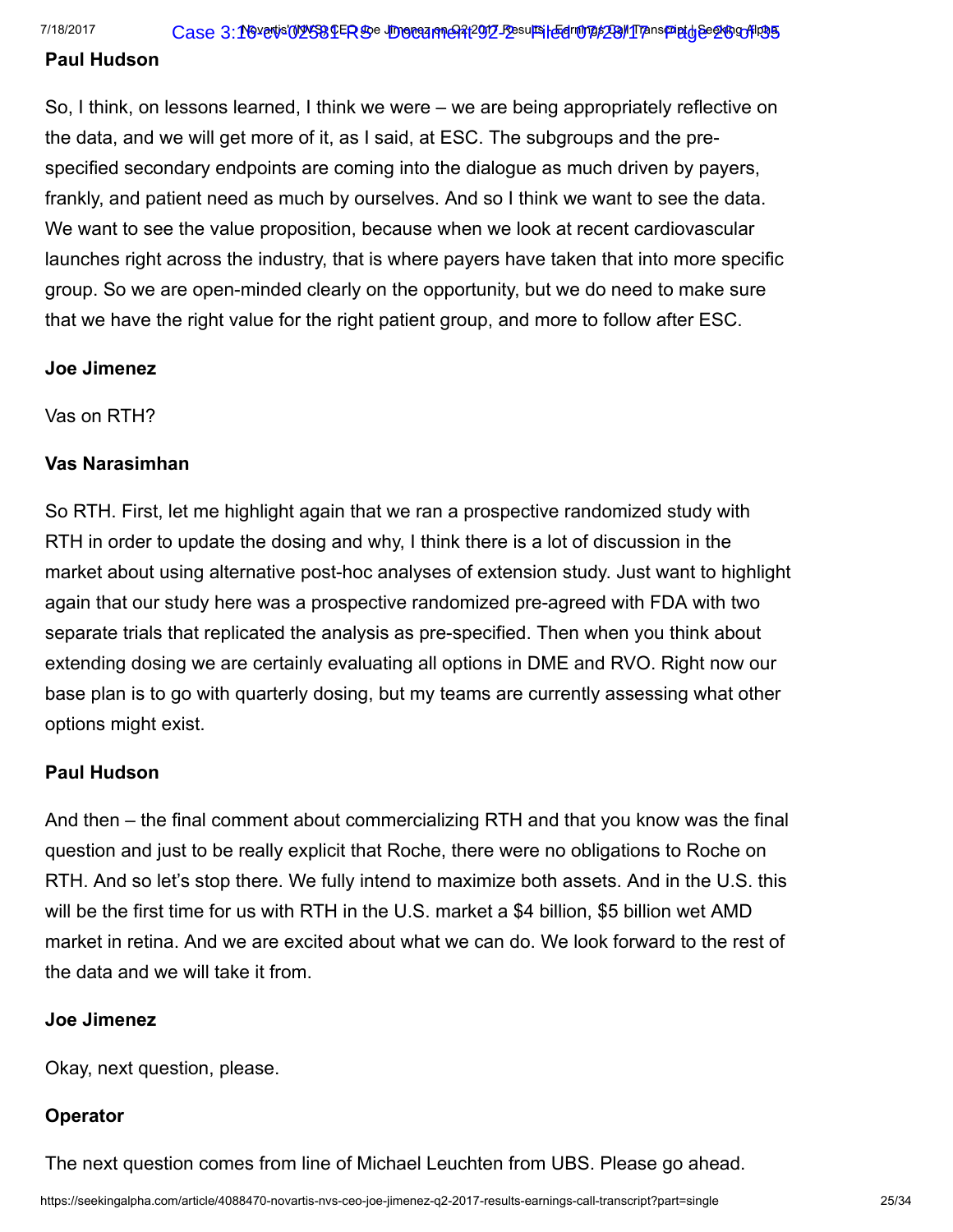7/18/2017 Case 3:16-vertis' (NYS8) LER SO Umergame At 2912 Fesults | Egromant 2891 Transport | Geromant 98

# Michael Leuchten

Thank you. A question for pharma, one for Alcon and one for Sandoz please. On pharmaceuticals they innovative medicine, could you tell us please what percentage of your interest of patients are currently Medicare. The Alcon question just going back to the margin profile, I am sorry, just the comment in your interim report obviously that R&D phasing I was wondering if you could elaborate on that given R&D was down I think 6% or 7% in Q2. And then on Sandoz, could you explain why you selected the UK and Germany as selected countries for your Rituxan biosimilar launch, why aren't we seeing a broader launch across Europe?

# Joe Jimenez

Paul?

# Paul Hudson

So about two-thirds of interested patients are to Medicare and also worth noting is that over 50% but closer to 60 of prior authorization in the Medicare patient population and over half have less than \$10 co-pay. So we are well positioned in that group.

# Joe Jimenez

And Mike on R&D phasing.

# Mike Ball

So from an R&D standpoint, this is simply a timing issue. We are looking for R&D to be very much in line with what we spent last year, so just simply a timing issue.

# Joe Jimenez

And Richard on UK, Germany.

# Richard Francis

Yes. So I mean how we think about our launches is about a number of factors. One is, obviously two speed of access we can get to the market both in reimbursement and access to the patients that's one. But I think you will see actually make ready for a speedy rollout across some of the other countries. So I wouldn't read too much into it. Obviously the opportunities we had in Germany and the UK once we can take on pretty quickly that's why we have had it there. But we will begin to other geographies in the not too distant future.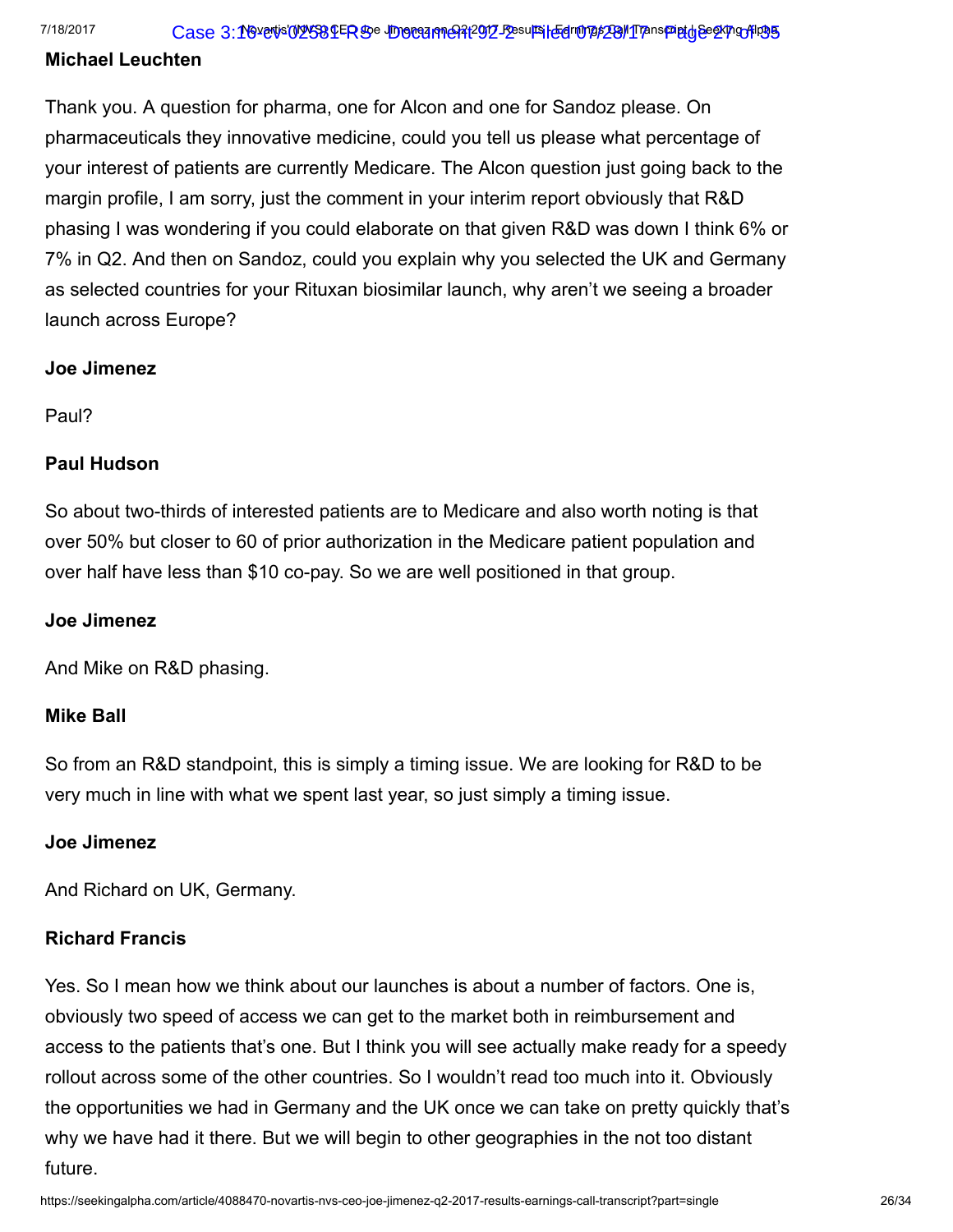#### Joe Jimenez

Okay, next question please.

# **Operator**

The next question comes from line Stefan Schneider from Vontobel. Please go ahead.

# Stefan Schneider

Yes. Hi and Thanks for taking my questions. Just back to RTH258, I just wanted to know with the current treat and extend protocols that are being applied you get about an average of five injection per year but sentimentally yes, so that's almost the three months, so do you think you can make a clinical impact with the label you are striving for. And secondly on manufacturing, can you give us that – this update on that and what is the form you are going to be coming out with this, that a pre-filled syringe or can you comment on there. And lastly European – in Europe can you comment on what – whether you will be launching there and whether you have any obligations related to the current contacts with Genentech?

# Joe Jimenez

Vas?

# Vas Narasimhan

So for RTH258 I mean FDA currently requires fixed dosing protocols to the best of our knowledge in order to update labeling. So that's why in all of our studies we always have fixed dosing, which is what FDA's expectation is in terms of labeling how products are going to be ultimately used. And we do believe the labeling will matter in terms of guiding how physicians ultimately use the product. In addition, it's important to know we had a range of pre-planned, pre-specified secondary endpoints in both studies that look at a variety of efficacy parameters including anatomic into these activities for efficacy parameters. And we will be – look forward to sharing those at AAO and I think those will inform physician decisions. In terms of manufacturing, the important thing to note here is that there is only one change we have made to the manufacturing process. They keep the same cell line, we keep the same formulation, what we have changed is the scale of with which we produce the drug substance which is important for the scale up and the potential for this product to enable us to have adequate supply chain, as well as appropriate COGS. And so with that we expect to have to run an additional PK bridging study. But that would enable us to file in the second half of 2018. I will hand over to Paul on Europe.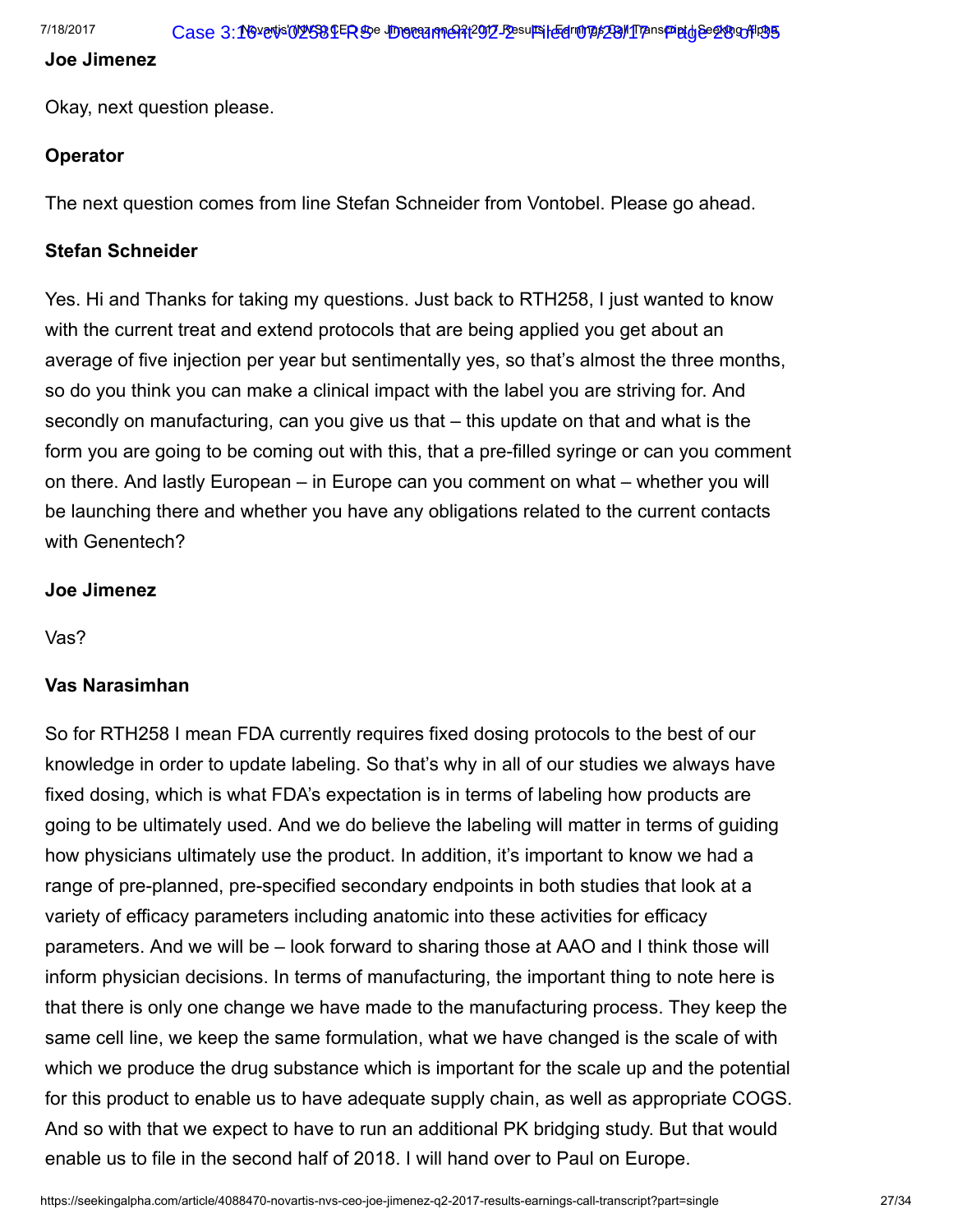#### Paul Hudson

Yes. So as I have mentioned a moments ago Roche have no right on RTH, so we will fully maximize RTH in Europe and the entire world in fact and of course we will be maximizing Lucentis and this provision for us to do that in the contract. And just a couple of additional points on the COGS I think the – whilst it's a little bit of time until we – until we file the benefit in COGS I think will allow us some additional commercial flexibility that we will be glad that we have taken the time to get as we get into competitive market.

#### Joe Jimenez

Next question please.

#### **Operator**

The next question comes from the line of Steve Scala from Cowen. Please go ahead.

#### Steve Scala

Thank you. I have two questions, first on RTH258, we show non-inferior to Eylea, but if it turns out to be numerically worse that could be a real issue for adoption, so first you agree with that statement and you view our RTH258 as fully competitive with Eylea. Second question is a few years ago after the paradigm AHF data was top line, but before the full data was released on a quarterly conference call David Epstein deliberately talk down expectations for the full data, you are not doing that with Cantos other than risk reduction being very robust, what other interpretation can we draw? Thank you.

#### Joe Jimenez

Harry Kirsch?

#### Harry Kirsch

So I think as you saw on my slide, we hit the primary endpoint with a highly significant Pvalue in terms of the comparability to Aflibercept we hit the end point for the 12 weeks at the end of the study. And we look forward to providing the secondary efficacy endpoints, which are adequately powered and pre-specified. And I think when you look at the safety profile as well as I said it is comparable both from an ocular and non-ocular severe and non-severe adverse event profile. So we view we have a highly competitive product that we look forward not advancing towards the submission.

#### Joe Jimenez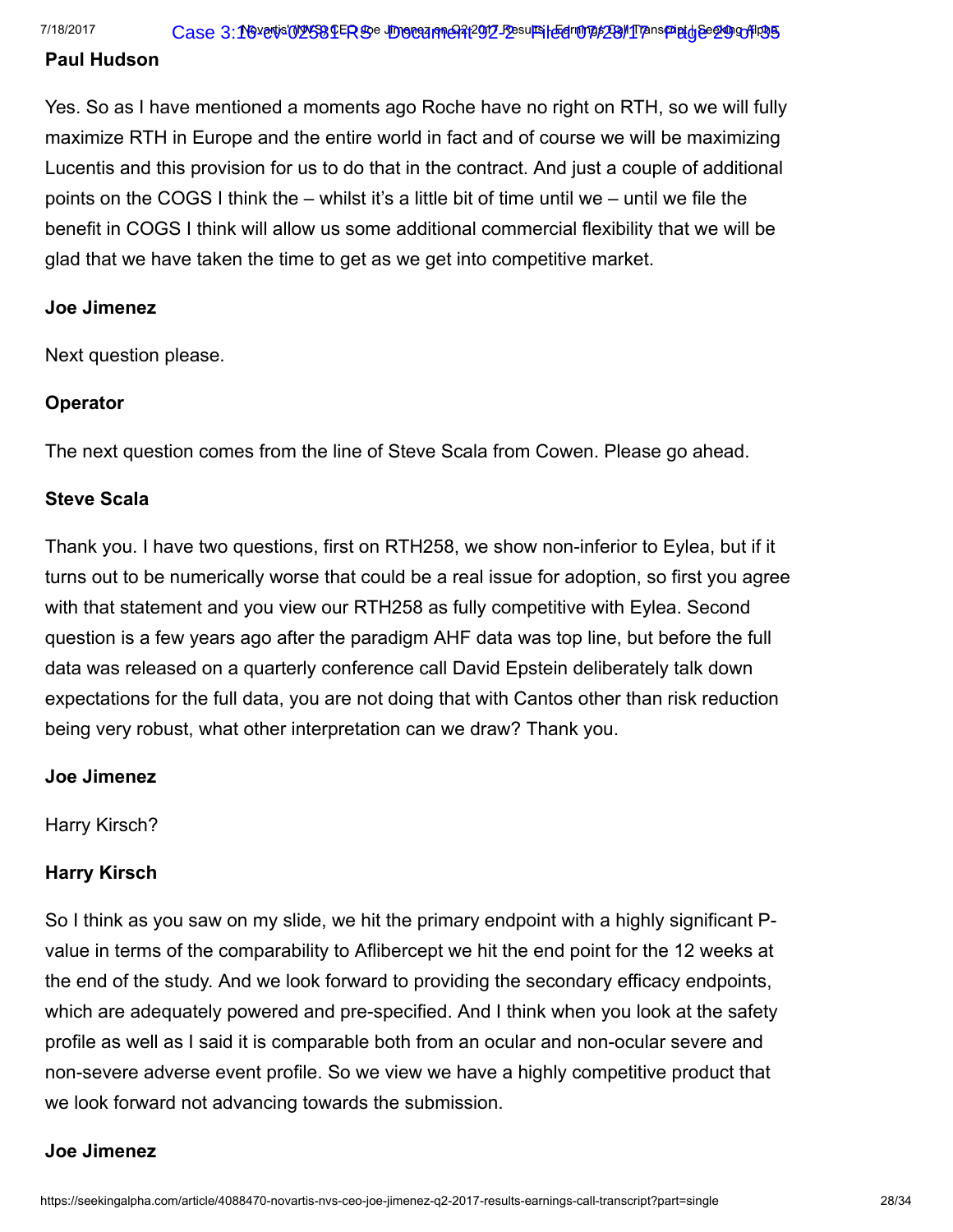But also more data to come.

# Harry Kirsch

And more data to come in AAO.

# Joe Jimenez

Paul.

# Paul Hudson

Yes. Just to support what Vas said, I mean ideally we would achieve the q12, which we want to do and once we get the data and all the secondary endpoints, we have to have a very competitive profile and we look forward to that. As for the previous comments on I think Entresto and heart failure, I wasn't here but I think we are just being appropriately conservatively with how we describe where we are with data. I am often asked what are the lessons learned for you personally Paul in joining the company, I would say to fully understand what we have in our hands before we start trying to communicate the ambition. And so we are so close to the data now, just a few weeks from ESC [ph]. I think we are better just waiting and going deeper there.

# Joe Jimenez

Okay. Next question please.

# **Operator**

Your next question comes from the line of Naresh Chouhan from New Street Research. Please go ahead.

# Naresh Chouhan

Hi. Thanks for taking my questions. Joe when we met in Boston, you suggested that the pay for performance and possible rule changes may be announced kind of around now around mid-year are there timelines still your expectation particularly given yesterday's event or is there any kind of update you can give us with respect to that. And then secondly, on pharma R&D and we have obviously seen it come down in the first half and that before the RTH and [indiscernible] studies that have come out with the numbers, I suspect so should we expect ongoing margin delivery in pharma and R&D to be a material component of that? Thank you.

# Joe Jimenez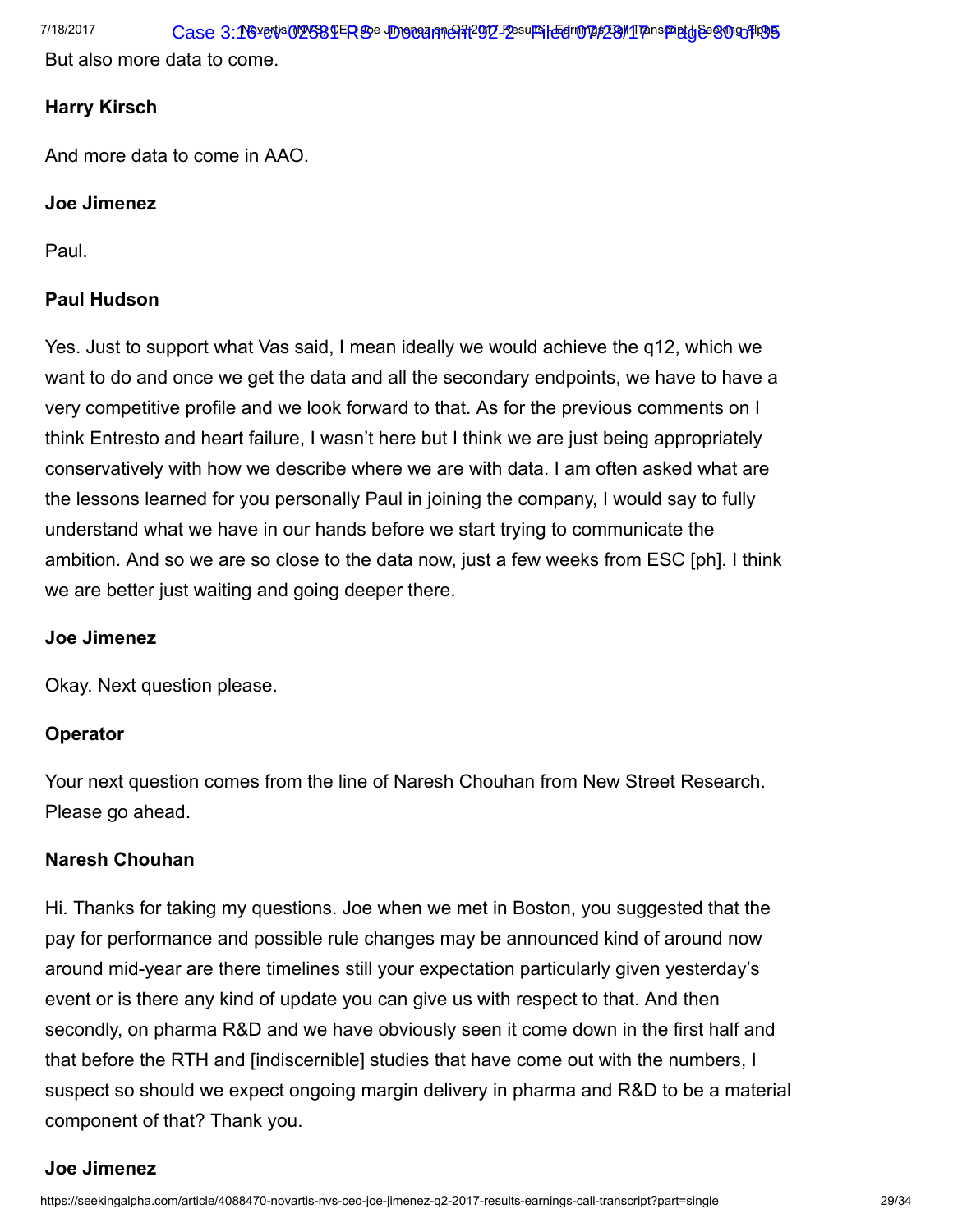# 7/18/2017 Case 3:16-vertis' (NYS8) LER SO Umorez meGAt291Z Fesults | Eenropps Z81 IT panspoint of Besther Alpha

Okay. Starting with the administration or the act – administrative action that we expect to come out, we really don't know the timing. We would have thought it would be this month, it hasn't. And I think just because of the speed of affairs in Washington around the ACA it would be not wise I think to speculate when it will come out. But I definitely thought it would be out by now and it will probably be out sometime this summer I would assume. Everything that we hear is that they had been working on it for quite a while, got an input from a lot of different stakeholders and they formulated. And now – so I can't speculate as to why they haven't released it, but I think it will be coming soon. And Vas on pharma R&D?

# Vas Narasimhan

So I think as we have guided now for some time, our goal is a glide path to a 20% R&D spend in innovative medicines. And the way we are achieving that through is rigorous portfolio prioritization where we have a central portfolio evaluation of every project in the group, heavy investment to ensure that we have in it right capabilities and then to drive productivity out of that investment which is actually showing up in how fast we are enrolling trials to cost per patient in the way we are now able to apply digital technologies across development to drive down our speed and cost profile and we will continue to expect to be on that glide path towards 20%.

#### Joe Jimenez

Next question, please.

# **Operator**

The next question comes from the line David Evans from Kepler Cheuvreux. Please go ahead.

# David Evans

Hi there. Thanks for taking my questions. So just a couple on a project that doesn't really seem to be major focus currently, but on your BRAF-MEK combination in adjuvant melanoma that seems to move forward to 2017, filing from 2018 previously, I am just wondering what driven change in timeline and it seem like it commercially could be a pretty big market, if I would say, any particular reasons we should show some portion or do you feel that it represents big opportunities as well? Thanks.

# Vas Narasimhan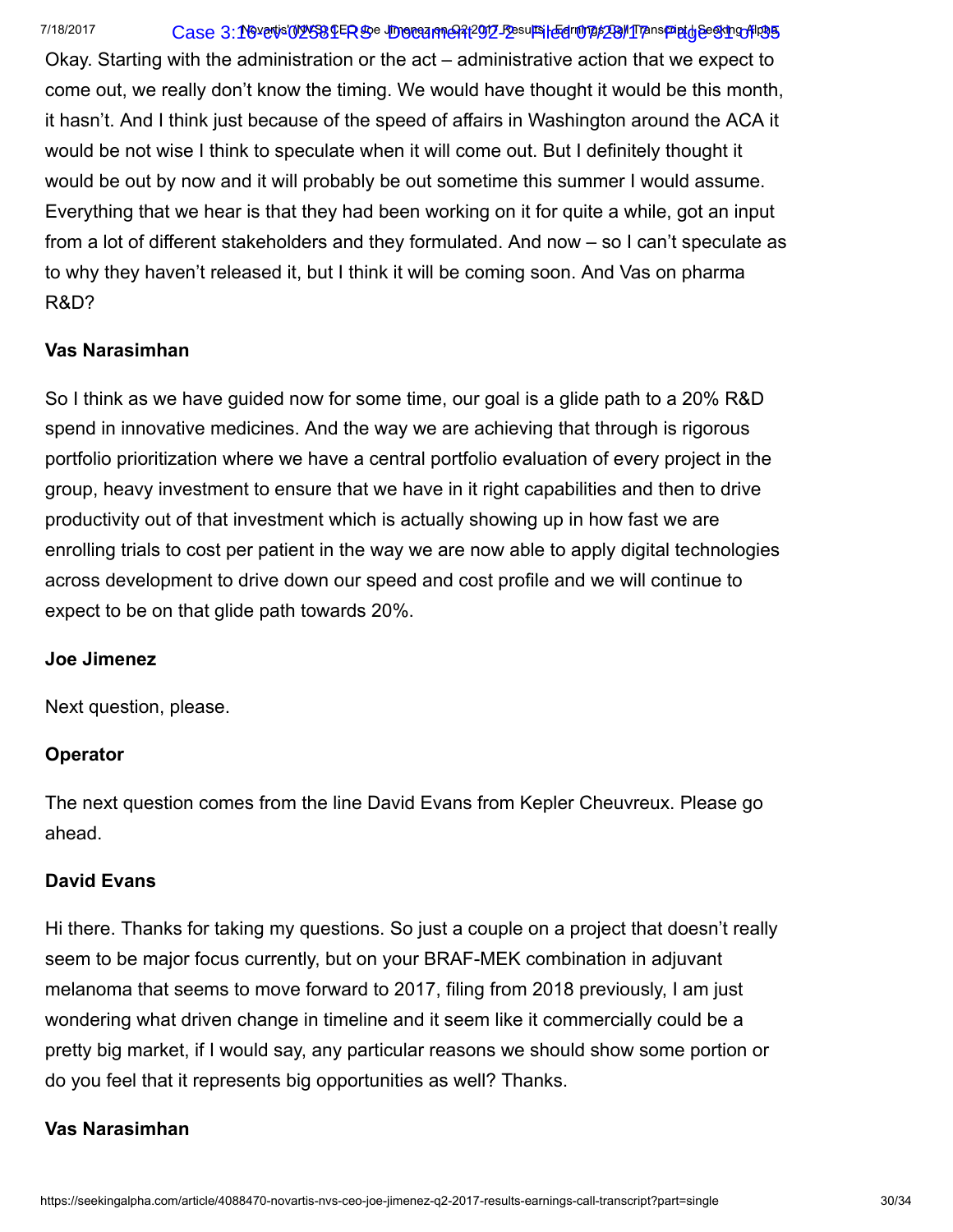# 7/18/2017 Case 3:16-vertis' (NYS8) LER SO Umorez meGRt291Z Fesults | Eenropps Z811 Transparty begy ut 198

On the adjuvant program in melanoma we have now – we are now in a position to readout the study in the second half of this year. So we still don't have the result in hand, but it was because of accelerated enrollment times driven by the productivity now we now have in the development organization. And so that's really the story and will look forward to give you additional insights once we have the data in hand.

#### Joe Jimenez

Next question please.

# **Operator**

The next question comes from line of Keyur Parekh from Goldman Sachs. Please go ahead.

# Keyur Parekh

Hi, good afternoon. Two questions please, one Joe there has been some comments on – you gave this morning attributing kind of – attributed to you on your views on M&A, it would be great if you can clarify kind of the latest thoughts on where you see the priorities for Novartis from an M&A perspective, but also obviously how you see asset valuation more generally across the Biopharma space. And then secondly on Kisqali, should we think of this kind of sampling/patient access program as the new way in which oncology drugs get launched or do you think there is something unique about the CDK46 market that meant that you have to do this? Thank you.

# Joe Jimenez

Okay. Thanks for the question. In terms of M&A, we are still very focused on our strategy of bolt-on acquisitions anywhere from \$2 billion to \$5 billion would be our sweet spot. I have said previously that valuations are such that it's very difficult to find acquisitions that are in that range that would add value for Novartis shareholders. So what's happened is we have moved upstream in terms of earlier stage assets. So you saw us buy Ziarco is one example for atopic dermatitis and a few others over the last six months. So we are still focused on the bolt-on strategy that will strengthen either oncology or the pharmaceutical business or differentiated generics business. And that's where we are going to invest. But we are not going to invest in a place where we can't see a clear path to adding a tremendous amount of value from Novartis shareholders. And if you look at the existing what you would describe as bolt-ons or even bigger than a bolt on at the tender to \$15 million range, we just don't see it yet from a valuation standpoint. And Bruno on Kisqali.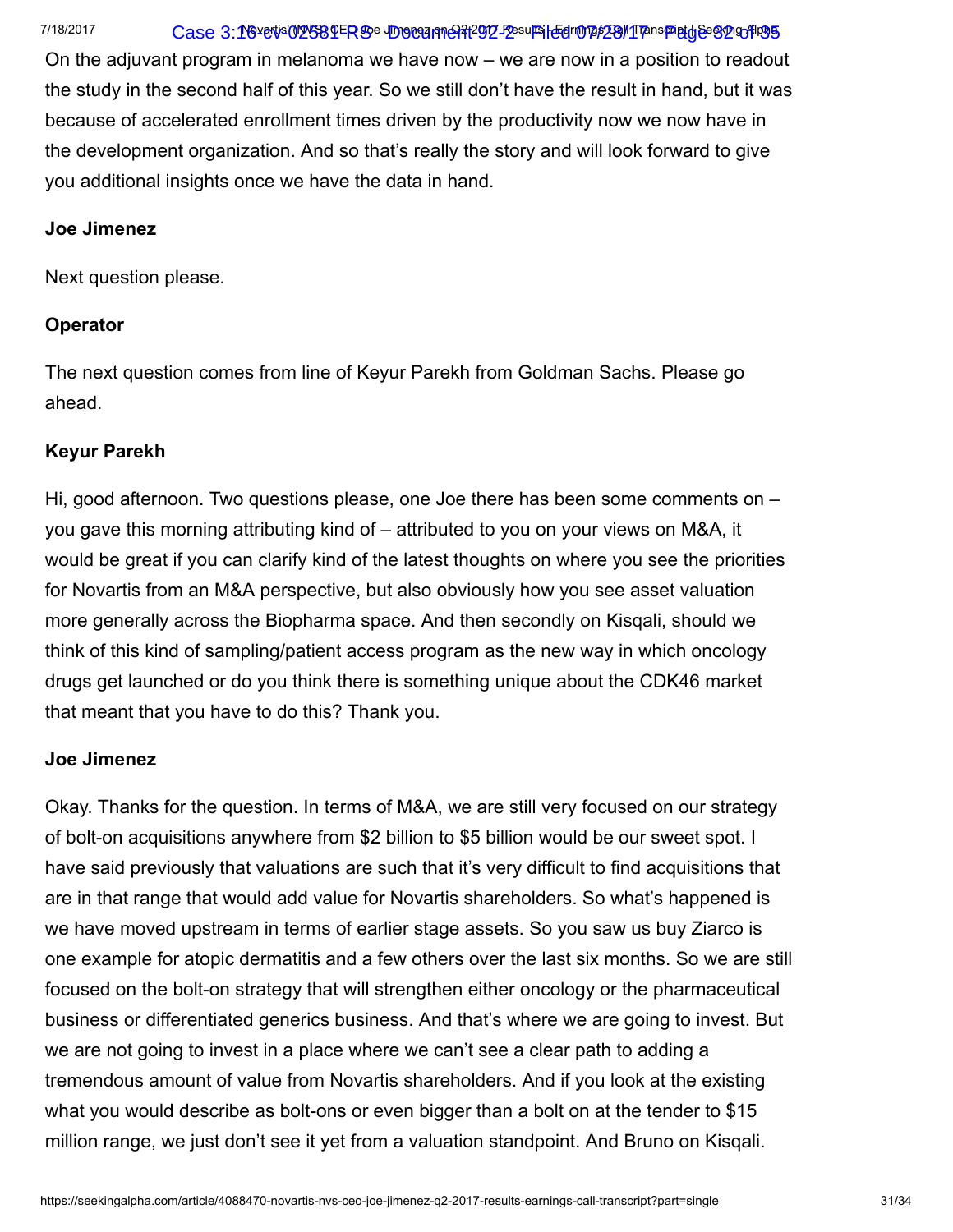#### Bruno Strigini

So on the use of the samples, really as the environment becomes more competitive and while we wait for coverage and to gain coverage from the payers, we thought it would be important to recruit as many patients as possible and that's why we came up with that bridging model, whereby we provide up to six months of free samples to patients so that they can get on to treatment as soon as possible.

# Joe Jimenez

Okay. I think we have time for one more question.

# **Operator**

The next question comes from the line of Kerry Holford from BNP Paribas. Please go ahead.

# Kerry Holford

Thank you. Just two last for me please. And I guess in the Q2 press release that DoJ and the SEC have started an investigation of Alcon business, the practices in Asia and Russia, can you give us any more information on this at this point, the reasons for that investigation timeline. And then a quick one for Harry on net financials going for the full year, you reached raising the guidance that you have given previously \$850 million to \$950 million for the year just because the first half run rate will suggest full year could be lower than that so if you could clarify please?

# Joe Jimenez

Mike.

# Mike Ball

So, on the DoJ question then, so we had an information request from the DoJ and SEC and as you said focuses on the age of business, obviously we are taking it seriously and co-operating fully on this. In terms of the period of time subpoenas really covered a period from both before Novartis acquired Alcon and after Novartis acquired Alcon.

# Joe Jimenez

And Harry.

# Harry Kirsch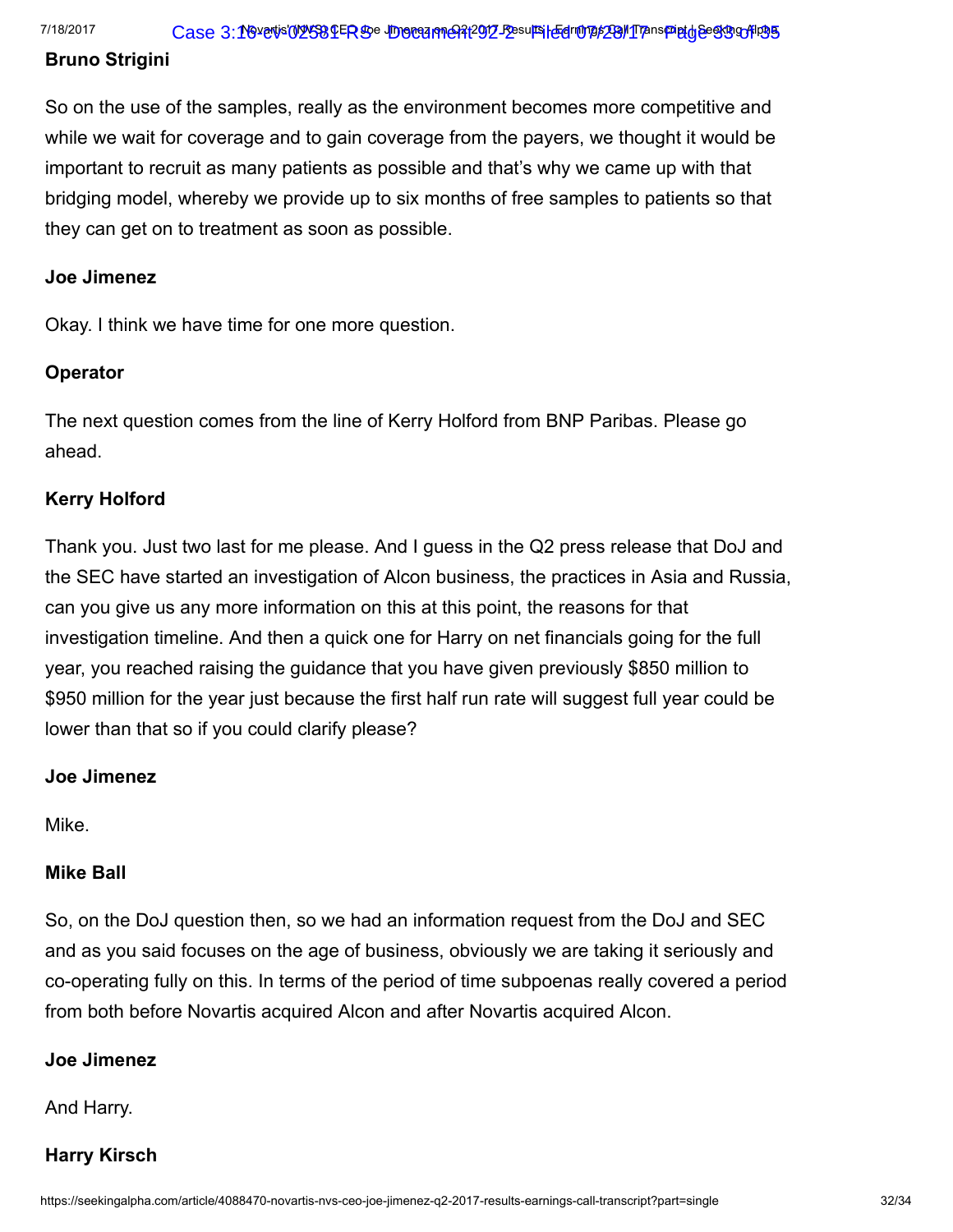# 7/18/2017 Case 3:16-vertis' (NYS8) LER SO Umergame 92-2 Eesults | EelroMp\$29/I Transport by GeeKing Alpha

Kerry on the net financial expenses, we expect to be at the lower end, so around \$850 million mark and that is due to a more favorable interest rate environment and in the first half some more positive than expected currency results. We expect some higher interest expenses in the second half due to the bonds we have issued over the last two months, but overall, more favorable versus the initial guidance in January, so at lower end around \$850 million.

#### Joe Jimenez

Okay. Thanks for tuning in and we look forward to giving you an update at Q3. This closes the call.

# **Operator**

Thank you for joining today's conference call. You may now replace your handsets.

Copyright policy: All transcripts on this site are the copyright of Seeking Alpha. However, we view them as an important resource for bloggers and journalists, and are excited to contribute to the democratization of financial information on the Internet. (Until now investors have had to pay thousands of dollars in subscription fees for transcripts.) So our reproduction policy is as follows: You may quote up to 400 words of any transcript on the condition that you attribute the transcript to Seeking Alpha and either link to the original transcript or to www.SeekingAlpha.com. All other use is prohibited.

THE INFORMATION CONTAINED HERE IS A TEXTUAL REPRESENTATION OF THE APPLICABLE COMPANY'S CONFERENCE CALL, CONFERENCE PRESENTATION OR OTHER AUDIO PRESENTATION, AND WHILE EFFORTS ARE MADE TO PROVIDE AN ACCURATE TRANSCRIPTION, THERE MAY BE MATERIAL ERRORS, OMISSIONS, OR INACCURACIES IN THE REPORTING OF THE SUBSTANCE OF THE AUDIO PRESENTATIONS. IN NO WAY DOES SEEKING ALPHA ASSUME ANY RESPONSIBILITY FOR ANY INVESTMENT OR OTHER DECISIONS MADE BASED UPON THE INFORMATION PROVIDED ON THIS WEB SITE OR IN ANY TRANSCRIPT. USERS ARE ADVISED TO REVIEW THE APPLICABLE COMPANY'S AUDIO PRESENTATION ITSELF AND THE APPLICABLE COMPANY'S SEC FILINGS BEFORE MAKING ANY INVESTMENT OR OTHER DECISIONS.

If you have any additional questions about our online transcripts, please contact us at: [transcripts@seekingalpha.com](mailto:transcripts@seekingalpha.com). Thank you!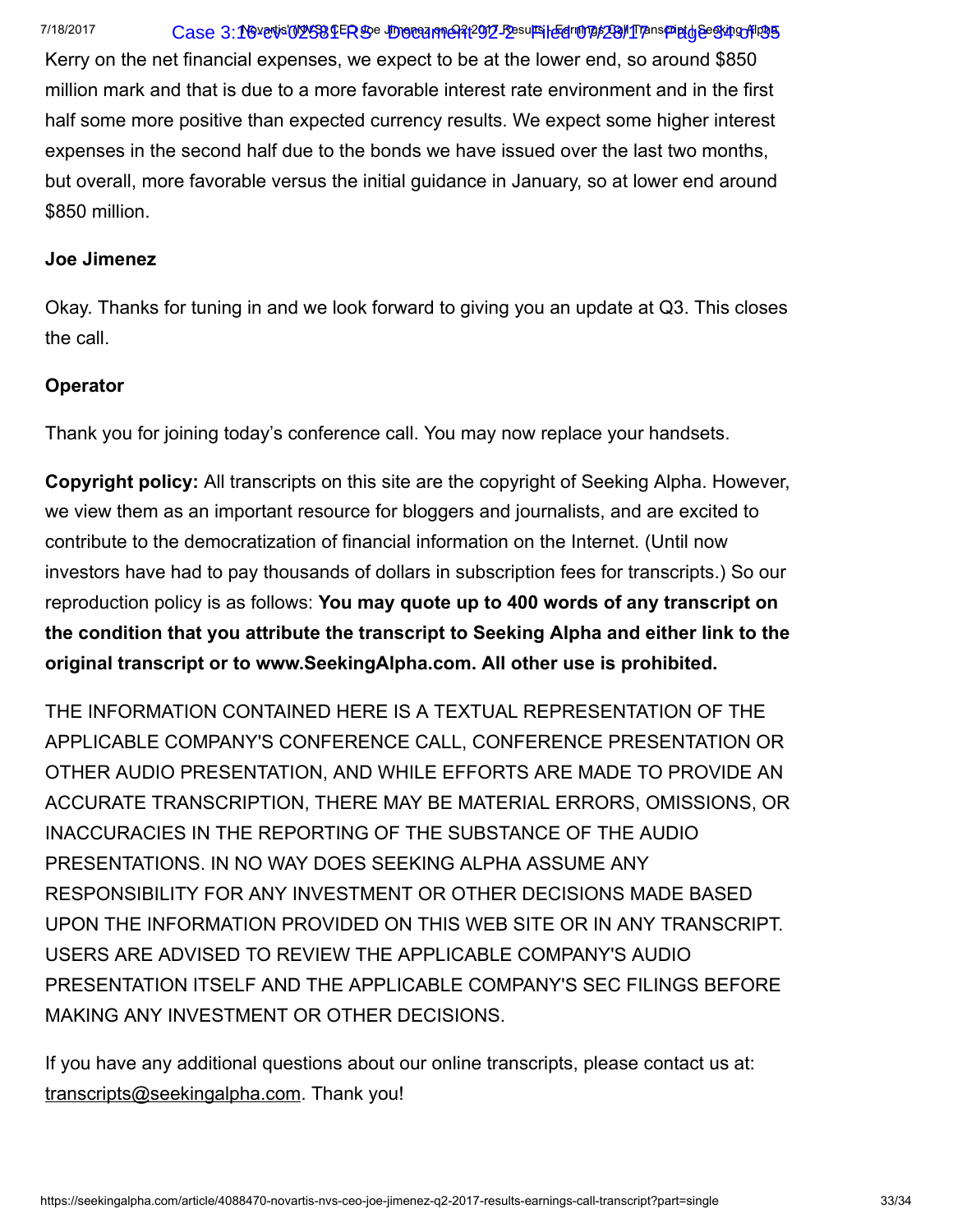Comments (0)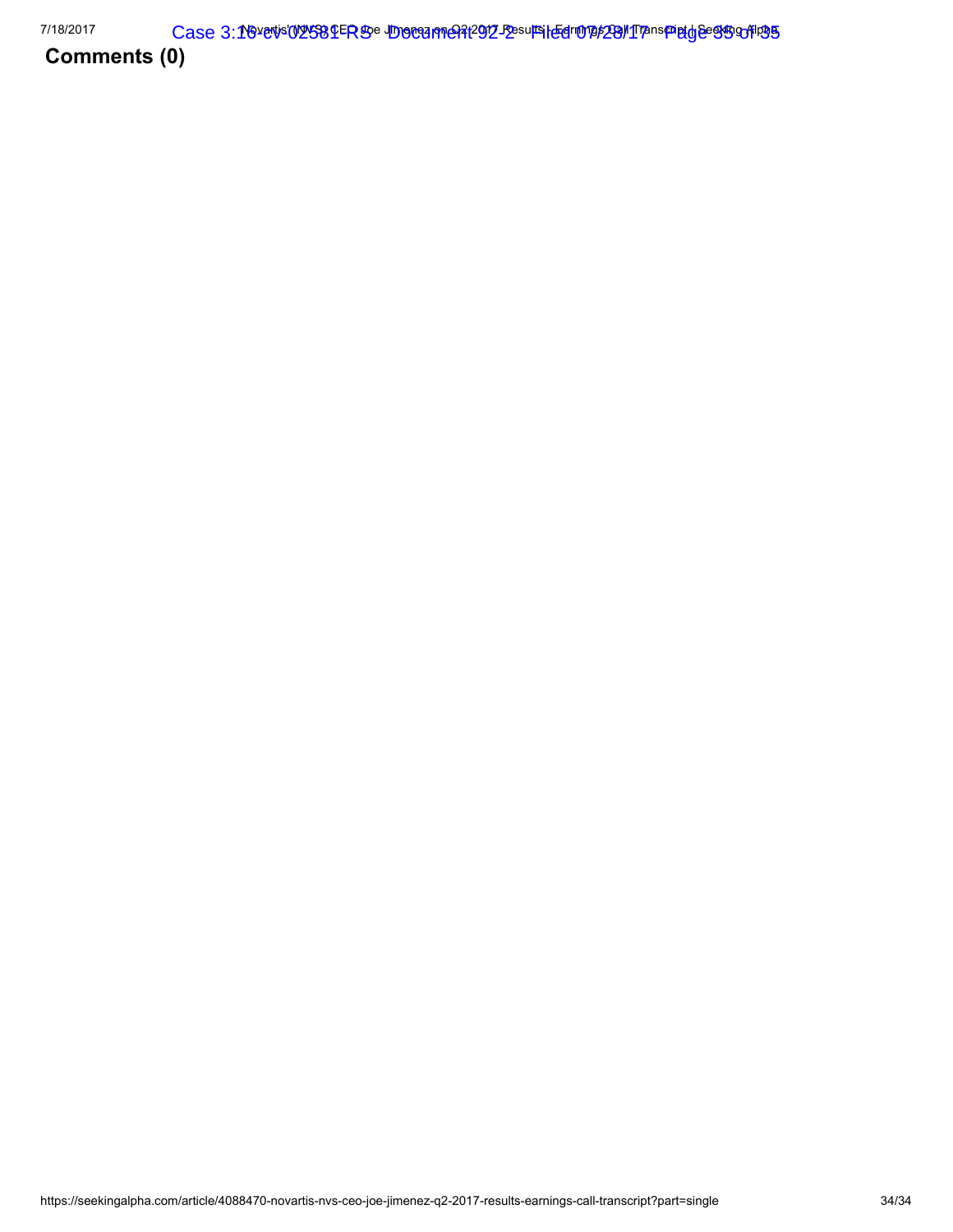|                     | Case 3:16-cv-02581-RS  Document 92-3  Filed 07/28/17  Page 1 of 2                                                   |                                                           |
|---------------------|---------------------------------------------------------------------------------------------------------------------|-----------------------------------------------------------|
|                     |                                                                                                                     |                                                           |
| $\mathbf{1}$        |                                                                                                                     |                                                           |
| $\overline{2}$<br>3 |                                                                                                                     |                                                           |
| 4                   |                                                                                                                     |                                                           |
| 5                   |                                                                                                                     |                                                           |
| 6                   |                                                                                                                     |                                                           |
| 7                   |                                                                                                                     |                                                           |
| 8                   | UNITED STATES DISTRICT COURT                                                                                        |                                                           |
| 9                   | NORTHERN DISTRICT OF CALIFORNIA                                                                                     |                                                           |
| 10                  | SAN FRANCISCO DIVISION                                                                                              |                                                           |
| 11                  | AMGEN INC. and                                                                                                      | Case No. 3:16-cv-02581                                    |
| 12                  | AMGEN MANUFACTURING LIMITED,                                                                                        | [PROPOSED] ORDER GRANTING                                 |
| 13                  | Plaintiffs,                                                                                                         | <b>DEFENDANTS' MOTION TO</b><br>SEPARATE EQUITABLE RELIEF |
| 14                  | V.<br>SANDOZ INC., SANDOZ INTERNATIONAL                                                                             | September 14, 2017<br>Date:<br>$1:30$ pm.<br>Time:        |
| 15                  | GMBH, SANDOZ GMBH, and LEK<br>PHARMACEUTICALS D.D.,                                                                 | Courtroom #3<br>Ctrm:                                     |
| 16                  | Defendants.                                                                                                         | The Honorable Richard Seeborg                             |
| 17                  |                                                                                                                     |                                                           |
| 18                  |                                                                                                                     |                                                           |
| 19                  |                                                                                                                     |                                                           |
| 20                  |                                                                                                                     |                                                           |
| 21                  |                                                                                                                     |                                                           |
| 22<br>23            |                                                                                                                     |                                                           |
| 24                  |                                                                                                                     |                                                           |
| 25                  |                                                                                                                     |                                                           |
| 26                  |                                                                                                                     |                                                           |
| 27                  |                                                                                                                     |                                                           |
| 28                  |                                                                                                                     |                                                           |
|                     | [PROPOSED] ORDER GRANTING DEFENDANTS' MOTION TO SEPARATE EQUITABLE RELIEF<br>Case No. 3:16-cv-0258-RS<br>pa-1796448 |                                                           |